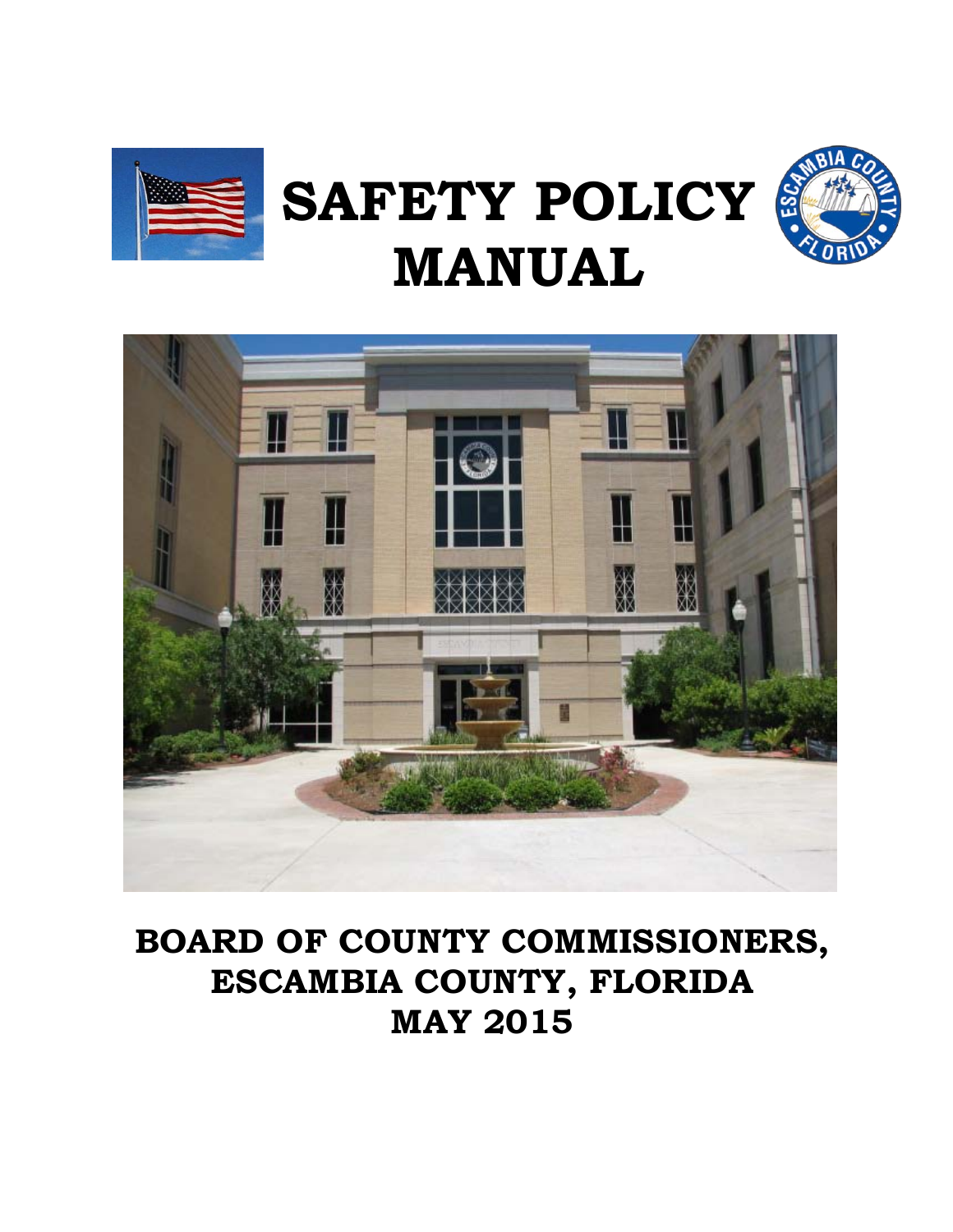#### ESCAMBIA COUNTY SAFETY POLICY Table of Contents

| I                      | А.<br>В.<br>F.                                                                               | <b>General Provisions</b><br><b>Purpose and Scope</b><br><b>Definitions</b><br>C.<br>Applicability<br>D.<br><b>Amendments &amp; Waivers</b><br>$E_{\rm{max}}$<br>Adoption of OSHA Standards<br><b>Safety Directives</b>                                                                                                                                                                                                                                                                                                                                                                        | 5<br>5<br>6<br>6<br>6<br>8                                                                                             |
|------------------------|----------------------------------------------------------------------------------------------|------------------------------------------------------------------------------------------------------------------------------------------------------------------------------------------------------------------------------------------------------------------------------------------------------------------------------------------------------------------------------------------------------------------------------------------------------------------------------------------------------------------------------------------------------------------------------------------------|------------------------------------------------------------------------------------------------------------------------|
| $\mathbf{\mathsf{II}}$ | А.<br>В.<br>C.<br>D.<br>Е.                                                                   | Responsibilities<br>Board of County Commissioners/County Administrator<br>Division of Risk Management<br><b>Department Directors/Division Managers</b><br><b>First Line Supervisors</b><br><b>Employees</b>                                                                                                                                                                                                                                                                                                                                                                                    | 9<br>9<br>9<br>10<br>11                                                                                                |
| Ш                      | А.<br>В.<br>C.<br>D.<br>Е.<br>F.<br>G.<br>Η.<br>I.<br>J.<br>Κ.<br>L.<br>М.<br>N.<br>O.<br>Ρ. | Safety and Health Inspections<br><b>Authority and Standards</b><br><b>Formal Inspections</b><br>Occupational Safety & Health Inspections<br>After The Inspection<br><b>Divisional Safety Representatives</b><br><b>Safety Enforcement</b><br><b>Items Requiring Approval</b><br><b>Medical Surveillance Program</b><br><b>Employee Reports of Unsafe/Unhealthful Working</b><br>Conditions<br><b>Fire Drill Procedures</b><br><b>Indoor Air Quality Management</b><br>Electrical<br><b>Fire Safety</b><br>Housekeeping<br>Energy Control Program (Lockout/Tagout)<br><b>Sight Conservation</b> | 13 <sup>2</sup><br>13 <sup>2</sup><br>14<br>14<br>16<br>16<br>16<br>19<br>20<br>21<br>21<br>22<br>22<br>23<br>23<br>27 |
| IV                     | А.<br>B.<br>C.<br>D.<br>Е.<br>F.<br>G.<br>Η.<br>I.                                           | Investigations<br>General<br><b>Definitions</b><br><b>Accident Investigations</b><br>Motor Vehicle & Heavy Equipment Accidents<br><b>Near-Miss Accidents</b><br>Public Involvement (Non-vehicular) Incidents<br>Lost, Stolen & Vandalized County Property<br>Post Accident/Incident Reporting Procedures Involving<br>Vehicles<br><b>Supervisor's Report</b>                                                                                                                                                                                                                                   | 31<br>31<br>31<br>31<br>32<br>32<br>33<br>33<br>35                                                                     |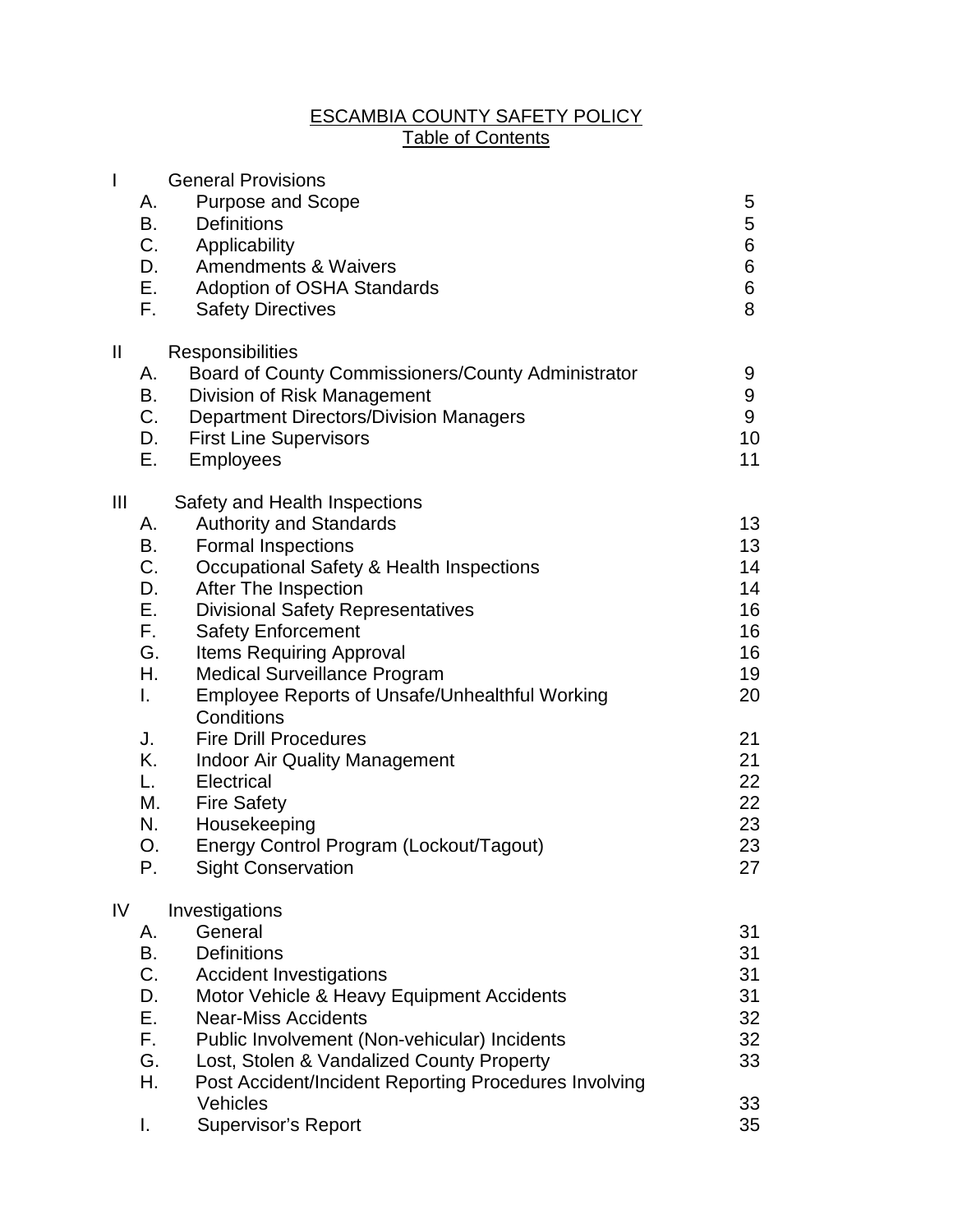| V<br>А.<br>В.<br>C.<br>D.<br>Е.                                                         | Workplace Injury and Illness Reporting Procedures<br>General<br>Injuries Not Constituting An Emergency But Requiring<br>Physician's Care<br>First Aid Treatment In The Field or Office<br>Establishing An Industrial Claim<br><b>Reporting Procedures</b>                                                                                                                                                                                                                                                                                      | 36<br>36<br>37<br>37<br>37                                                             |
|-----------------------------------------------------------------------------------------|------------------------------------------------------------------------------------------------------------------------------------------------------------------------------------------------------------------------------------------------------------------------------------------------------------------------------------------------------------------------------------------------------------------------------------------------------------------------------------------------------------------------------------------------|----------------------------------------------------------------------------------------|
| VI                                                                                      | Post-Accident/Post Injury Drug and Alcohol Testing                                                                                                                                                                                                                                                                                                                                                                                                                                                                                             | 38                                                                                     |
| VII<br>А.<br>В.<br>D.<br>Е.<br>F.<br>G.<br>Η.<br>I.<br>J.<br>Κ.<br>L.<br>М.<br>N.<br>O. | <b>Workplace Safety</b><br><b>Hand/Power Tools</b><br><b>Chemical Hazards</b><br>C.<br><b>Fall Protection</b><br><b>Lifting Techniques</b><br><b>Machine Safety</b><br>Personal Protective Equipment (PPE)<br><b>First Aid/CPR</b><br><b>Confined Space Hazards</b><br><b>Marine/Water Safety</b><br>Work Zone Safety and Traffic Control<br><b>Powered Industrial Truck Training Procedures</b><br><b>Safety Committee Policy</b><br><b>Incident Review Board Policy</b><br><b>Office Ergonomics Checklist</b><br>Animals in County Buildings | 40<br>40<br>40<br>40<br>40<br>41<br>41<br>41<br>42<br>42<br>43<br>46<br>48<br>52<br>54 |
| VIII<br>А.<br>В.<br>D.<br>Е.<br>F.<br>G.                                                | <b>Vehicle Safety</b><br><b>General Driving Safety</b><br><b>Driver Qualification</b><br>C.<br><b>Backing</b><br><b>Transportation of Oversized Equipment</b><br>Security<br><b>Driver License Policy</b><br>Driving Record of Prospective/Current Employees                                                                                                                                                                                                                                                                                   | 55<br>55<br>56<br>56<br>56<br>58<br>59                                                 |
| IX<br>А.<br>В.                                                                          | Standard Operating Procedures (SOP 's)<br>Scope<br>Procedures                                                                                                                                                                                                                                                                                                                                                                                                                                                                                  | 61<br>61                                                                               |
| X<br>Α.<br>В.<br>C.<br>D.<br>Ε.<br>F.<br>G.                                             | <b>Bloodborne Pathogens Policy</b><br>Purpose<br>Scope<br>Authority<br>Responsibilities<br><b>Definitions</b><br><b>Hazard Control</b><br><b>Reporting and Record Keeping</b>                                                                                                                                                                                                                                                                                                                                                                  | 62<br>62<br>62<br>62<br>62<br>63<br>63                                                 |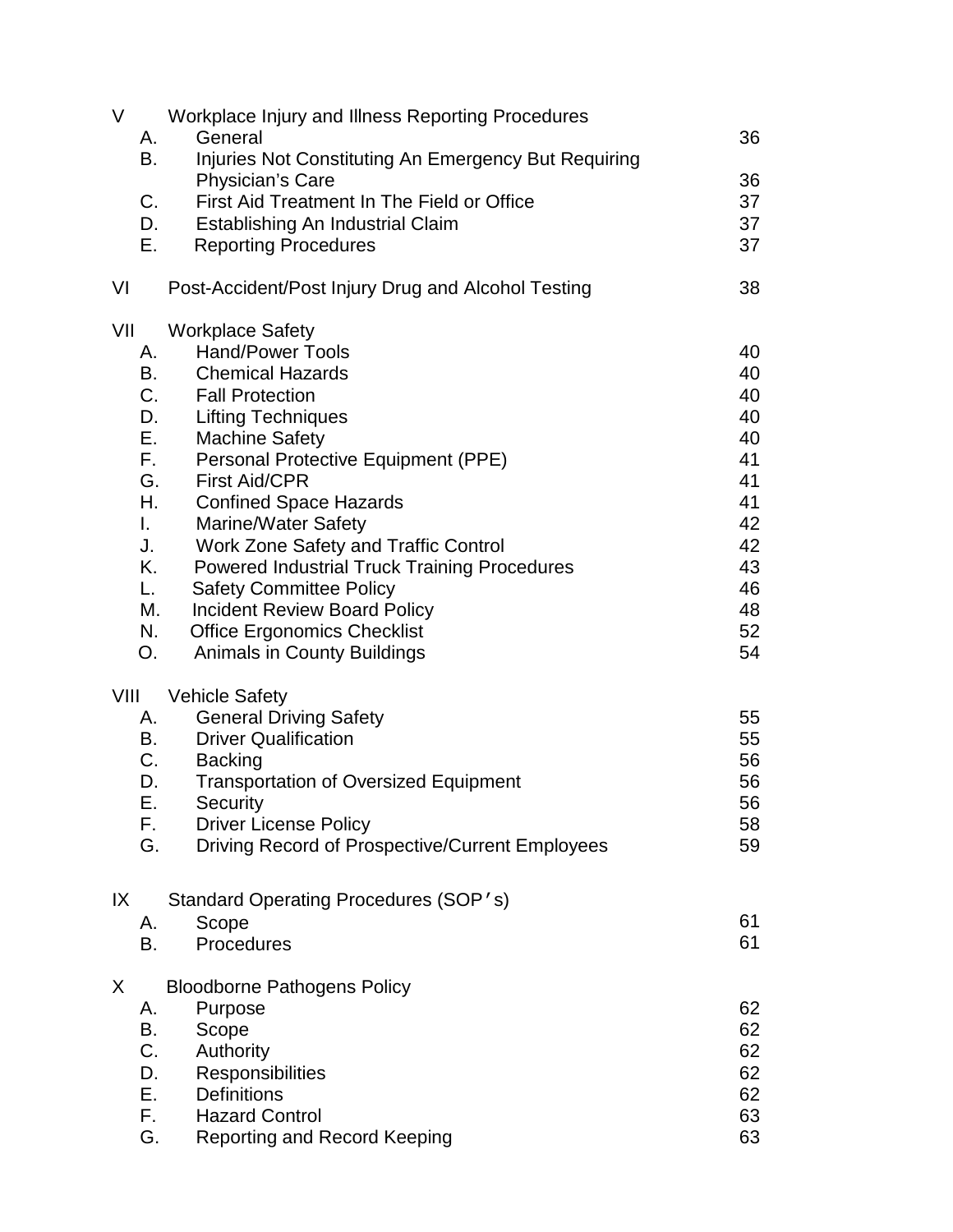| Н. | Training                                                                     | 63 |
|----|------------------------------------------------------------------------------|----|
|    | Hepatitis-B Virus (HBV) Vaccination Program                                  | 64 |
| J. | Post Exposure Immediate Actions                                              | 68 |
| Κ. | <b>Post Exposure Treatment and Notification Procedures</b>                   | 68 |
|    | <b>General Procedures for "At Risk" Employees</b>                            | 68 |
| М. | Safe Collection and Disposal of Discarded Needles and<br><b>Other Sharps</b> | 69 |

### XI Hearing Conservation Program

| А. | Purpose                  |    |
|----|--------------------------|----|
| B. | Goal                     | 71 |
| C. | Authority                | 71 |
| D. | Scope                    | 71 |
| Е. | <b>Definitions</b>       | 71 |
| F. | <b>Guidelines</b>        | 72 |
| G. | Responsibility           | 73 |
| Η. | <b>Required Training</b> | 74 |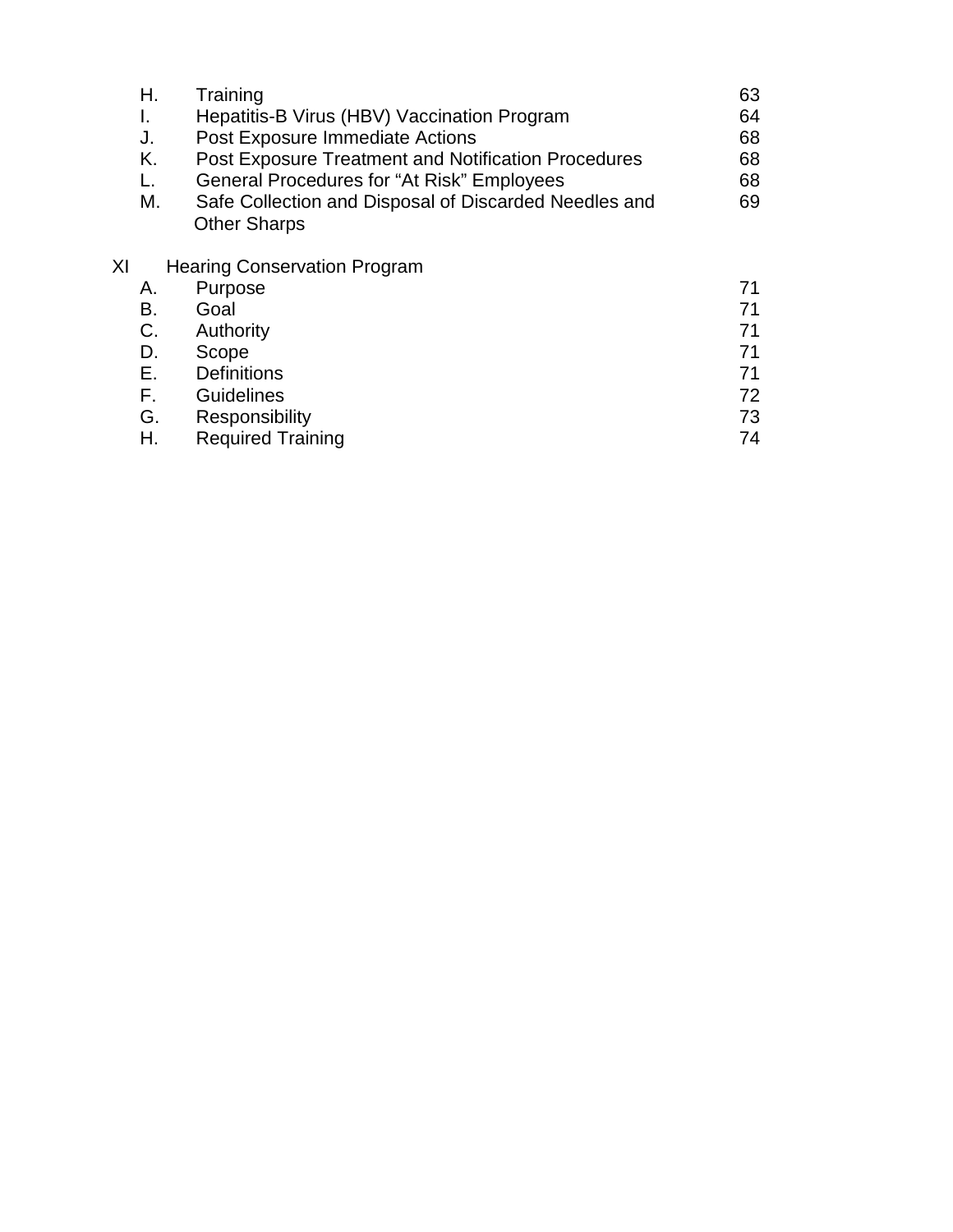#### **I. GENERAL PROVISIONS**

#### A. Purpose and Scope

1. The purpose of this policy manual is to provide written guidelines to employees of Escambia County ensuring a safe and healthy working environment exists which will safeguard its employees, equipment, property and assets.

2. This manual supercedes the previous Safety Policy and Procedures Manual, dated June 2009, which is hereby rescinded. In case of conflict with any other existing policy or procedure of Escambia County, this manual will take precedence.

3. It is the intent of this manual to address safety, health, and operational issues which apply countywide. In cases of operations unique to only a single division or entity, the affected organization is expected to take the lead in formulating appropriate options, solutions and operating procedures.

4. Procedures not addressed in this manual or which require clarification will be resolved by the Risk Manager, or designated representative.

5. Implementation of these policies and their integration into daily work activities is dependent on management within each department or division. Safety representatives may be appointed where no permanent position exists to assist management with daily tasks.

6. Monitoring and enforcement of these policies will be accomplished through Risk Management.

7. The provisions of this policy are not intended to be comprehensive nor allinclusive, but they are to be the minimum standards by which employees are held. Other statutes, laws, or standards may provide further guidelines and/or regulation of County activities.

#### B. Definitions

Department – refers to any department, division, or office for which this policy manual has application.

Employee – shall refer to persons who are regular, temporary, term, relief, intermittent, provisional, grant-funded, student assistant or volunteer.

He – use of this term is not intended to be gender specific and shall apply to male and female equally, unless otherwise specified.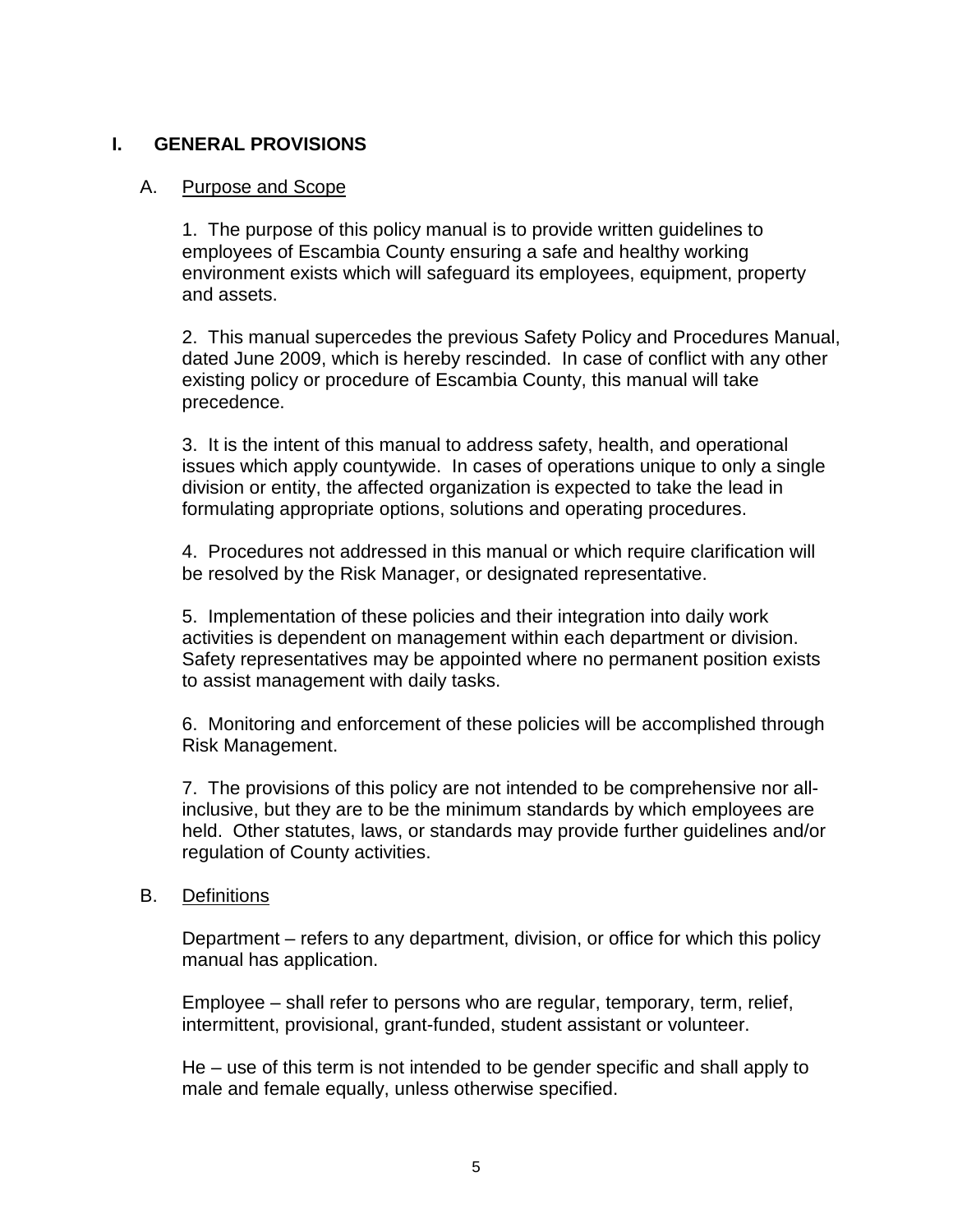Hepatitis – applies to Hepatitis A & B

IDLH – Immediately Dangerous to Life and Health

May – applies to actions which are discretionary and not mandatory in nature.

OSHA – Occupational Safety & Health Administration

PPE – Personal Protective Equipment

Risk Management – refers to the Division of Risk Management, which encompasses Safety.

Shall or Will – applies to actions which are mandatory.

Vehicle – applies to any automobile, truck, or other type of motorized equipment, whether licensed or not.

#### C. Applicability

Provisions of this manual apply to all Escambia County Board of County Commissioners (BCC) employees and to all activities accomplished by them in the regular performance of their duties. Additionally, the provisions established will also be applicable to certain non-BCC employees if their property, vehicles or activities are insured by Escambia County.

#### D. Amendments & Waivers

1. Under certain conditions, directives issued under this manual or other federal standards may not permit accomplishment of a particular department function. In such cases, a variance may be allowed by the issuance of an exception or waiver to existing policy. Such waivers must be requested in writing by the Department Director for approval by the County Administrator, and with the concurrence of the Risk Manager.

2. Any Request for Waiver must address the standard or policy which is to be waived and explain why the waiver is necessary. Additionally, the request must describe the modified procedures in sufficient detail so as to assure adequate safety is provided to all personnel and equipment.

3. A current copy of all waivers will be maintained by the Risk Manager.

#### E. Adoption of OSHA Standards

1. In December 1970, the United States Congress passed Public Law 91-596.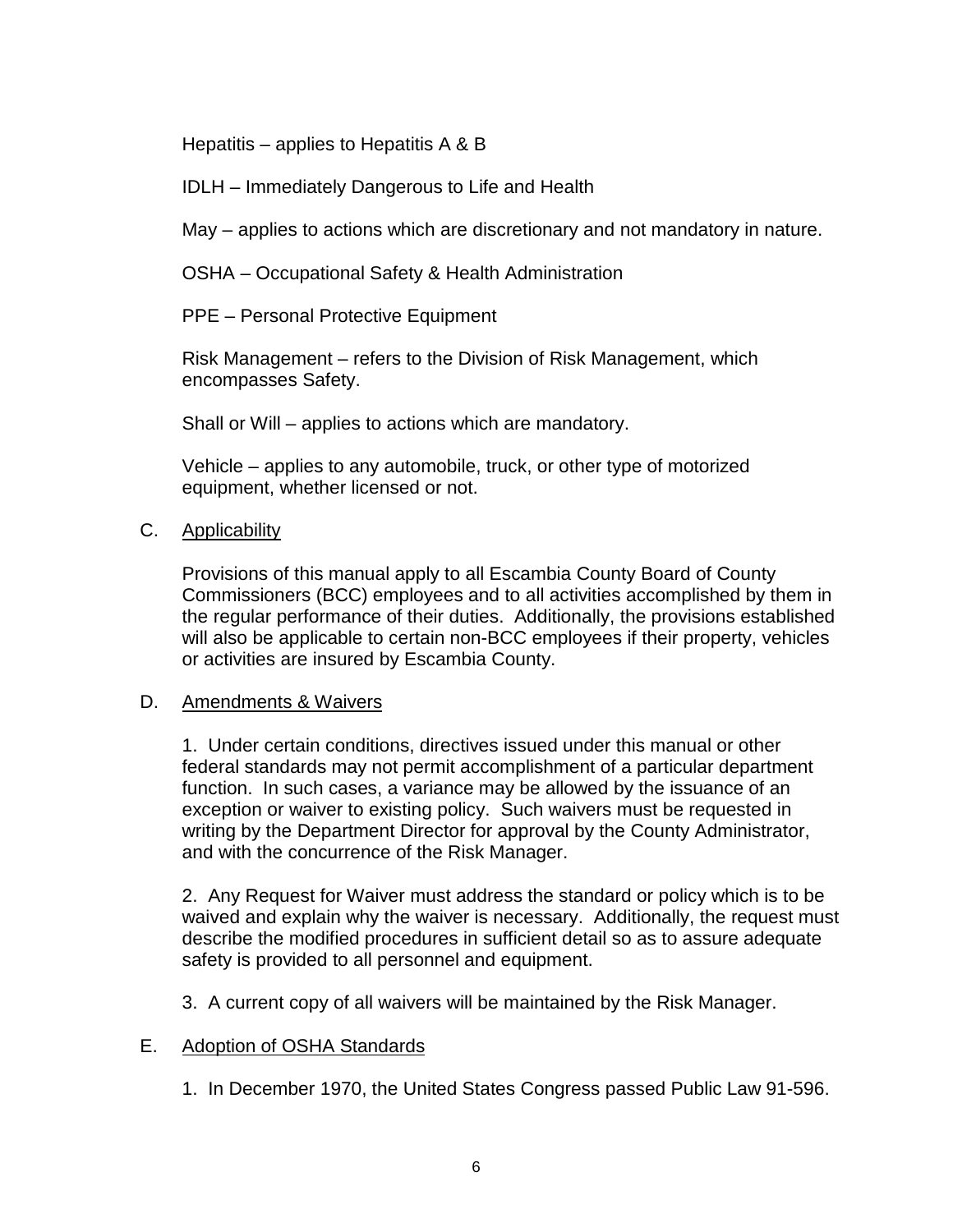A section of this law was designed "to assure safe and healthful working conditions for working men and women" and has become known as the "Occupational Safety and Health Act of 1970" and gave responsibility for implementation to the Department of Labor.

2. This act was intended to protect employees by issuing standards with which employers must comply. According to the set provisions, "the term 'employer' means a person engaged in a business affecting commerce who has employees, but does not include the United States or any State or political subdivision of a State." This statement reflects the government's intention that the safety standards being set forth were intended to regulate the private sector only.

3. The State of Florida then followed with the issuance of Chapter 442 of the Florida Statutes (also known as the Florida Occupational Safety and Health Act) and gave the Division of Safety of the Department of Labor and Employment Security responsibility for implementation. This statute redefined the term "employer" to mean "any person, firm, corporation, partnership, association, or other entity engaged in a business or in providing services, including the state and any of its political subdivisions, that manufactures, produces, uses, applies, or stores toxic substances."

4. The Division of Safety, in assuming this responsibility, issued its own directive in the form of Section 38i-20 of the Administrative Code. In paragraph 003(1), this directive states, "Subparts C through T and Subpart Z of the Occupational Safety and Health Standards, 29 CFR Part 1910, as revised July 1, 1993, are hereby adopted as rules of the Division of Safety." This statement bound the public sector of the State of Florida to compliance with the federal OSHA standards.

5. On June 8, 1999, Governor Bush approved Senate Bill 230 which repealed Chapter 442 of the Florida Statutes, effective July 1, 2000. On May 25, 2000, he then approved House Bill 1061 which eliminates the Division of Safety, also effective July 1, 2000.

6. In signing into law these two pieces of legislation, the State of Florida not only removed the safety system to which the counties were accountable, but also severed any legal responsibility to the adherence to Federal OSHA Standards.

- 7. Escambia County will continue compliance with the OSHA safety standards as prescribed in the current version of 29 CFR 1910 and 1926.
	- a. Waivers to current published OSHA standards will be addressed on a case-by-case basis and will be submitted from Department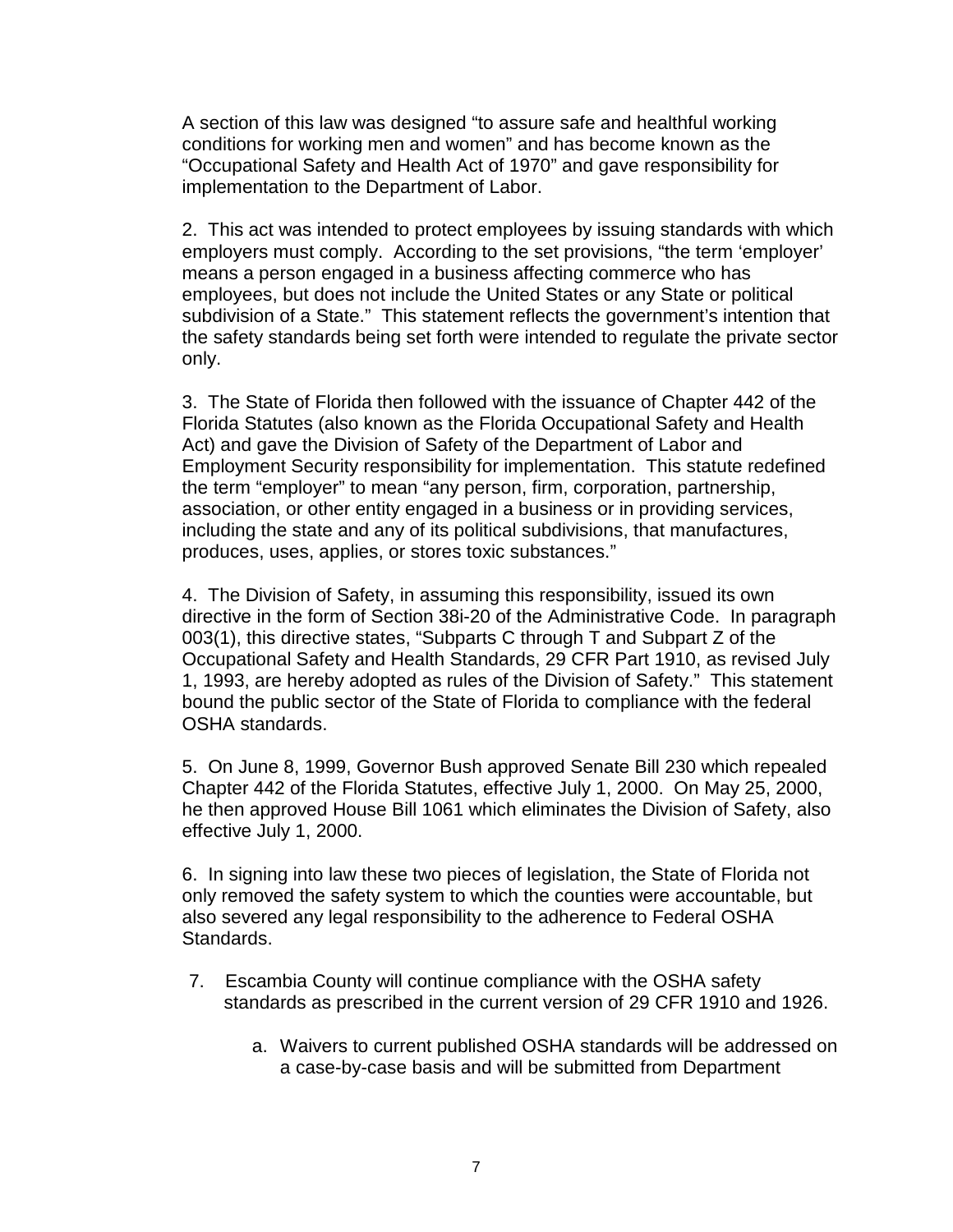Directors through the Risk Manager and approved by the County Administrator.

b. Department Directors will issue safety policies, with prior approval of the Risk Manager, to be effective within their respective divisions as necessary to ensure the safety and well being of their employees, so long as there is no conflict with other policies or directives. A copy of departmental safety policies will be provided to the Risk Manager.

#### F. Safety Directives

1. The Risk Manager will have the authority to issue Safety Directives to departments on issues of health and safety, as an interim measure, until those directives can be incorporated into the next revision of this manual.

2. Safety Directives are regulatory, and the provisions are subject to inspection for compliance.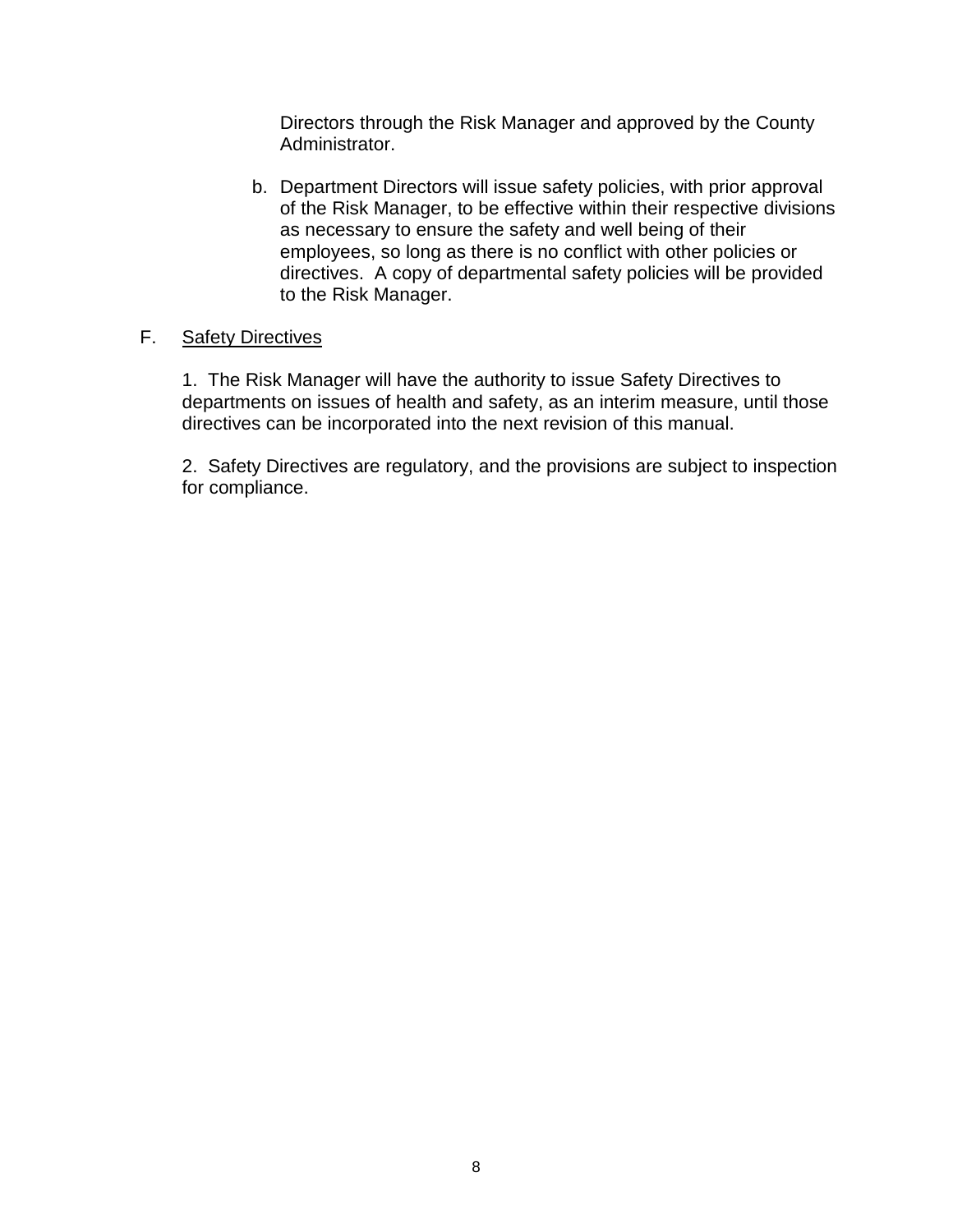#### **II RESPONSIBILITIES**

#### A. Board of County Commissioners (BCC)/County Administrator

The BCC is the approving authority for the implementation of this manual as well as approval of policy revisions, when deemed necessary. General oversight and day-to-day issue resolution is delegated to the County Administrator. Furthermore, the County Administrator is authorized to approve the implementation of Interim Changes to be regulatory between policy revisions.

#### B. Risk Management will:

1. Monitor the effectiveness of safety and health programs and policies within Escambia County. Review and evaluate departmental programs and policies. Ensure county-wide compliance with all applicable standards.

2. Ensure the applicable sections of this policy manual remain in compliance with current Workers' Compensation laws (Florida Statute 440) and that departments provide prompt service to their employees under those laws.

3. Monitor current applicable laws and standards and revise this document when necessary. Provide safety training to County employees as required or upon request. Investigate all accidents/incidents involving County employees or property with the focus on cause and prevention. Conduct Safety and Health inspections of County facilities.

#### C. Department Directors/Division Managers will:

1. Require all employees under their jurisdiction to comply with all applicable safety policies and safe practices.

2. Have the full authority and responsibility to maintain safe and healthy working conditions for their employees. They are responsible for the compliance by their employees with all applicable federal, state, or local laws, standards and policies.

3. Develop and maintain Standard Operating Procedures (SOP's) applicable within their division. All tasks which are determined to be critical or necessary to the safe and/or continued operation of the division will be detailed in a divisional SOP. Copies of divisional SOP's will be reviewed by the Risk Manager prior to implementation and are subject to compliance inspection.

4. Ensure new employees are properly oriented and trained before assuming duties within the division. Orientation and training will be documented, with records available upon request.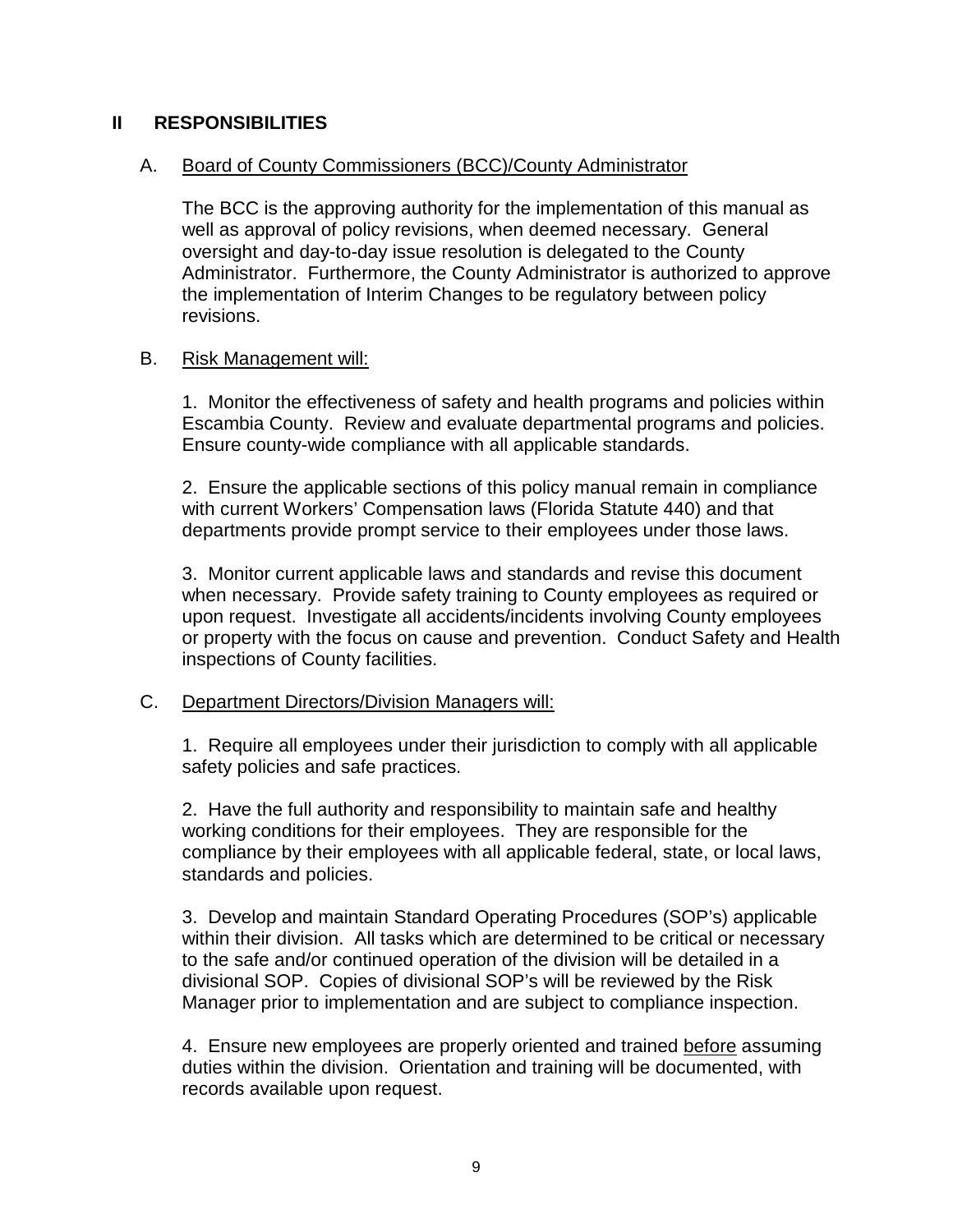5. Demonstrate personal concern for injured employees through support of the Temporary Duty (Return to Work) program.

6. Provide necessary safety and protective equipment for County employees and require mandatory usage when performing hazardous tasks.

7. Ensure monthly safety meetings are conducted for all employees with a record of attendees, and topics discussed, available upon request.

8. Ensure prompt corrective action is taken following all accidents, incidents, or safety violations. Discipline may be implemented in accordance with the County's Discipline Policy, except in the most severe cases. Employees who display a pattern of unsafe work practices should be monitored closely, counseled when necessary, and removed from safety-sensitive positions if appropriate.

9. Take prompt corrective or disciplinary action toward any employee or supervisor who knowingly fails to report an accident or incident.

10. Maintain training records on each employee, including all training and qualifications relative to their employment.

#### D. First-Line Supervisors will:

1. Assume responsibility for the actions of the employees under their direction, whether physically with them or not. Supervisors will provide instruction and guidance to employees in sufficient detail so as to give them a clear understanding of what is expected, even in the absence of the supervisor.

2. Immediately report to the Division Manager or designee any accident or incident involving the damage of County or private property or injury or death of a County employee or any other person and submit a completed Supervisor's Report as appropriate.

3. Review all accidents or incidents, investigate them fully, and provide viable corrective actions to prevent reoccurrence.

4. Ensure the full and complete training of all employees before they assume duties or perform hazardous operations, maintain records of that training and make it available upon request.

5. Inspect tools and equipment under their control at frequent intervals and keep them in a safe and serviceable condition. If broken or unsafe tools are identified, they are to be removed from service immediately.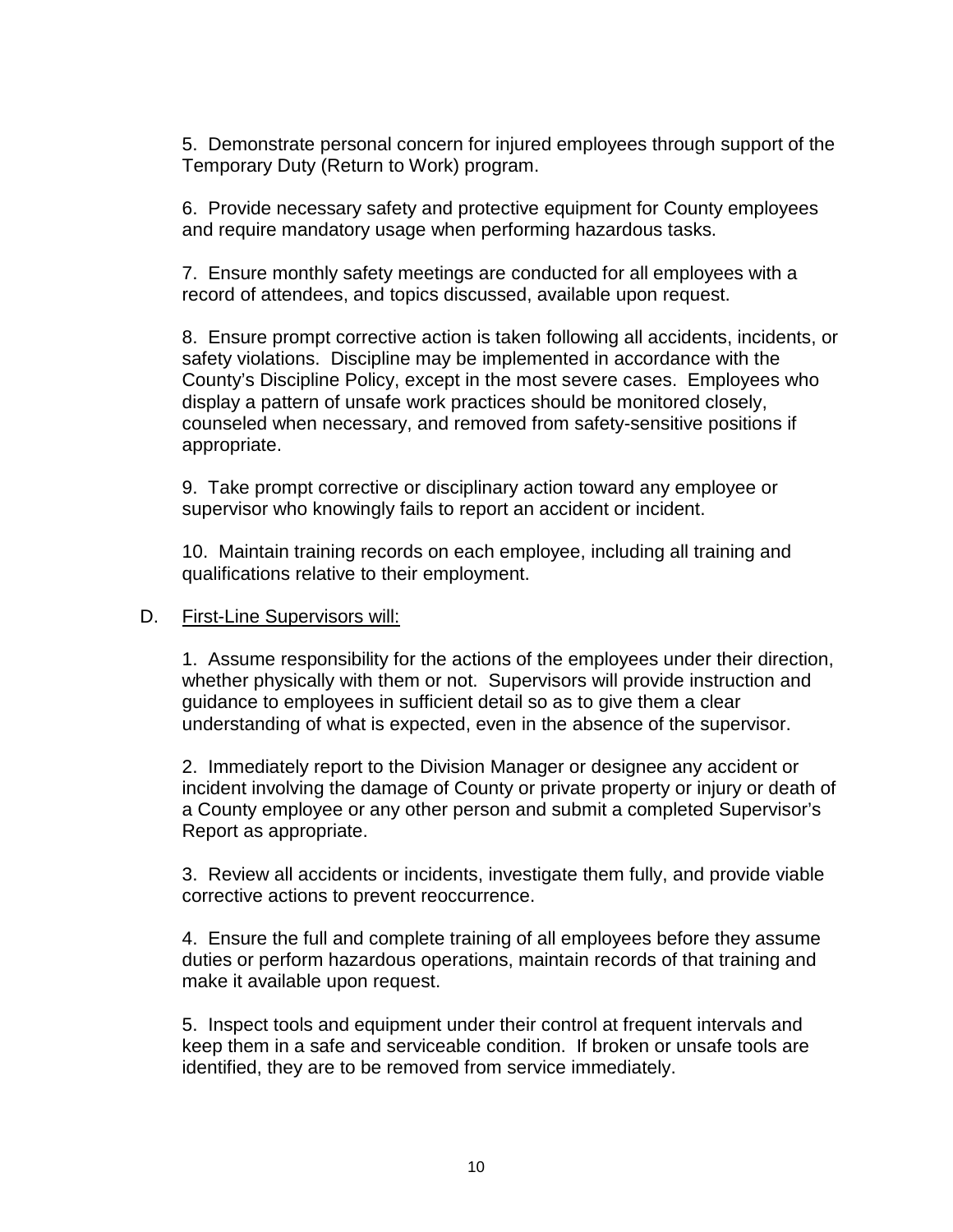6. Maintain protective devices and safety equipment and require proper use.

7. Anticipate and identify potentially hazardous tasks, environments, and work areas, taking appropriate preventive measures, to include the use of personal protective equipment.

8. Instruct employees on the procedures for reporting of all accidents or incidents.

9. Utilize the "buddy" system for tasks which involve hazardous operations or place an employee at risk. Never send an employee alone if conditions such as extreme heat, chemical exposure, equipment hazard, etc, exists.

10. Ensure employees sent to remote sites have positive two-way radio or telephone communication at all times.

11. Promptly act to correct all unsafe conditions brought to their attention.

#### E. Employees will:

- 1. Report all unsafe conditions and acts to their supervisor.
- 2. Report all on-the-job injuries or illnesses to their supervisor.

3. Report to their supervisor damage to County property or damage caused by the County to property belonging to others.

4. Never engage in horseplay or activity which will distract another employee, or cause injury to another employee.

5. Never remove safety devices without approval.

6. Never operate County vehicles or equipment while under the influence of alcohol or drugs, including prescription medication, which carries appropriate warnings.

7. Never wear jewelry or loose clothing around machinery or equipment.

8. Secure hair in a manner so as to prevent a danger to the employee if the hair is of such length that it is likely to become entangled in moving or rotating equipment.

9. Never smoke in County buildings, vehicles or facilities. Under the provisions of the Clean Air Act, this includes "common areas," meaning hallways, corridors, lobbies, aisles, water fountain areas, stairwells, and building entryways.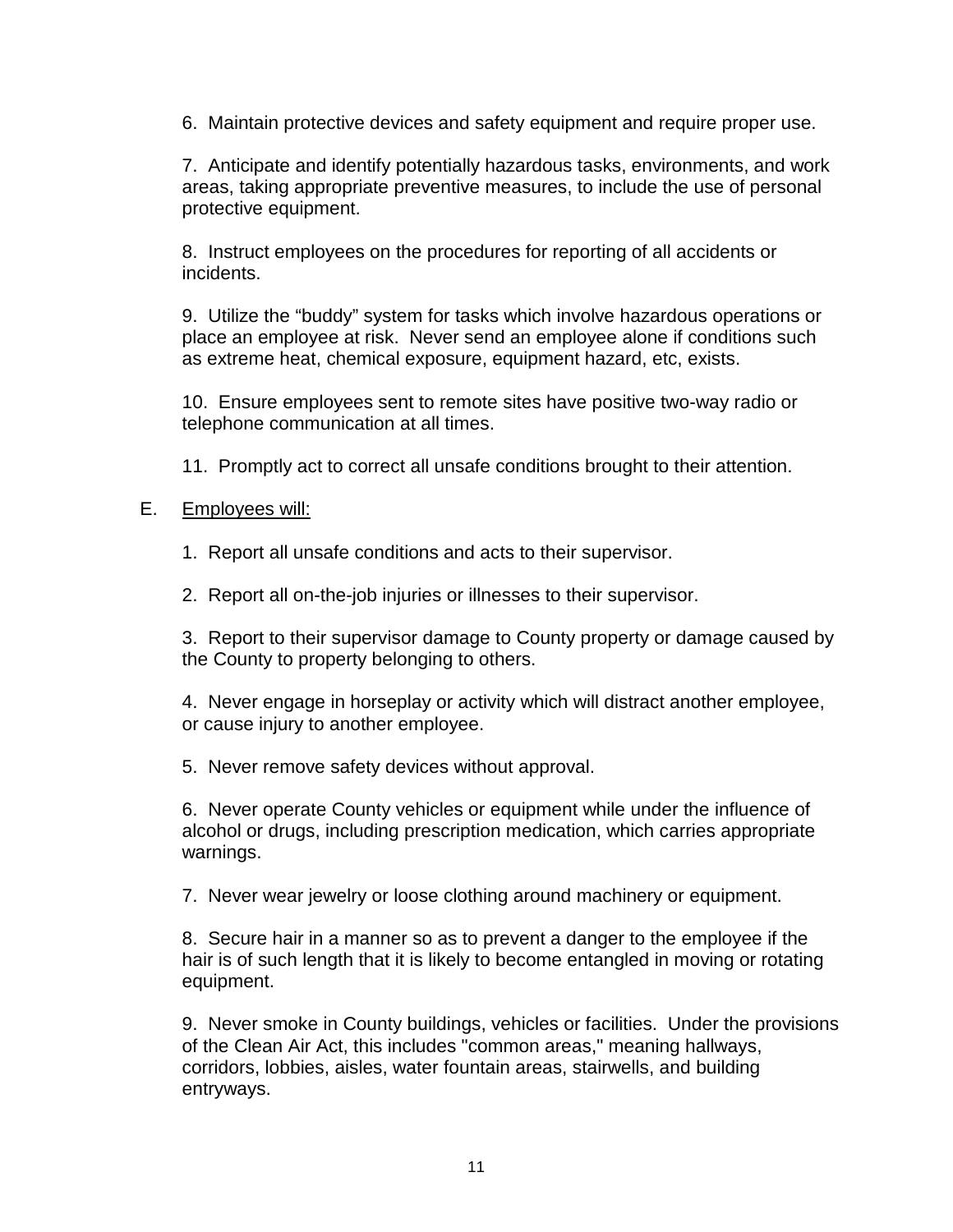10. Never operate equipment upon which they have not been trained.

11. Never enter confined spaces, as defined by OSHA, without proper precaution and training.

12. Always wear prescribed Personal Protective Equipment (PPE).

13. Always ask their supervisor for clarification if tasks or instructions are not completely understood.

14. Always exercise care and not purposefully abuse County-owned property. An employee who willfully or wantonly damages or destroys property may be subject to disciplinary action, up to and including termination, in accordance with the County's Discipline Policy.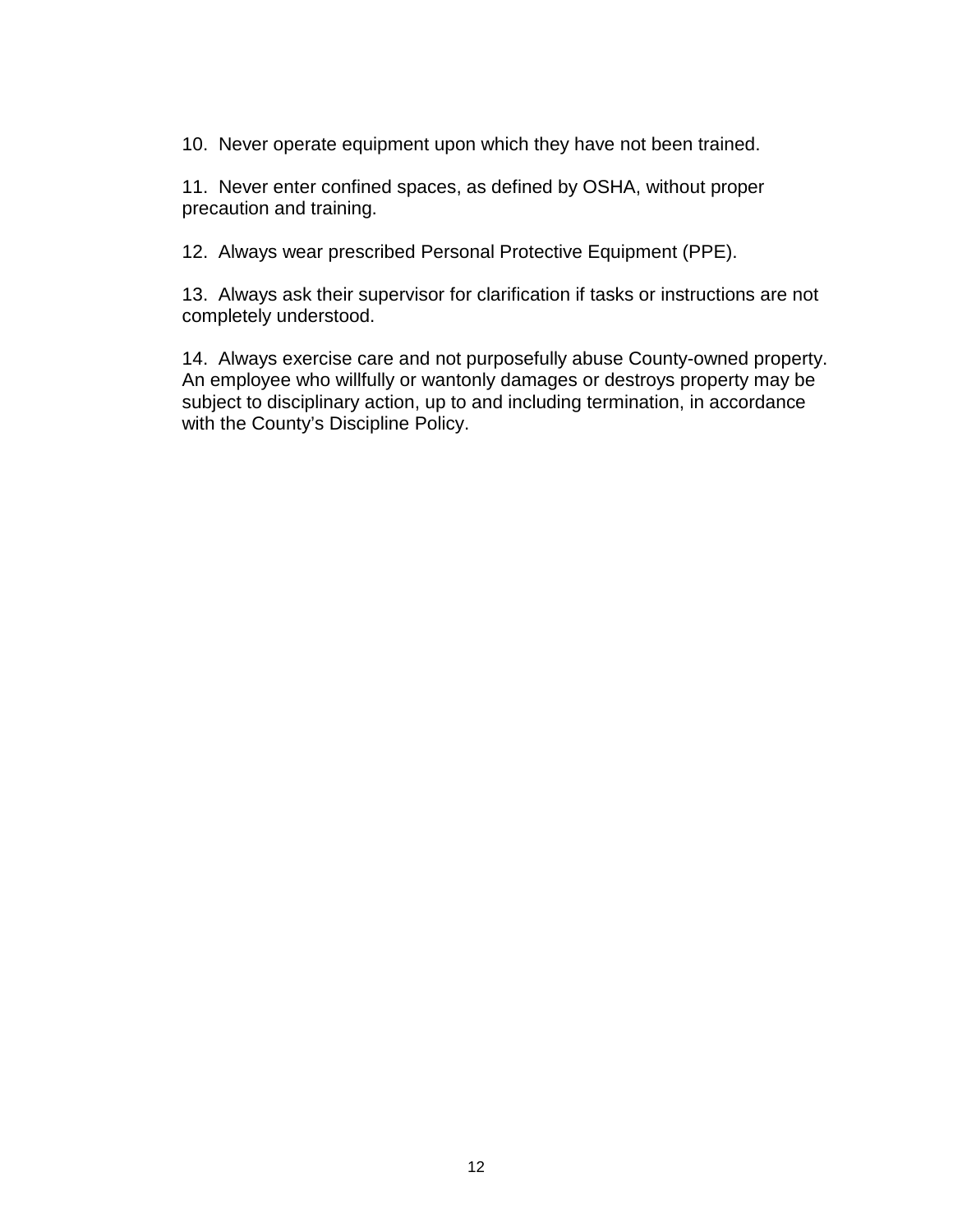#### **III SAFETY & HEALTH INSPECTIONS**

#### A. Authority and Standards

Safety and Health Inspections will be accomplished at a frequency sufficient to ensure hazards are kept at a minimum and safe work practices are enforced. Inspections will utilize adopted Occupational Safety and Health Administration (OSHA) Standards as well as any other locally adopted authority and will be conducted by Risk Management.

#### B. Formal Inspections

1. A formal inspection will be performed biennially or as deemed necessary on all buildings and facilities owned by Escambia County Board of County Commissioners.

2. Formal inspections may be conducted unannounced or with prior notification provided to Division Managers.

3. A formal follow-up inspection may be performed on all facilities to ensure corrective action has been taken on the annual inspection.

4. All personnel are expected to fully cooperate in the inspections to ensure that all areas are covered and all hazards are identified.

5. Department Directors will receive written results of the inspection and will be required to respond. Any IDLH findings must be abated immediately.

6. Emphasis will be placed upon condition of facilities, equipment, fire protection, as well as:

- a. Good housekeeping
- b. Use of prescribed Personal Protective Equipment (PPE).
- c. Compliance with published safety regulations, adopted Occupational Safety Health Administration (OSHA) standards, National Fire Protection Association (NFPA) Codes, National Electrical Codes (NEC), American National Standards Institute (ANSI), National Institute Occupation Safety Health (NIOSH), American Society of Heating, Refrigerating and Air-Conditioning Engineers, (ASHRAE), American Society for Testing and Materials (ASTM), American Industrial Hygiene (AIH) Standards and others which may apply.
- d. Condition of vehicles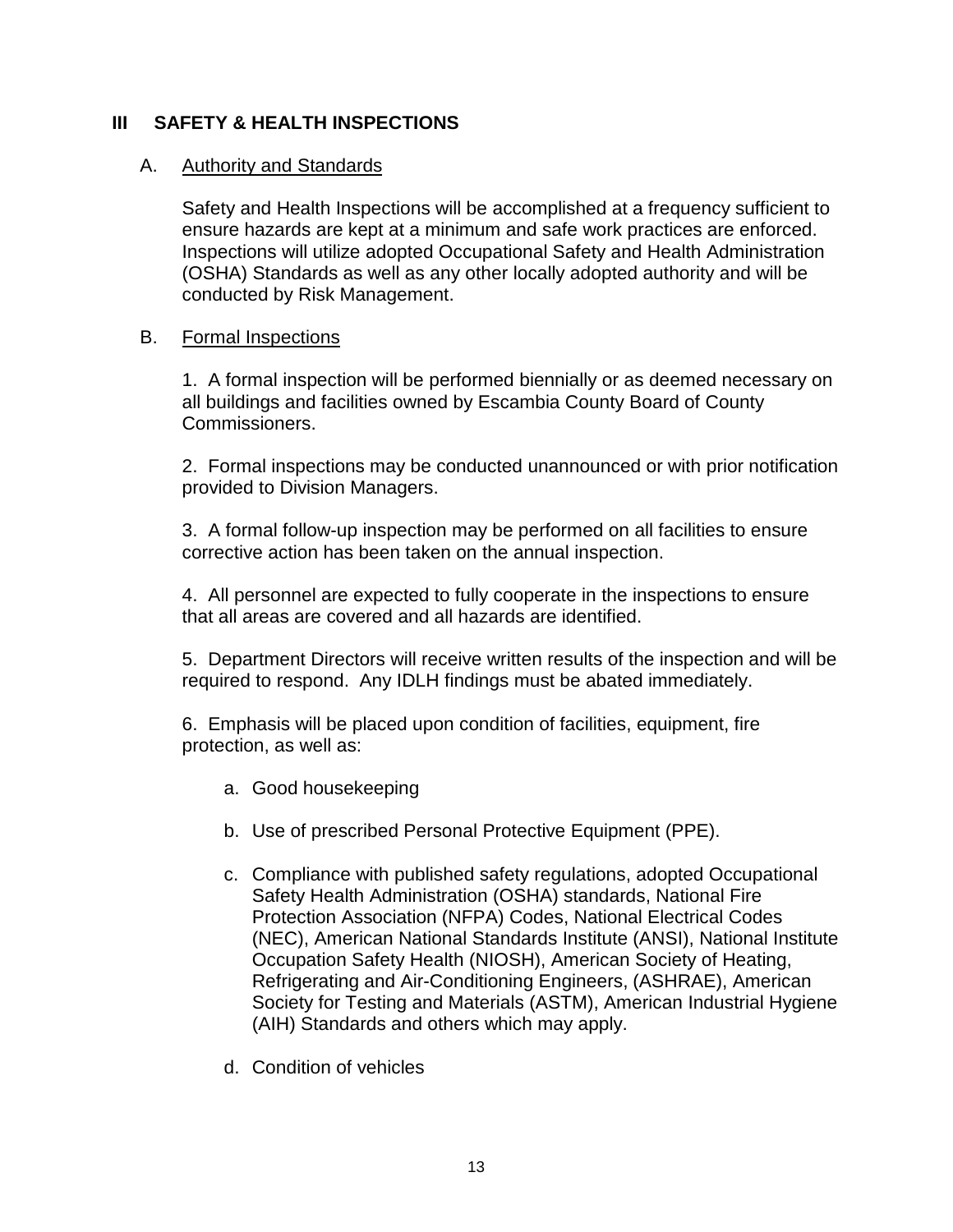- e. Maintenance of electrical equipment, circuitry, and panels
- f. Guarding and shoring of open pits, ditches and tanks
- g. Storage of flammable/combustible liquids and other hazardous materials
- h. Proper maintenance of fire extinguishing equipment, first aid kits, eye wash stations and emergency lighting
- i. Proper use of and condition of power and hand-held tools
- j. Proper guarding of powered equipment and machines
- k. Controlling Confined Space Entries
- l. Evaluating excessive noise levels, eye hazards, respiratory hazards
- m. Excessive dust levels or other atmosphere contaminants
- n. Indoor Air Quality issues
- o. Ergonomic issues
- p. Compliance with Life Safety and applicable electrical codes

#### C. Occupational Safety & Health Inspections

1. Occupational Safety & Health Inspections may be conducted by a Risk Analyst/Risk Specialist at any time. Any employee may request inspections when an unsafe or unhealthful condition or practice is noted or believed to exist.

2. If an inspected condition cannot be readily corrected, employees are encouraged to contact Risk Management, which will investigate all reports.

3. A record will be maintained on all completed inspections.

#### D. After The Inspection

1. Inspection reports will be kept on file electronically in accordance with records retention requirements.

2. The original report, along with any pictures taken, will be sent through the Risk Manager to the appropriate Division Manager.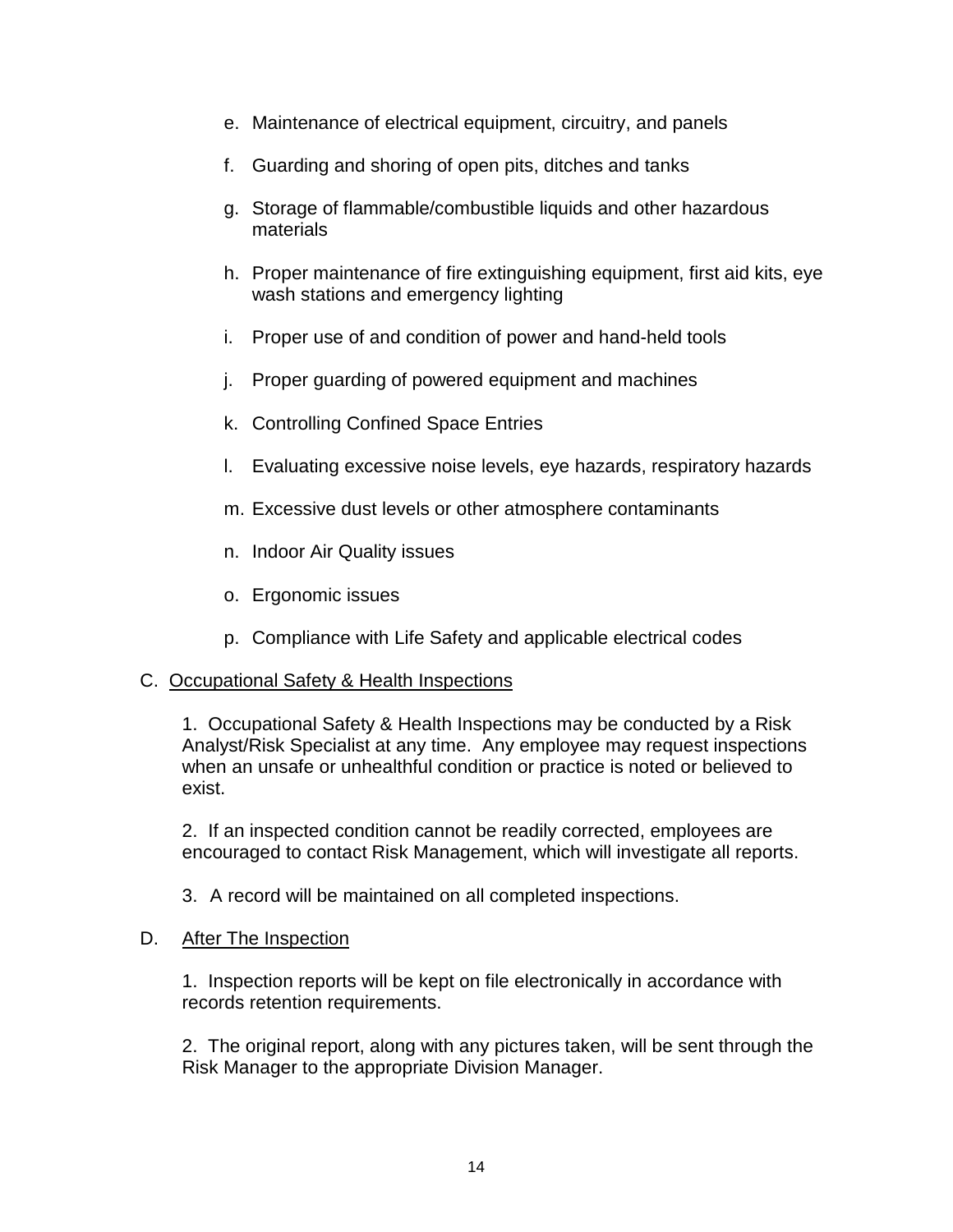3. Equipment noted to be unsafe for use shall be tagged and taken out of service on the spot by the safety inspector. IDLH conditions discovered during an inspection shall be brought immediately to the attention of supervisory personnel. The Risk Analyst/Risk Specialist has the authority to stop the affected work, and personnel not required for abating the hazard shall be removed from the affected area. Immediate abatement action shall be initiated or the operation shall be terminated.

4. IDLH conditions shall be corrected before work is resumed.

5. All corrective action reports will be presented to the Division Manager for resolution.

6. Supervisors will inform all employees of any IDLH conditions which cannot be corrected immediately and ensure all necessary precautions are taken to prevent injury.

- 7. Division Managers in receipt of a Deficiency Notification Report will:
	- a. Correct the deficiency(s) or have a plan within the abatement period.
	- b. If time required for corrective action will exceed the indicated abatement period, send a memorandum to Risk Management, justifying why the extension is needed and the approximate length of the delay.
	- c. Upon actual completion of the corrective action(s), certify by dating and signing each item and send to Risk Management.

8. The Risk Analyst/Risk Specialist will handle the administrative details for the citation(s) to ensure full compliance with the applicable law, which includes:

- a. Maintaining current, complete records on deficiencies from the time they are received until all action is completed.
- b. Making delivery of Deficiency Notifications to the Division Managers concerned and will account for delivery by obtaining a signed acknowledgement.
- c. Making a matter of record all abatements of violations, and requests for variances.
- d. Accompanying any member outside of the County on all safety related inspections.
- e. Upon request, provide to Department Directors or Division Managers a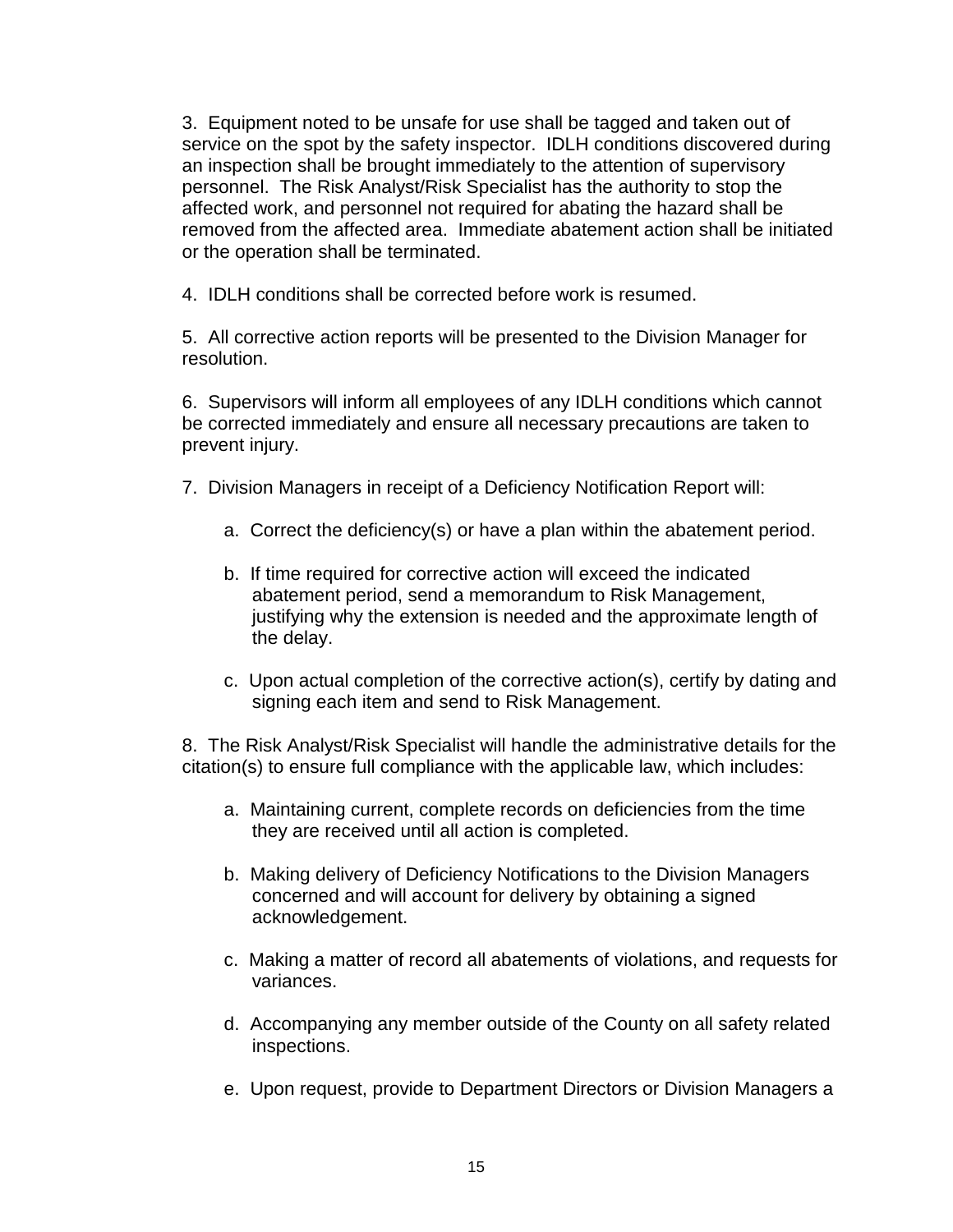copy of the applicable codes/standards to assist in preparation for safety inspections.

#### E. Divisional Safety Representatives

Escambia County Division of Risk Management utilizes divisional safety representatives to ensure compliance and improvement of safety management at the department level. The representative's duties and responsibilities include the following:

1. Being responsible for ensuring their work places are free from recognizable hazards.

2. Conducting a "walk-thru" safety inspection of their assigned areas of responsibility, at least monthly, documenting their findings and forwarding to Risk Management.

3. Providing minimum monthly training for their employees on programs related to their division's mission and within their field of expertise and ability. Risk Management maintains resources that may be utilized for this purpose.

4. Requisitioning all Personal Protective Equipment (PPE), clothing or other safety equipment for their division.

5. Performing hazard analyses of their work environment related to the job and/or procedures.

6. Attend all Risk Management Safety Committee meetings and provide Quarterly Activity Report.

#### F. Safety Enforcement

1. Employees who violate established rules may be subject to disciplinary action, up to and including termination in accordance with the County's Discipline Policy.

2. All employees, particularly those in a supervisory capacity, will report safety violations committed or observed in their areas to their immediate supervisor. If the violation is of an extremely serious nature, employees and their immediate supervisors shall abate the hazard to the greatest extent possible, and report the violation to the Department Director immediately. A department representative shall notify Risk Management immediately.

#### G. Items Requiring Approval

Certain pieces of equipment or appliances, due to their inherently dangerous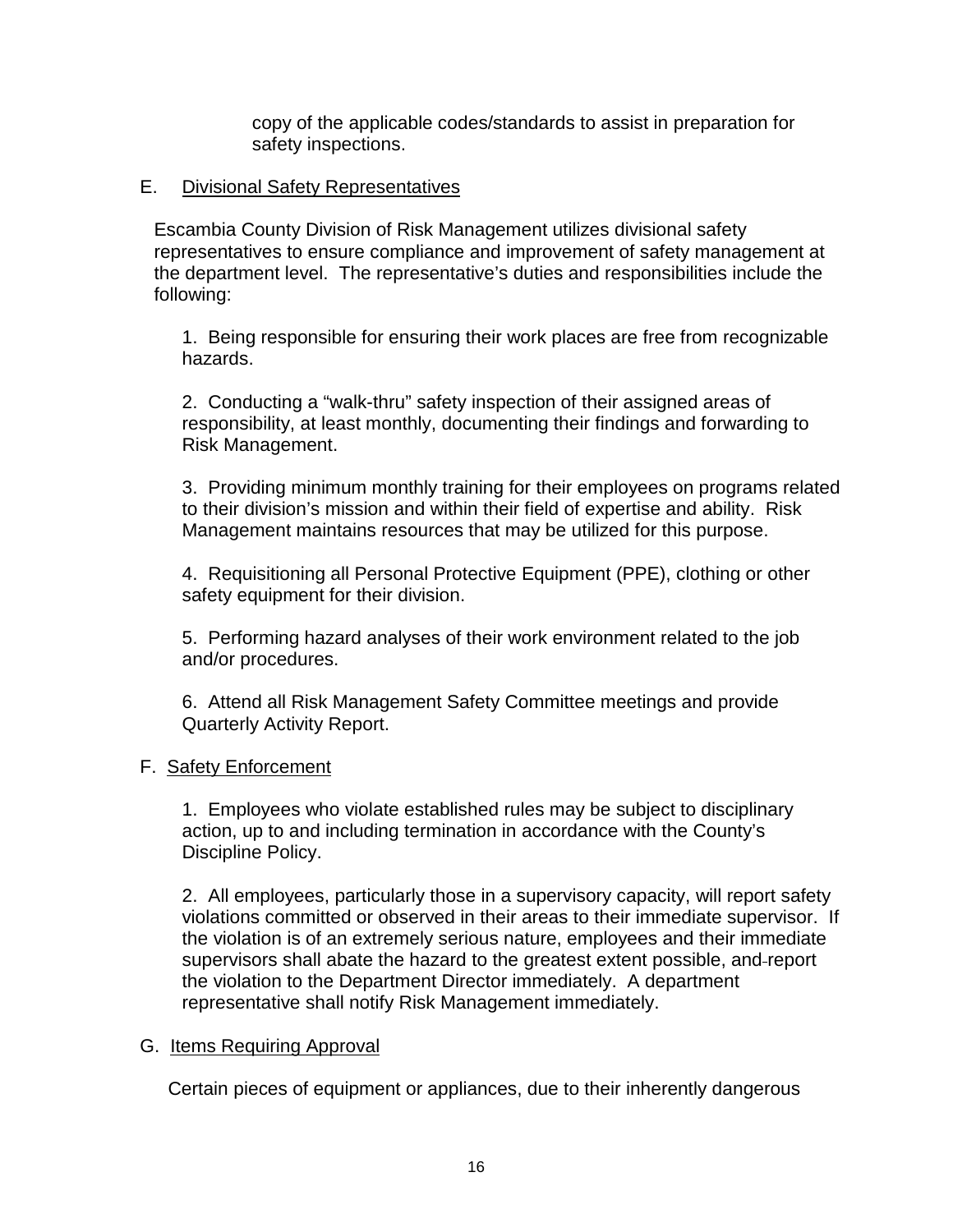qualities or published standards, must meet specific criteria as approved by the Risk Manager, prior to their introduction into the workplace. These include, but are not limited to the following:

- 1. Space Heaters
	- a. The following are required safety features for use of space heaters in County Buildings:
		- Choose only heaters tested at an independent lab such as UL or ETL.
		- Make sure your model has tip-over protection which shuts heater off automatically if unit tips over.
		- Manual Reset Over-Temperature Safety Cutoff. (Automatically turns heater off if overheating occurs.)
		- Heaters constructed with metal cabinets must be equipped with a grounded (3 blade) plug for use on 110-120 volts AC. (Failure to use the heater without a properly grounded outlet could result in an electrical shock hazard.)
	- b. The following are important operating instructions for your office space heaters:
		- To avoid burns, do not let bare skin touch hot surfaces. Use handle when moving. Keep combustibles such as waste baskets, papers, boxes, and furniture at least 3 feet from front of heater and at least 1 foot from the sides.
		- Turn off heater if it will be left unattended for more than 15 minutes. Always unplug heater when not in use for longer periods of time.
		- Do not operate heater with a damaged cord or plug. If heater has been dropped or damaged in any way do not use.
		- Do not run cord under carpeting. Do not cover cord with throw rugs, or runners. Arrange cord away from traffic area, and if cord is run under desk ensure cord will not get caught on your foot.
		- Do not insert or allow foreign objects to enter any ventilation or exhaust openings.
		- To prevent possible fire, do not block air intakes or exhaust in any manner.
		- A heater has hot and electrically arcing parts inside. Do not use it in areas where flammable materials are used or stored.
		- Avoid the use of an extension cord because the extension cord may overheat and cause a risk of fire.
		- Do not remove grille guard or allow heater to be operated without grille guard properly in place.
		- Use on floor only.
		- Do not use if ground blade has been broken off of plug.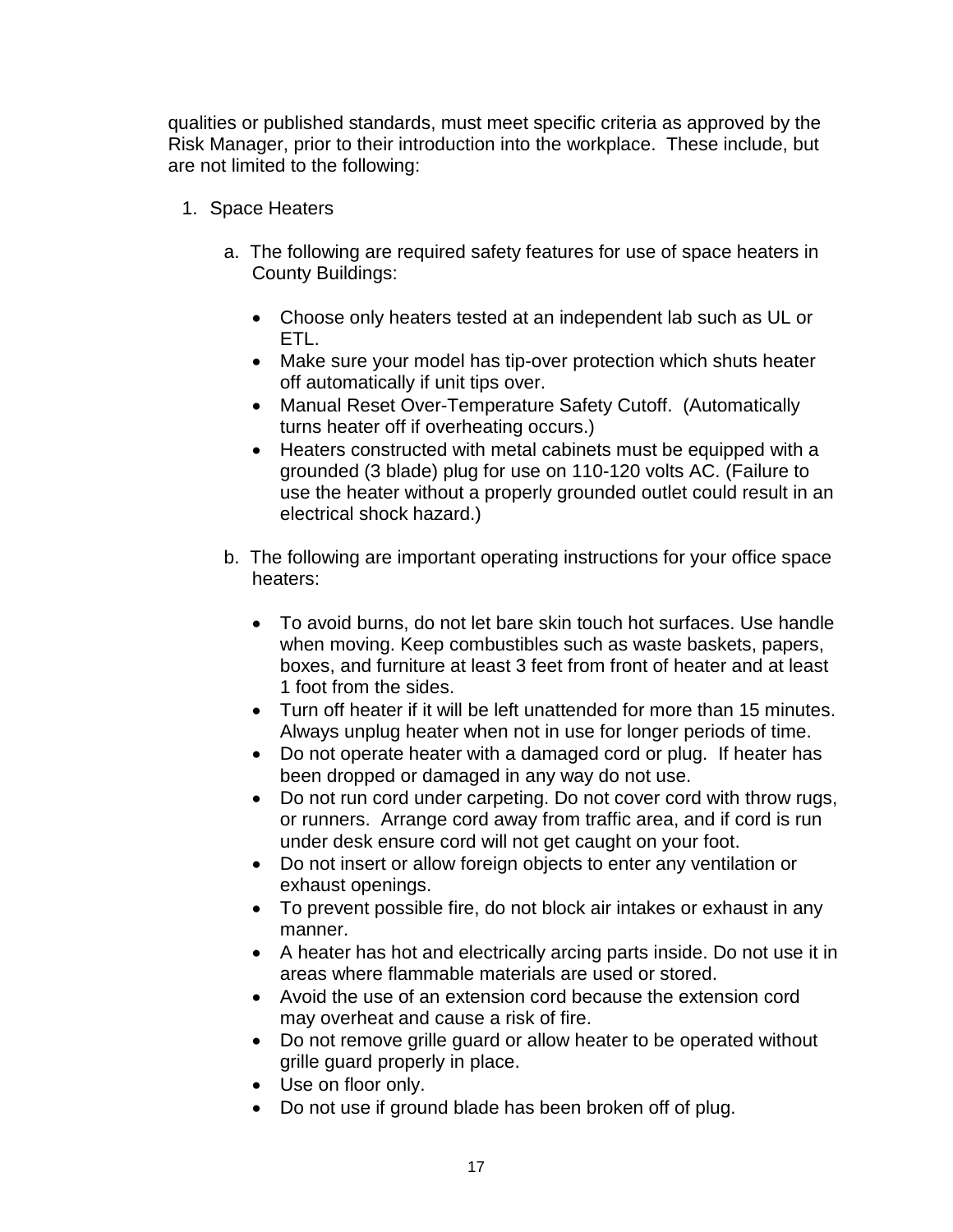- Keep heater clean. Always remember to turn off and unplug before cleaning or performing maintenance of any kind.
- 2. Industrial Heaters in Open Work Areas

a. All industrial heaters shall follow all manufacturer's operating and safety instructions.

- 3. Personal Protective Equipment
	- a. All Personal Protective Equipment must meet applicable ANSI **Standards**
- 4. Office Decorations and Electric Appliances
	- a. Do not obstruct or in any way compromise the use or function of exits, corridors, fire alarms, or electrical panels.
	- b. Extension cords, used improperly, can present fire, electrical and tripping hazards. Be certain all cords are UL approved and have a three-pronged plug. Protect from over-current loads by selecting extension cords with adequate current-carrying capacity. Locate so as to prevent tripping.
	- c. Live cut trees (e.g. Christmas trees) can pose a fire hazard and are prohibited. (This does not apply to potted plants.)
	- d. Artificial trees are permitted; however, they can only be placed in open areas. Do not:
		- place in elevators, stairways, corridors.
		- place near any heat source (e.g. electric heater).
		- obstruct an exit way.
	- e. Do not place decorations so as to obscure emergency exit signs, emergency lighting, nor near fire sprinkler heads.
	- f. All decorative lighting must be turned off at the end of the day.
	- g. No automatic timers will be used.
	- h. Use of open flames or candles is prohibited.
	- i. Use of electric food warming devices (e.g. crock pots, slow cookers, cup warmers) is permitted, but they must be observed at all times and unplugged at the end of the day.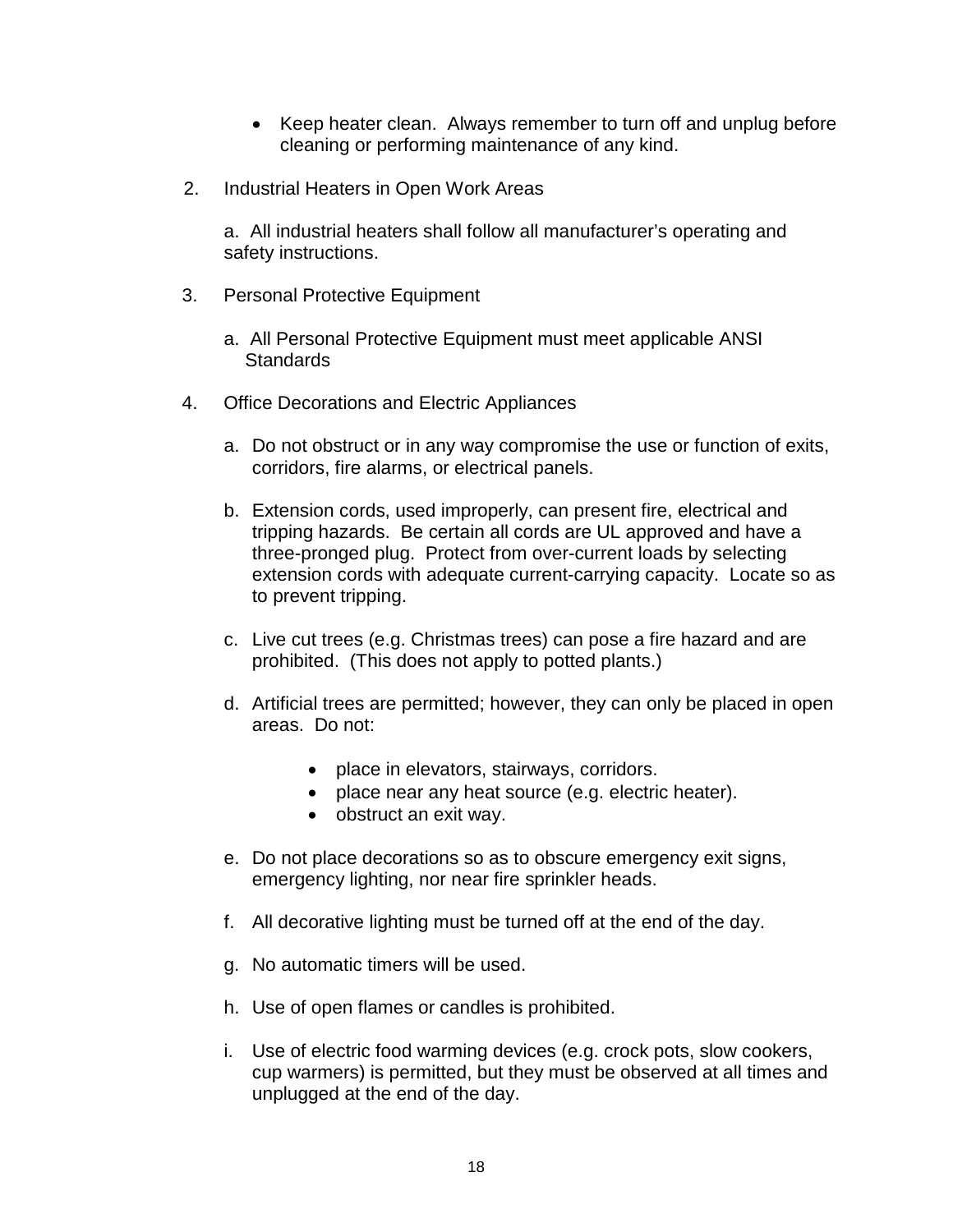j. Fragrance producing electric appliances (e.g. potpourri pots) are prohibited.

#### H. Medical Surveillance Program

- 1. The Medical Surveillance program is divided into two major specialties:
	- a. "Industrial Hygiene" involves the identification and evaluation of occupational health hazards and recommendation of practical controls which will lower workplace health risk. An Industrial Hygiene program can be accomplished in two ways:
		- (1). Risk Analyst/Risk Specialist performs workplace monitoring
		- (2). Independent outside contractor
	- b. "Occupational Medicine" focuses on the medical surveillance of employees potentially exposed to the hazards identified during the industrial hygiene workplace evaluation, and the diagnosis and treatment of acute occupational injuries or illnesses. All Occupational Medicine programs will be managed by an accredited hospital or clinic.

2. These two specialties, working together, form the basis for an occupational health care program.

3. All workplaces will have an exposure assessment completed during the safety and health inspection. The assessment will identify all recognized potential hazards for employee exposure to toxic chemicals and/or harmful physical agents.

4. All identified workplace hazards will be monitored for employee placement into the medical surveillance program.

5. All employees working with identified workplace hazards will have an occupational and non-work related history completed and a medical examination performed to assess their health status as related to their work.

6. The evaluation of the employee includes the physical assessment and testing related to the specific occupational exposure, environmental factors, or job requirements of the employee, which comprise the identified workplace hazard.

7. There are three types of medical evaluations that may be performed:

a. Pre-placement or Baseline. These are specific tests and examinations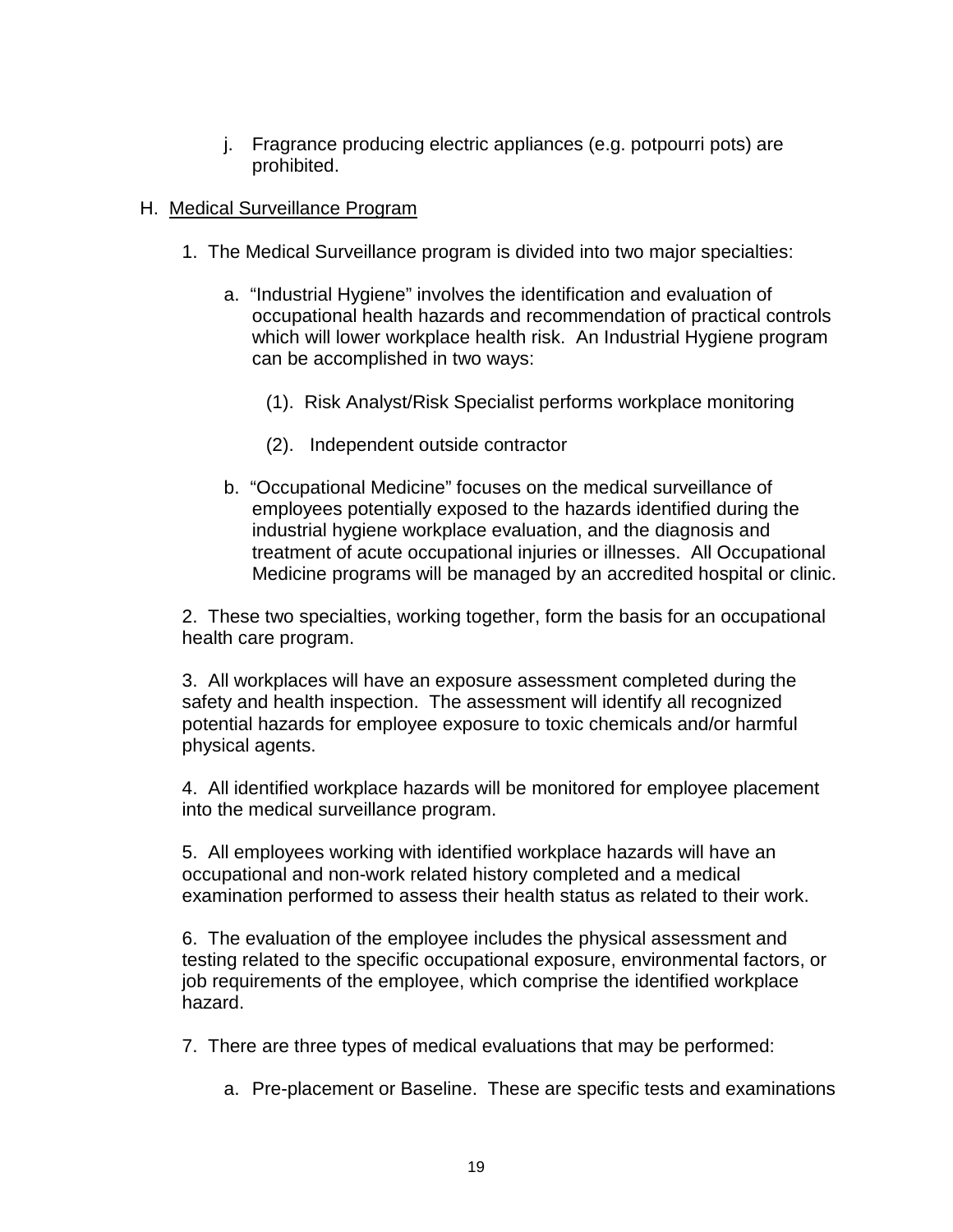to assess physical capabilities and limitations in relation to job requirements and to document baseline data for future use in the evaluation of potential exposure. They are coordinated by Human Resources after an offer of employment has been made and are required of all employees in designated positions.

- b. Special Purpose or Periodic. These are specific tests and examinations done at intervals to evaluate and document the health effects of occupational exposures. Departments are responsible for coordinating these examinations through Risk Management.
- c. Termination or Separation. These are specific tests and examinations used to assess pertinent aspects of the employee's health in working with an identified workplace hazard and are normally performed at termination of employment or change of duty assignment. Departments are responsible for requesting this examination through Human Resources.
- 8. Medical Records.

All employees enrolled in the medical surveillance program will have an occupational medical record kept on file at the occupational medicine clinic. The clinic shall maintain records consisting of forms, correspondence, and other files that relate to an employee's medical and occupational history, including occupational injuries or illnesses, physical examinations, hazardous exposure data, and all treatments received in the occupational medical clinic. These records are confidential and are to be disclosed only in circumstances consistent with state and federal law.

#### I. Employee Reports of Unsafe/Unhealthful Working Conditions

1. Timely detection and prompt correction of unsafe or unhealthful working conditions are essential to the County's Safety Program. The following procedures shall be used for submission of employee reports of unsafe or unhealthful conditions in the workplace:

- a. All County employees shall be encouraged to orally report unsafe or unhealthy working conditions to their immediate supervisor who shall promptly investigate the situation and take appropriate corrective action. The supervisor shall contact Risk Management for assistance, as necessary.
- b. Any County employee may submit a written report of an unsafe or unhealthy working condition directly to Risk Management.
- c. Upon receipt of the report the Risk Analyst/Risk Specialist will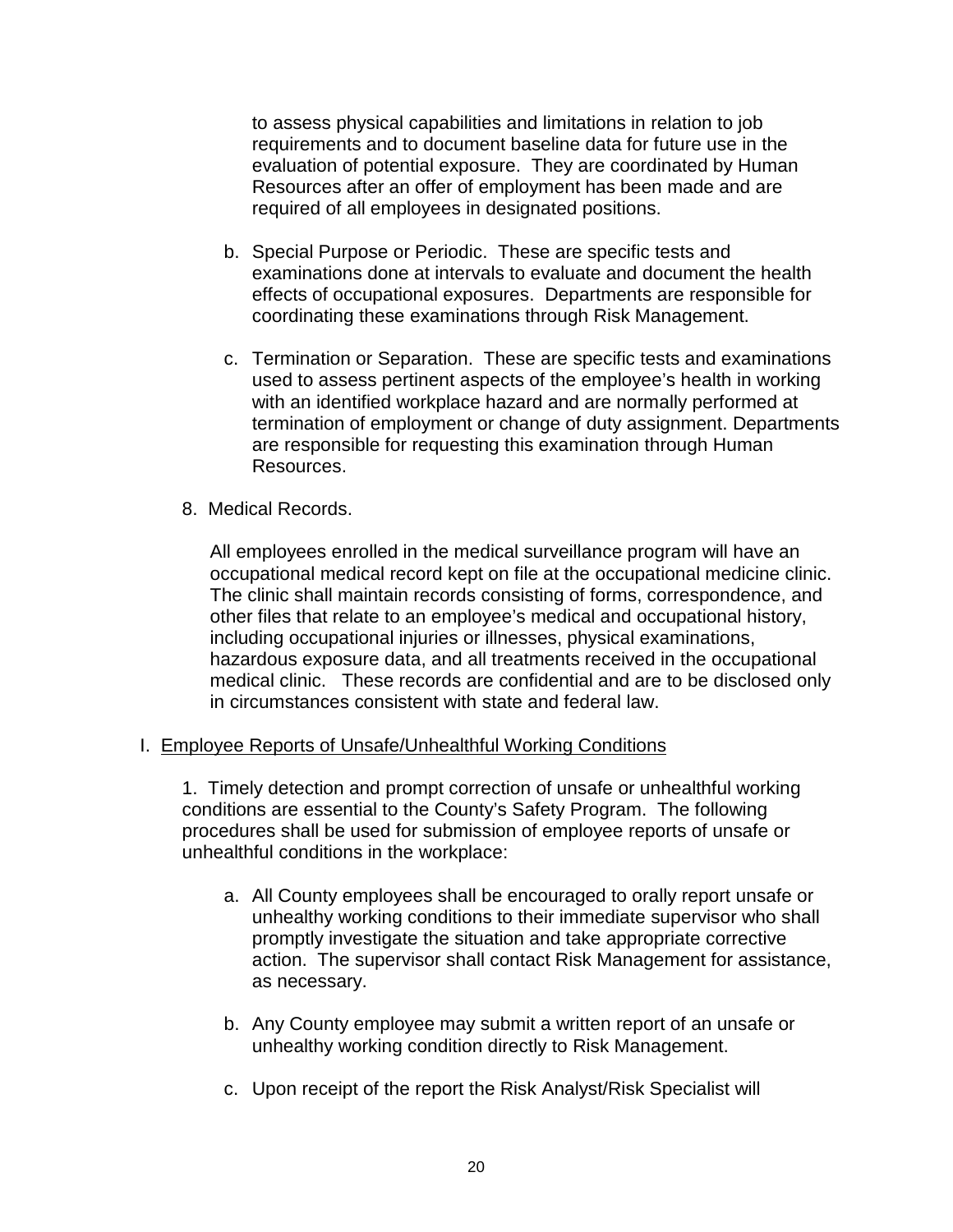investigate. All IDLH conditions shall be investigated within 24 hours. Potentially serious situations shall be investigated within 3 days. All other situations shall be investigated within 7 days.

#### J. Fire Drill Procedures

1. Escambia County Risk Management, in conjunction with other applicable agencies, conducts and documents fire drills on selected County facilities, including those occupied by elected officials. The purpose of the drill is to test the responsiveness of staff, equipment, facilities, and systems to emergency situations. Fire drills are designed to maximize the principal components of the fire plan and require the active participation of all personnel.

2. Total building evacuation is required, unless otherwise coordinated during the pre-fire drill meeting.

3. The Fire Drill Evaluation Report will be utilized to document the overall effectiveness of the fire drill. It will evaluate personnel cognizance of the use and function of fire alarm systems, transmission of alarms, containment of smoke and fire, movement to areas of refuge, fire extinguishing procedures, duties assignment, and building evacuation. This report will be submitted through the Risk Manager to the appropriate Department Director. A copy will be kept on file in Risk Management.

#### K. Indoor Air Quality Management

1. Poor indoor air quality may affect the work environment. Air temperature and humidity may affect productivity. To increase the level of comfort and productivity, an effort will be made to evaluate, maintain, and improve Indoor Air Quality (IAQ).

2. When complaints from individuals or employees working in buildings are reported to the Risk Manager, a Risk Analyst/Risk Specialist will respond and determine the necessity of further testing.

3. Employees shall not make unauthorized modifications to the Heating, Ventilation, and Air Conditioning (HVAC) systems, (e.g., thermostat adjustments, blocking off vents, cutting into duct work to create new vents, removing inspection panels and ceiling tiles, etc.). Employees are encouraged to report ventilation or circulation problems to their Facilities Management representative.

4. The Risk Manager will work in conjunction with all appropriate County departments to resolve any indoor air quality issues. All reports and findings will be submitted to the Department Director of Facilities Management and a copy kept on file in Risk Management.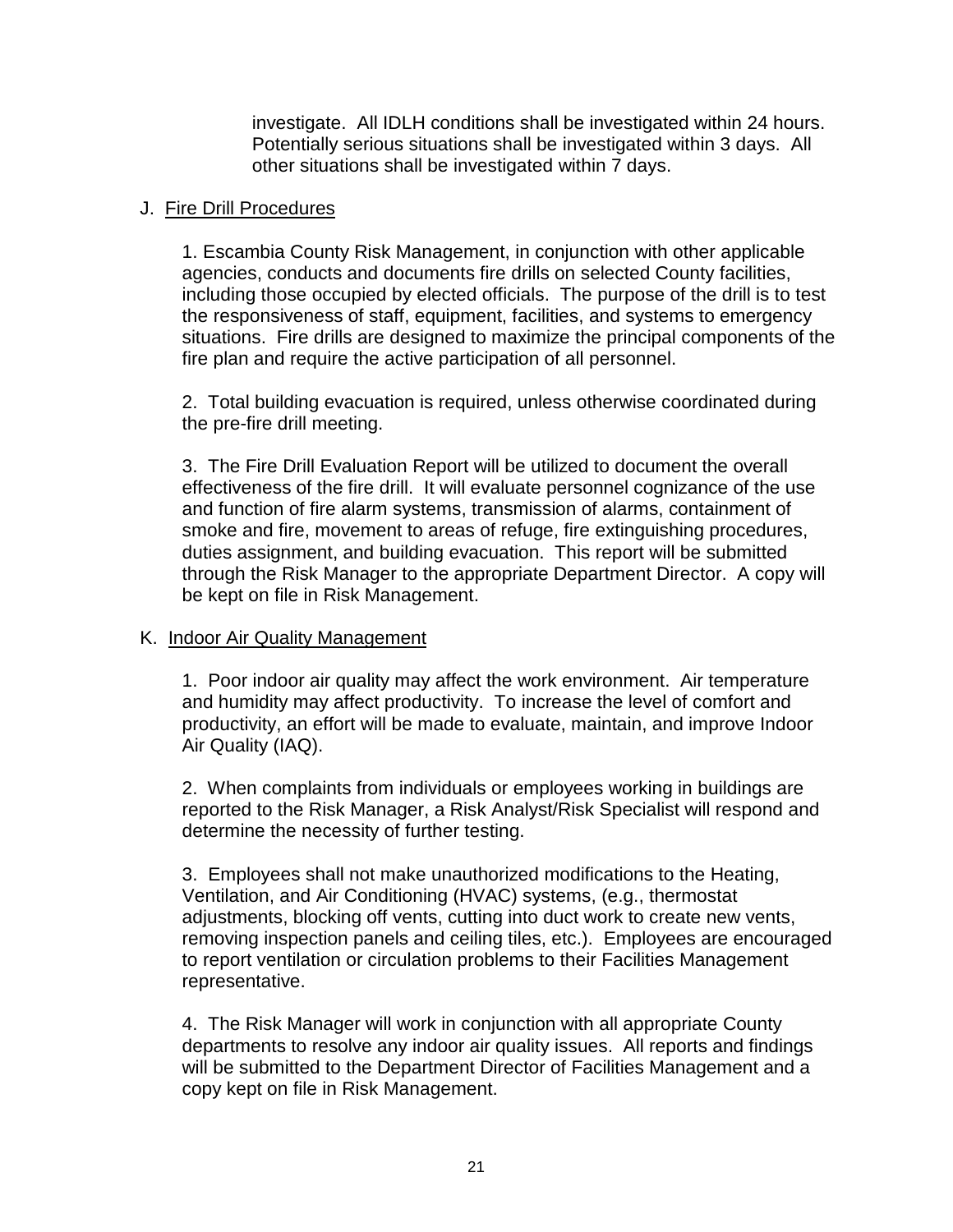5. Smoking is permitted only in clearly marked, designated outdoor areas as required by the Florida Clean Air Act and the County's Tobacco-Free Workplace Policy. These areas will not be located in places commonly frequented by nonsmokers, and will not be in the immediate vicinity of supply air intakes or building entryways nor exits.

#### L. Electrical

1. Extension cords and power strips must be manufactured sufficiently to safely carry intended electrical loads and will be placed so as not to produce a trip hazard to employees.

2. Locally manufactured or hand-made extension cords and "gang boxes" are prohibited.

3. Power cords which have been cut, sliced, or damaged will be removed from service.

4. Electrical repairs or modifications to cords or equipment will be made by authorized personnel only.

5. Any electrical appliance which overheats or whose cord overheats will be removed from service.

6. Electrical panels will have all cut-outs in place with a legend on the door that clearly indicates the purpose of each switch or circuit breaker.

#### M. Fire Safety

1. Fire and emergency evacuation plans will be developed and posted in each County facility, and reviewed periodically by the occupying department/division on an annual basis.

2. Live trees or other vegetation will only be decorated with non-heat emitting LED lights. No other lights or fixtures are authorized.

3. Damaged, unserviceable, or discharged fire extinguishers will be reported to Facilities Management immediately.

4. Building exits will be clearly marked and never blocked or locked so as to prevent egress in the event of an emergency.

5. Flammable or combustible materials such as paint, oil, solvents will not be left unattended in buildings frequented by the public and will be stored in a flame-proof cabinet as required.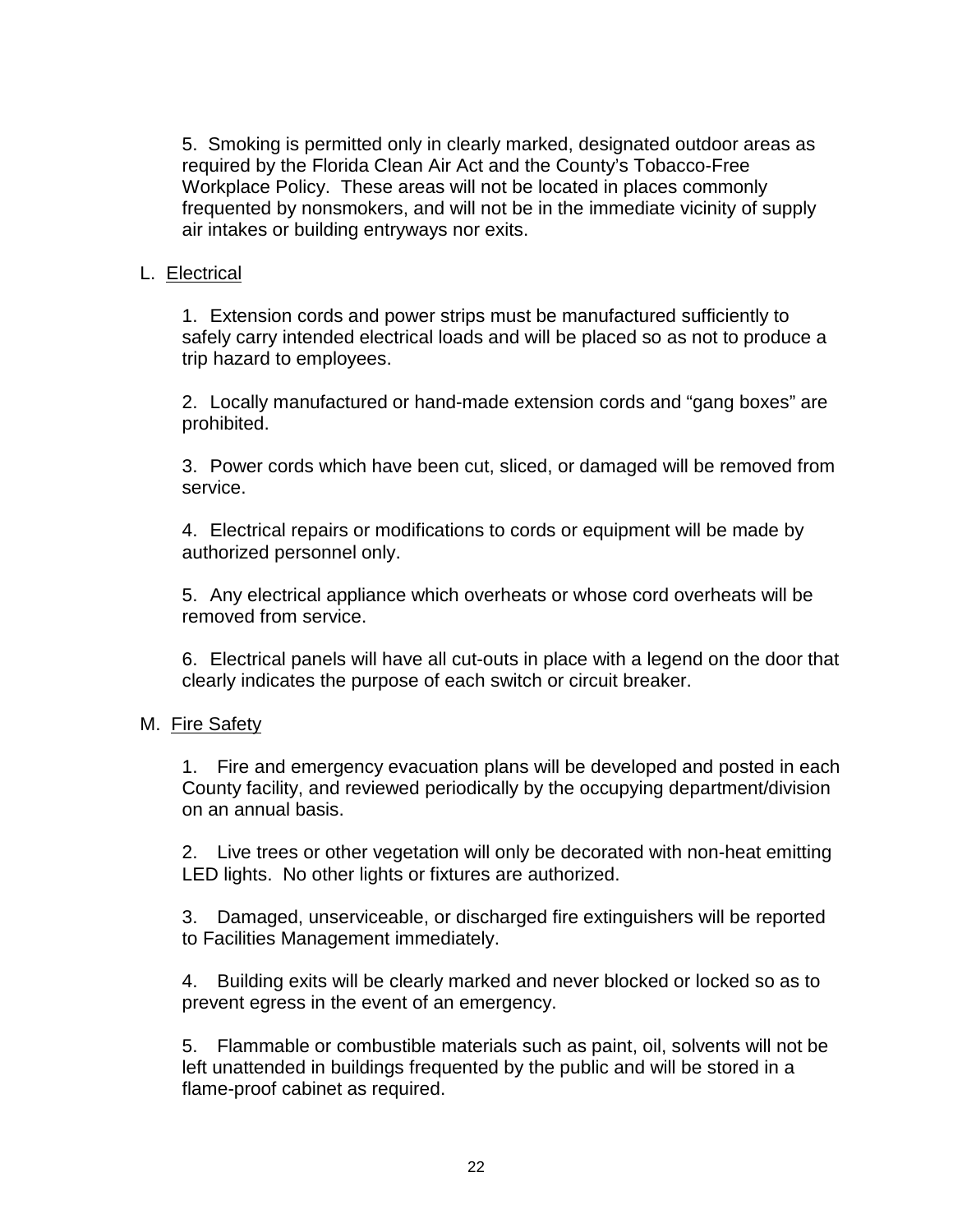6. Sprinkler clearance between the deflector and the top of the storage shall be 18 inches.

#### N. Housekeeping

1. Work areas will be kept clean, neat, and orderly at all times.

2. Air conditioning closets and mechanical rooms will not be used for storage of any materials or supplies except for air filters.

3. Nothing is to be placed within 36 inches of any electrical panel or circuit box.

4. Liquids spilled on floors or walking surfaces will be cleaned up and dried immediately.

5. Rags or cloths soaked with oil or other flammable liquid must be disposed of in a flame-proof container.

6. Cords, cables, and hoses will not extend across walkways if they create a trip hazard.

#### O. Energy Control Program (Lockout/Tagout)

1. Purpose: This program establishes the minimum procedures for locking out a piece of equipment from its source of energy and/or tagging equipment to preclude accidental usage. Protection is also provided for any employee who services or maintains equipment where the unexpected energizing, start up or release of stored energy could occur and cause injury. Such machinery or equipment shall be isolated from its energy source, and rendered inoperative.

- 2. Authority:
	- a. Title 29 Code of Federal Regulations (CFR) 1910.147 of the latest revision, The Control of Hazardous Energy (lock-out/tagout), latest revision, and Title 29 CFR 1910.332 of 6 Aug 90, Electrical Training Requirements
	- b. American National Standards Institute (ANSI) Standard Z244.1 of the latest revision for Safety Requirements for Lockout/Tagout of Energy Sources

3. Scope and Application: This program applies to the control of energy during servicing and maintenance of machinery and equipment. These requirements apply only when the unexpected energizing or movement of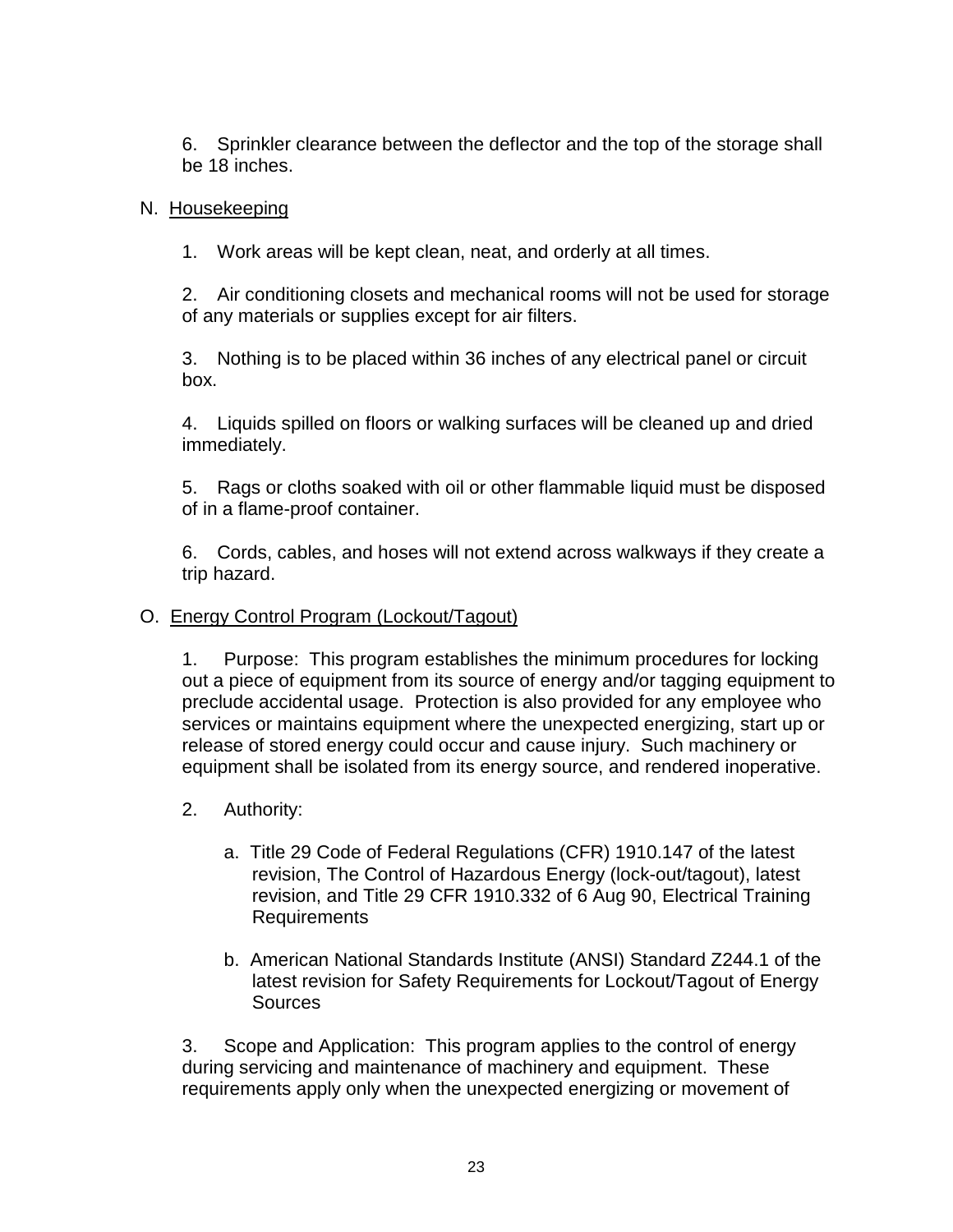machinery/equipment or the release of energy during the maintaining or servicing of such equipment/machinery could cause injury to personnel and/or property damage.

- a. "Servicing and maintenance" are defined to include the following:
	- construction
	- installation
	- setting up
	- making adjustments or tool changes
	- inspections
	- modifying
	- cleaning or lubricating
	- repairing machines or equipment
- b. This policy does not cover routine production operations unless:
	- (1) operations require workers to remove or bypass a guard or other safety device.
	- (2) operations require workers to place any part of their bodies into an area of the machine or equipment where work is actually performed upon the material being processed (point of operation) or where an associated danger zone exists during the machine operating cycle.
- c. This policy does not apply to:
	- (1) work being performed on equipment with a "cord-and-plug" type connection to the electrical source if unexpected start-up of the equipment can be controlled by un-plugging from the source. In this case, lockout/tagout is not required if the plug is, at all times, under the exclusive control of the worker performing the servicing or maintenance
	- (2) minor tool changes/adjustments and other minor servicing activities which take place during normal production operations, provided they are routine, repetitive, and integral to the use of the equipment for production, and that the work is performed using alternate measures which provide effective protection.
- 4. Definitions:
	- a. Lockout the physical act of placing a locking mechanism on a piece of equipment which blocks the flow of energy from the power source,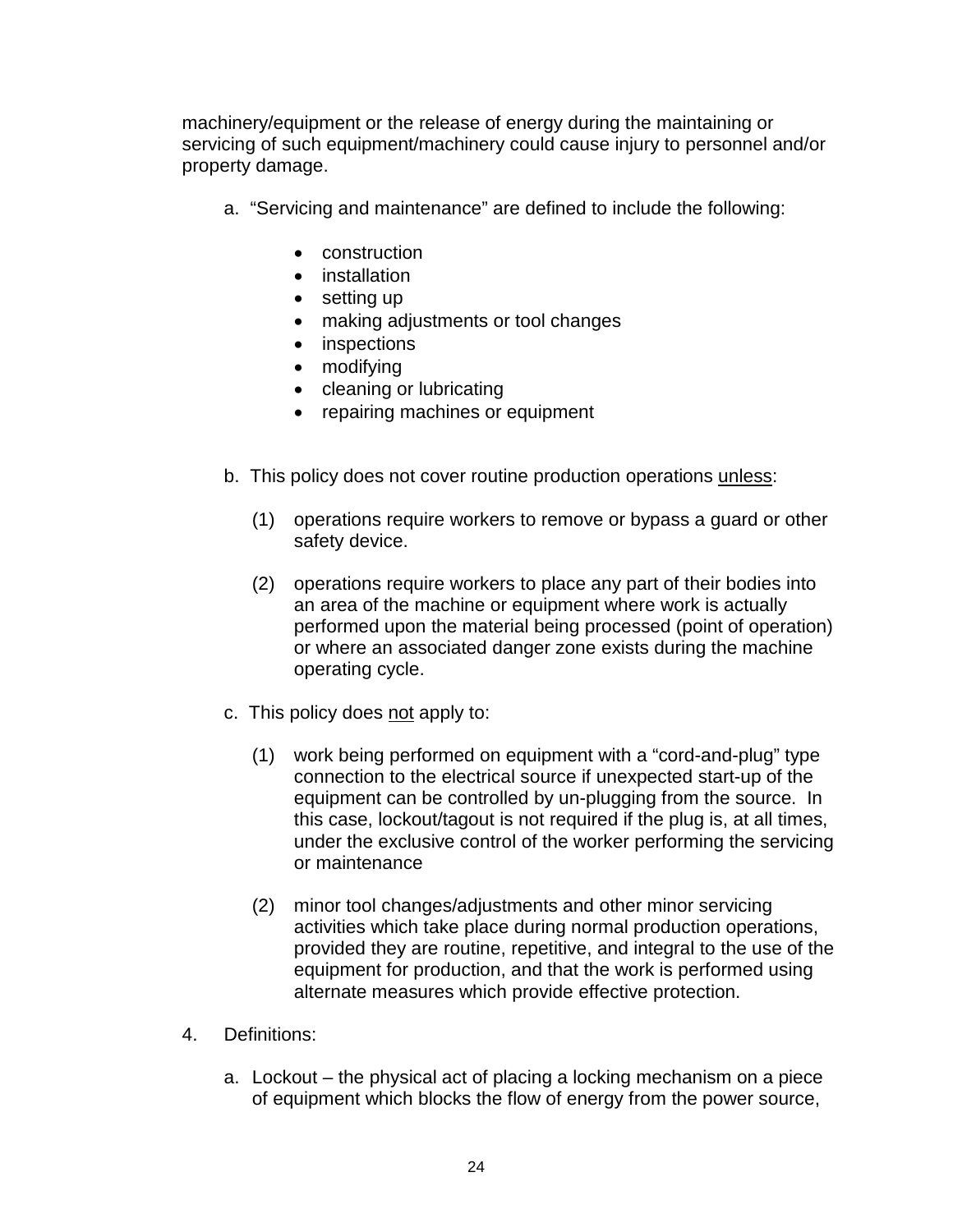achieved through a device such as a padlock that secures a switch, valve, or lever in the "OFF" position.

- b. Tagout the use of warning signs, tags, or distinctive tape attached to energy-isolating devices, such as switches or circuit boxes, intended to warn workers not to turn the power "ON." Tagout may be used when lockout is impossible or impractical.
- c. Double Protection The combined use of both locks and tags is the most effective way possible in preventing an accident.
- 5. General Policy:
	- a. All County activities shall comply with the lockout/tagout requirements of this policy.
	- b. The only persons authorized to remove a lockout/tagout device will be the employee who installed the device or his supervisor. Employees who remove lockout/tagout devices without proper authority shall be subject to discipline in accordance with the County's Discipline Policy.
	- c. When similar machines and/or equipment are covered with a single generic written procedure, the procedure shall list the types of equipment to which the operating procedure applies.
	- d. The double protection of lockout/tagout is the preferred method of energy control and departments shall use it where feasible.
	- e. Combination locks shall not be used for lockout.
	- f. No two-lockout devices (locks) shall have the same key. No more than two keys shall exist for any lock. The worker shall maintain one key and the supervisor shall maintain the other in a location readily accessible in the event of an emergency.
	- g. Both lockout and tagout devices shall indicate the identity of the employee applying the device(s). Tagout devices shall indicate the responsible shop or department, the telephone number where the employee can be reached during working hours, his/her supervisor, date the lock was applied, and the machine, equipment or system component that is de-energized.
	- h. Departments shall ensure that all training complies with this policy and that all applicable procedures are specific to the individual division.
- 6. Requirements for Contractors or Other Outside Agencies: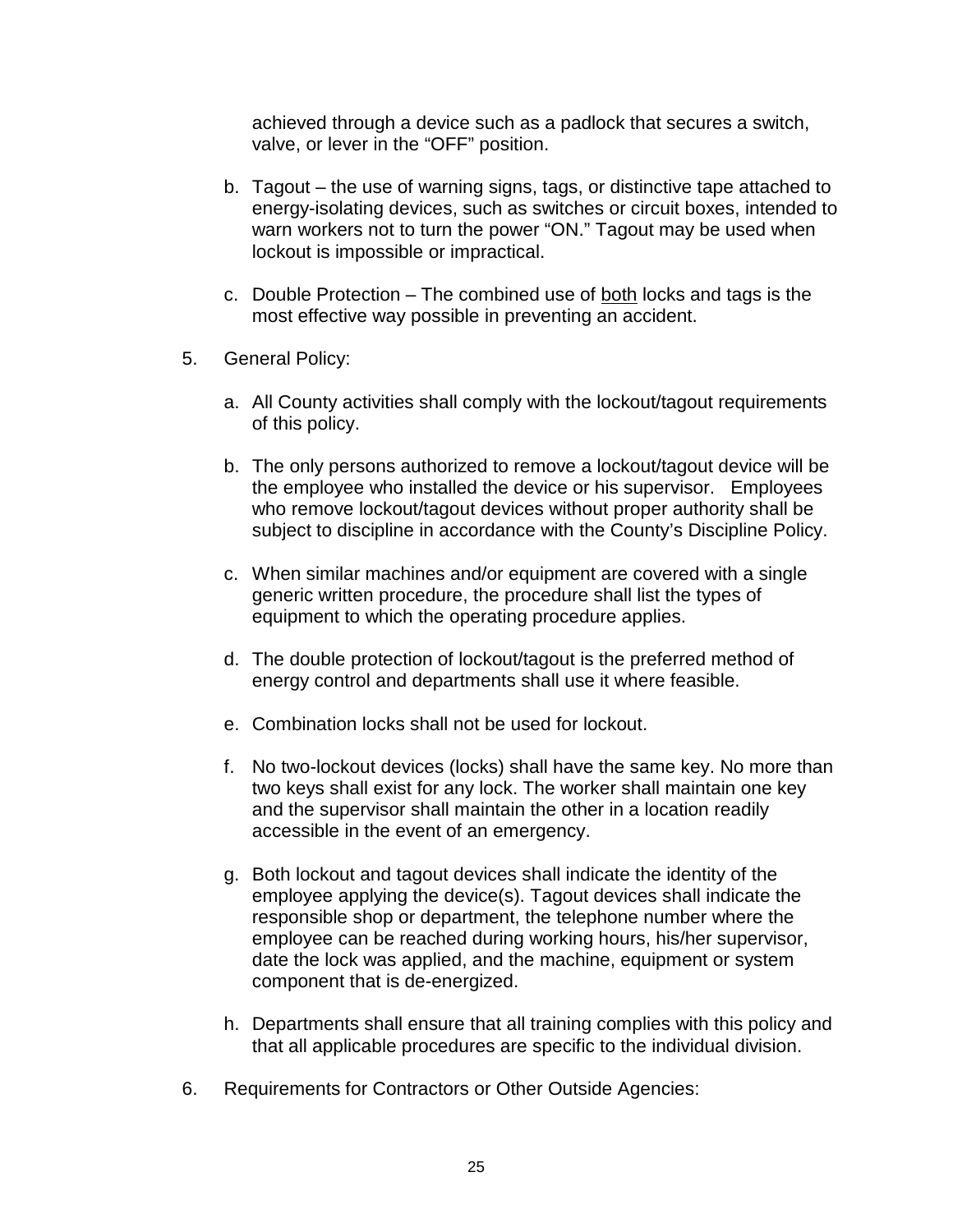Activities shall ensure contracts require any contractor or agency to:

- a. Submit a copy of instructions explaining the contractor's or agency's lock-out/ tagout program. In addition, the division shall provide the contractor or agency with a copy of the lockout/tagout policy of the area where work is to be performed.
- b. Comply with the requirements of this policy.
- 7. Responsibilities:
	- a. Department Directors shall:
		- (1) Develop and implement written lockout/tagout programs, in accordance with the provisions of this policy and in coordination with Facilities Management or the local maintenance representative, for all systems and operations under their control. When lockout is not feasible, tagout only may be used.
		- (2) Develop a lockout/tagout training program for current and new employees, documenting attendance.
		- (3) Provide specialized lockout/tagout training where necessary.
		- (4) Ensure a current roster is maintained of trained and qualified employees authorized to work on hazardous energy systems and equipment.

Systems and equipment requiring lockout/tagout may include:

- Electrical
- Mechanical
- Hydraulic
- Chemical
- Pneumatic
- Thermal
- (5) Initiate actions to identify and resolve deficiencies in the lockout/tagout budget and allocation of resources to bring about effective local program implementation.
- b. Risk Management shall:
	- (1) Approve the equipment or applications where tagout may be used in place of lockout (and maintain a list of approvals).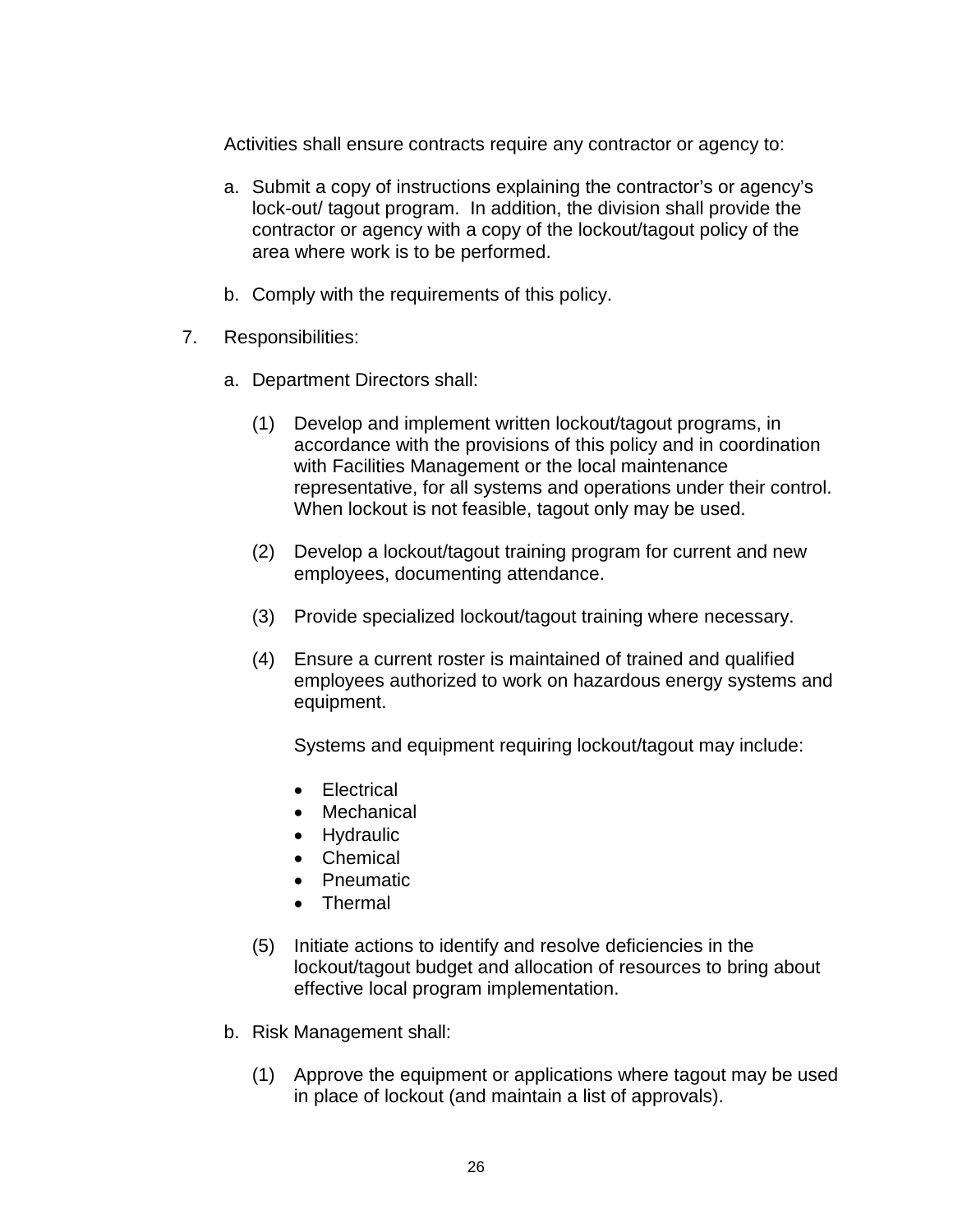- (2) Annually review compliance with the provisions of this policy and any specific procedures developed as a result.
- (3) In cooperation with the official authorizing tagout, ensure compliance with the requirement to achieve protection equivalent to that of lockout systems.
- (4) Assist the departments in gathering required training materials.
- c. Divisional Safety Representatives shall:
	- (1) Assist the Division Manager with the development of the divisional Lockout/Tagout Program.
	- (2) Be part of the approval process in selecting the equipment or applications where tagout may be used in place of lockout unless this responsibility is delegated otherwise by the Division Manager.
	- (3) Maintain lockout/tagout records and present them for review during compliance inspections.

#### P. Sight Conservation

1. Purpose: All County departments with personnel having exposure to operations hazardous to eye safety shall implement a sight conservation program per the guidance established in this policy.

- 2. Authority:
	- a. American National Standards Institute (ANSI) Standard Z358.1, Emergency Eyewash and Shower Equipment, latest revision.
	- b. Occupational Safety & Health Administration (OSHA), 29 CFR 1910.133, Eye and Face Protection.
- 3. Scope and application:
	- a. Each department shall ensure that employees use appropriate eye or face protection when exposed to eye or face hazards from flying particles, molten metal, liquid chemicals, acids or caustic liquids, chemical gases or vapors, or potentially injurious light radiation. Appropriate eye protective equipment shall be required when performing eye hazardous operations such as:
		- (1) Pouring or handling molten metals or corrosive liquids and solids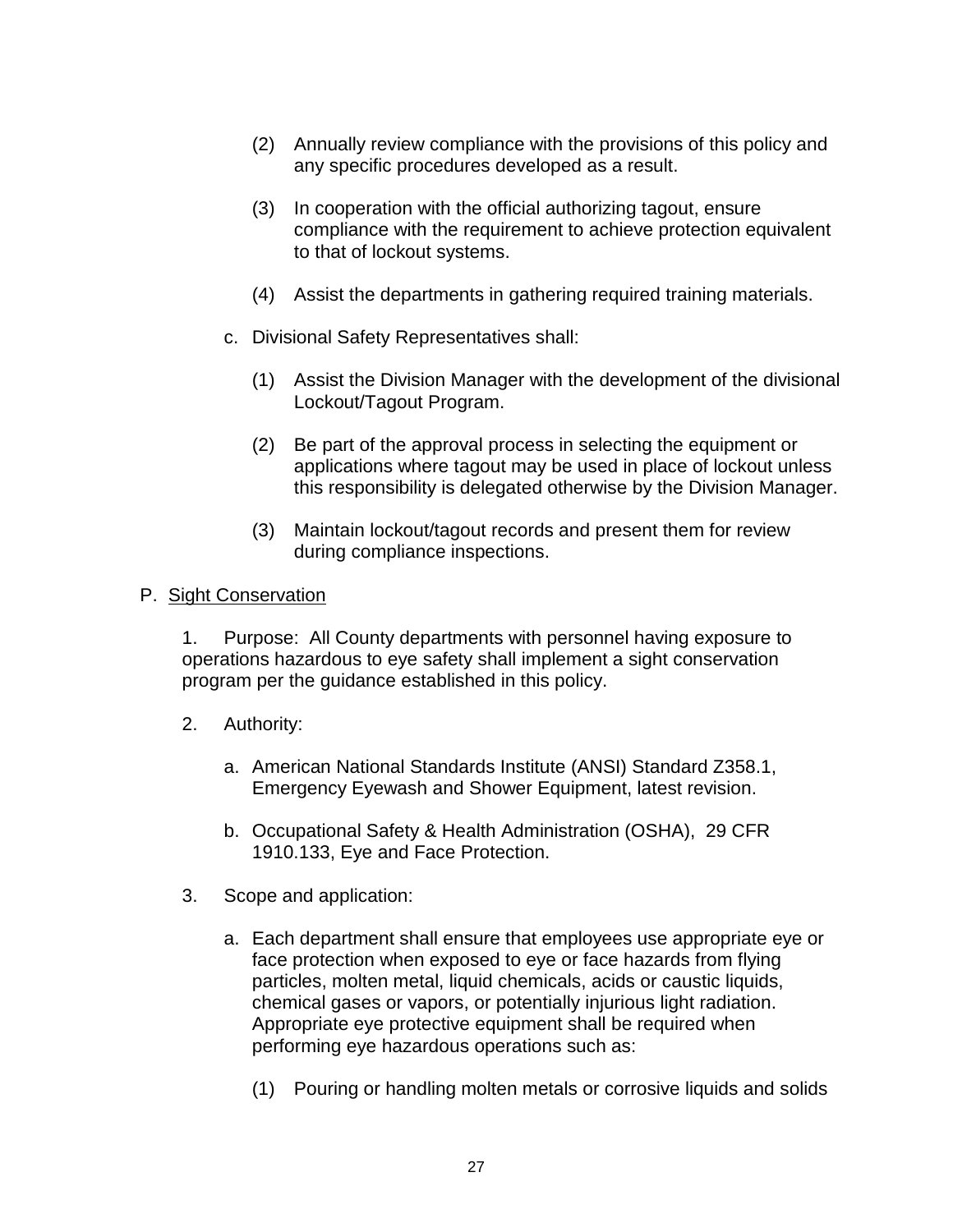- (2) Cutting and welding
- (3) Drilling
- (4) Grinding
- (5) Milling
- (6) Chipping
- (7) Sand blasting or other dust producing operations
- b. Any persons entering a posted eye hazard area, including workers, supervisors, or visitors shall also be required to wear eye protective equipment.
- c. The design, construction, testing, and use of eye protective equipment shall be per the listed authority. Specifications are given for impact protection against flying objects, protection against fine dust particles or liquid splashes, and protection against glare and radiant energy.
- d. As a minimum, eye protection devices shall be adequate for the hazards specified, reasonably comfortable, and fit snugly without interfering unnecessarily with movement. They must be durable, capable of being disinfected, easy to clean, and kept clean and in good repair.
- 4. Program Elements: The departmental sight conservation program shall include, but not be limited to, the following program elements:
	- a. Identification and evaluation of eye-hazardous areas, processes and occupations
	- b. Provision and maintenance of appropriate personal protective equipment (PPE) at County expense
	- c. An employee-training program developed and implemented by the division and approved by Risk Management, with records available upon request
	- d. Effective program enforcement
- 5. Basic Program Requirements:
	- a. Emergency Eyewash Facilities: Departments shall provide emergency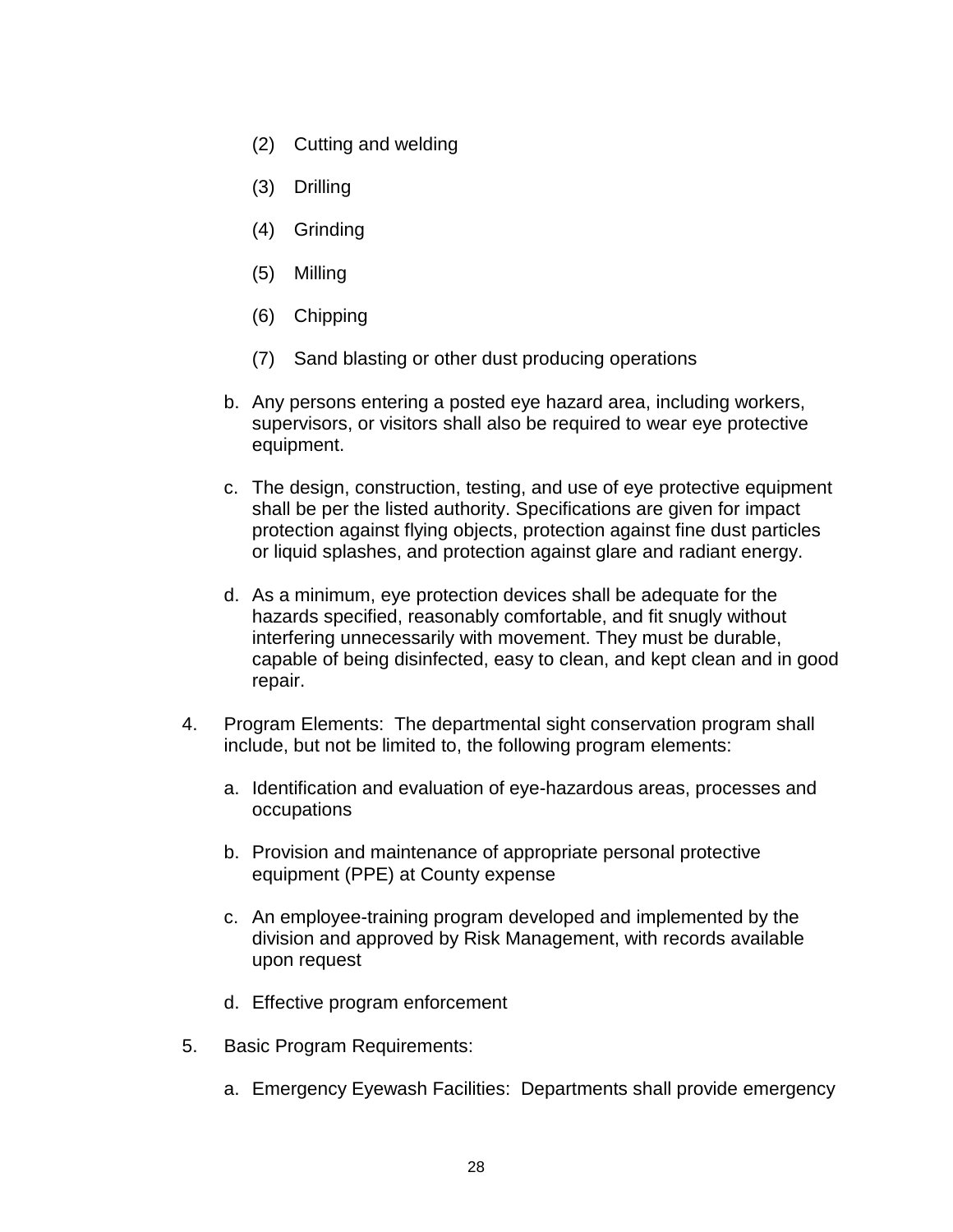eyewash facilities meeting the requirements of ANSI Standards in all areas where the employees' eyes may be exposed to corrosive materials. All such emergency facilities shall be located where they are easily accessible to those in need. Divisions shall only use selfcontained eyewash units:

- on a temporary basis at remote locations where water is not readily available, or
- until permanent emergency eyewash facilities are installed. Divisions shall not use personal eyewash units. Maintenance on eyewash facilities will be performed as follows:
- (1) Quarterly inspection and function test by the divisional safety representative. Activation may be required more frequently if the division's safety representative determines it is necessary to ensure proper functioning and performance of the eyewash station.
- (2) Divisions shall service pressurized and non-pressurized selfcontained eyewash units quarterly or per the manufacturer's recommendations, whichever is more frequent.
- (3) "Plumbed" eyewash units should be activated weekly for a minimum of three minutes to flush the line and verify operation.
- (4) Quarterly maintenance shall include cleaning of the unit, replacement of water (if applicable), and checking for proper operation. Where an additive is used in a self-contained eyewash unit, activities shall use additives specified by the manufacturer, and change fluid at an interval recommended by the manufacturer of the additive.
- (5) Divisions shall maintain written, dated and signed maintenance records.
- b. Survey: The Divisional Safety Representative shall complete a hazard assessment of all divisional work areas, equipment and processes to determine which may be eye-hazardous, which employees require eye protection, and the type of protection required.
- c. Posting: All areas designated, as eye-hazardous shall be posted with an appropriate warning sign. Signs shall be located at all entrances to designated areas and on all necessary equipment.
- d. Visually Impaired Employees: The County shall ensure that employees who wear prescription lenses while engaged in operations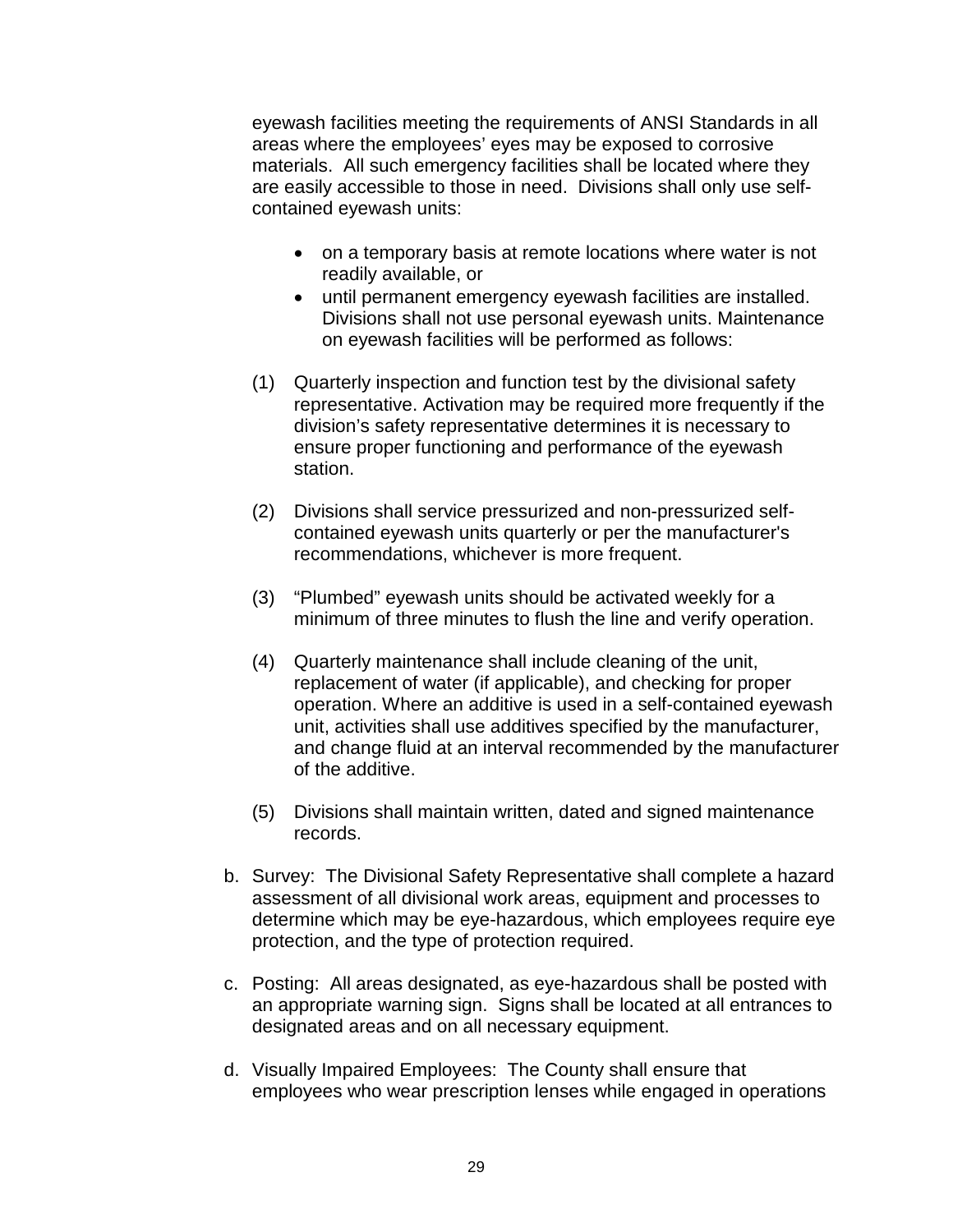involving eye hazards, wear eye protection that can be worn over the prescription lenses without disturbing the proper position of either the prescription lenses or the protective eyewear. Risk Management does not furnish prescription safety eyewear.

- 6. Training Requirements:
	- a. Training on protective eyewear shall be conducted by the Divisional Safety Representative, or their designated representative, on each job or occupation that requires employees to wear protective eyewear.
	- b. Topics to be covered in the training shall include:
		- (1) Jobs that require eye protection, the type of protection required, why it is required, and when it is required. It is management's responsibility to provide the proper eye protection and the employee's responsibility to use the equipment properly and when appropriate.
		- (2) How to properly wear the correct protection required for the job, limitations on the use, how to properly care for the equipment, avoid wearing damaged or defective equipment, and replacement procedures for damaged eyewear.
		- (3) For employees working with or near potentially harmful chemicals or other corrosive materials, the location of the nearest eyewash fountain and how to use it.
		- (4) Simple first aid measures involving eye injuries.
	- c. Training provided to employees shall be documented and subject to inspection and copying as a public record.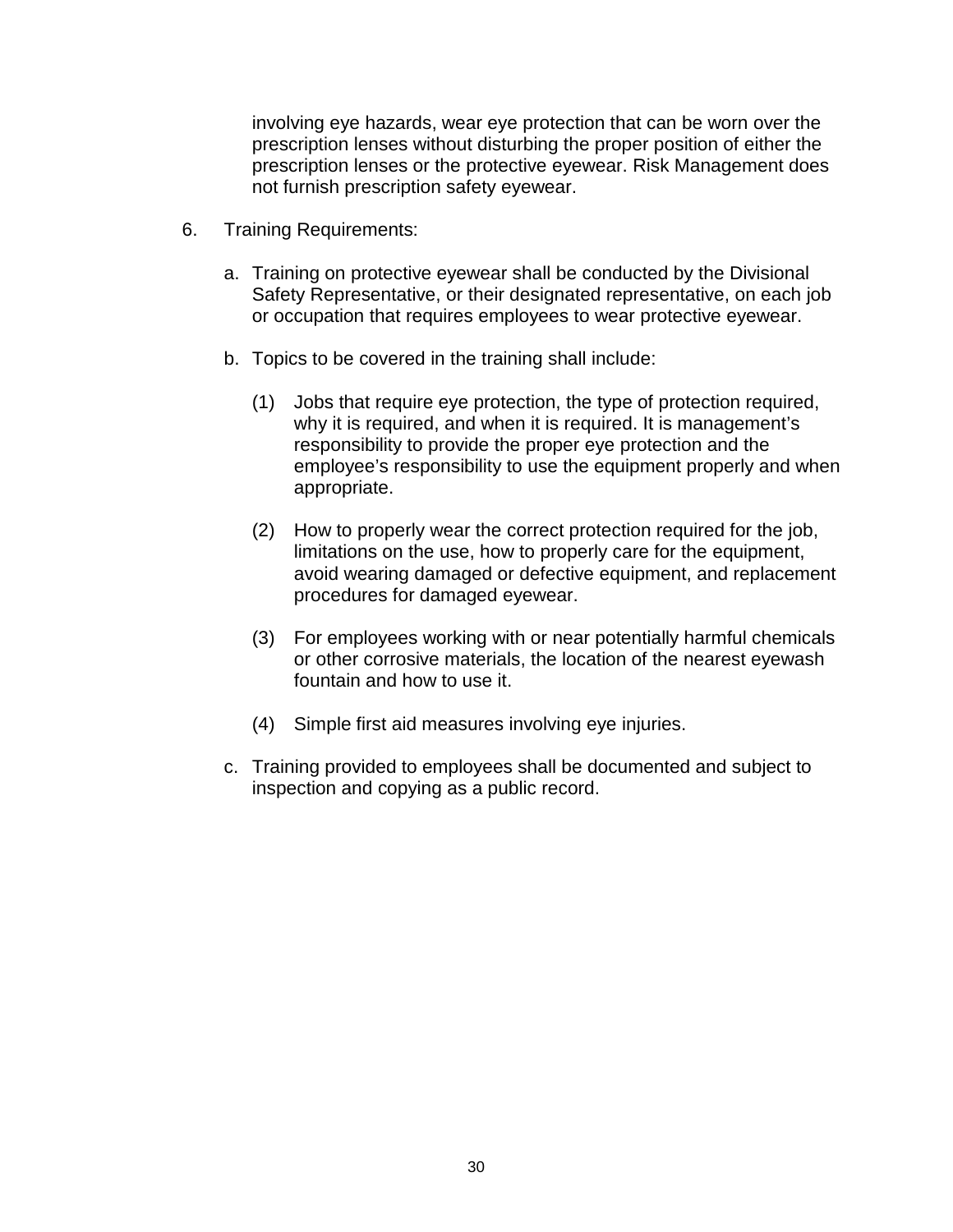#### **IV INVESTIGATIONS**

#### A. General

A Risk Analyst/Risk Specialist will perform accident investigation procedures for motor vehicles, loss or damage to County property, public involvement and nearmiss incidents. The Risk Analyst/Risk Specialist is responsible for ensuring that the accident investigation reports are completed and that the corrective actions are addressed.

#### B. Definitions

Accident - An unexpected and undesirable event, a situation that happens when personal injury or property damage occurs.

Incident - A definite, distinct occurrence, an event that is subordinate to another. A situation where personal injury or property damage could occur if not investigated and proper corrective actions are not taken.

#### *For purposes of this policy, the term accidents and incidents will be used synonymously*.

#### C. Accident Investigations

The Risk Analyst/Risk Specialist will investigate vehicular accidents, public involvement claims, occupational diseases, employee injuries involving unsafe conditions, and any potential liability that may be incurred by the Board of County Commissioners. The purpose of accident investigations is to:

1. Implement temporary control measures to prevent any further injuries to employees.

2. Review the equipment, operations, and processes to gain an understanding of the accident situation.

3. Investigate unsafe conditions and unsafe acts; make conclusions based on existing facts.

4. Provide recommendations for corrective actions.

5. Indicate the need for additional or remedial safety training.

6. Anticipate litigation and provide work-product privileged information to the County Attorney.

#### D. Motor Vehicle & Heavy Equipment Accidents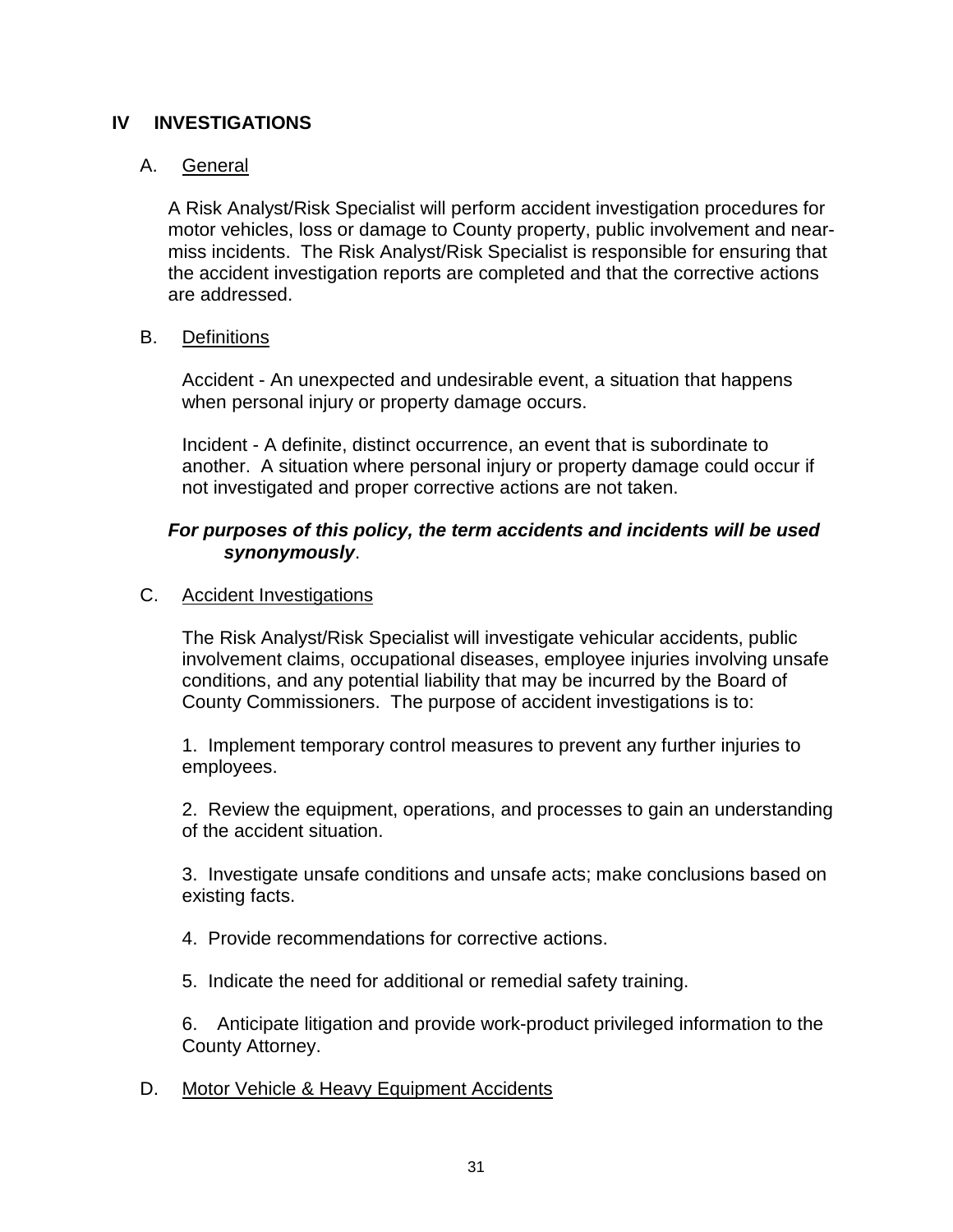1. All motor vehicle accidents/incidents involving County property must be reported according to the Post Accident/Incident Reporting Procedures.

2. The Risk Analyst/Risk Specialist conducting the investigation will serve as the County's official representative. Divisional personnel will serve as support to the Risk Analyst/Risk Specialist who will ensure that a thorough investigation is completed by following these procedures:

- a. Contact the Risk Manager
- b. Complete the General Liability Accident Loss Report, (including a diagram of the scene when applicable)
- c. Obtain names, phone numbers, and statements from the divisions involved and witnesses' statements
- d. Take various photographs
- e. Provide information to law enforcement authorities, as appropriate
- f. Follow up with departments to obtain Supervisor's Report
- g. Obtain appropriate law enforcement reports
- h. Contact the County Attorney or designee to provide all information as work-product or in anticipation of litigation and to determine if any comments to the media are appropriate.
- i. The Risk Manager or designee and County Attorney or designee will determine if media coverage is appropriate.
- j. If media coverage is appropriate, complete investigation will be forwarded to the Public Information Office for appropriate media format

#### E. Near Miss Accidents

Near miss accidents serve as an opportunity to identify potential safety hazards; therefore, all near miss accidents must be reported to Risk Management for investigation. At the conclusion of the investigation, corrective actions will be recommended to prevent future incidents of the same nature.

#### F. Public Involvement (Non-vehicular) Incidents

1. Risk Analyst/Risk Specialist will follow the procedures identified in Section D(2)a-j above to investigate citizens' complaints alleging bodily injury and damage to private property.

2. Bodily Injury Claims: Such accidents may include slips, trips and falls. For slip, trips and falls occurring outdoors, especially within City limits, it is critical to determine the exact location of the incident during the investigation.

3. Private Property Damage: Accidents of this nature may include fallen trees, damage to private vehicles due to road conditions, etc.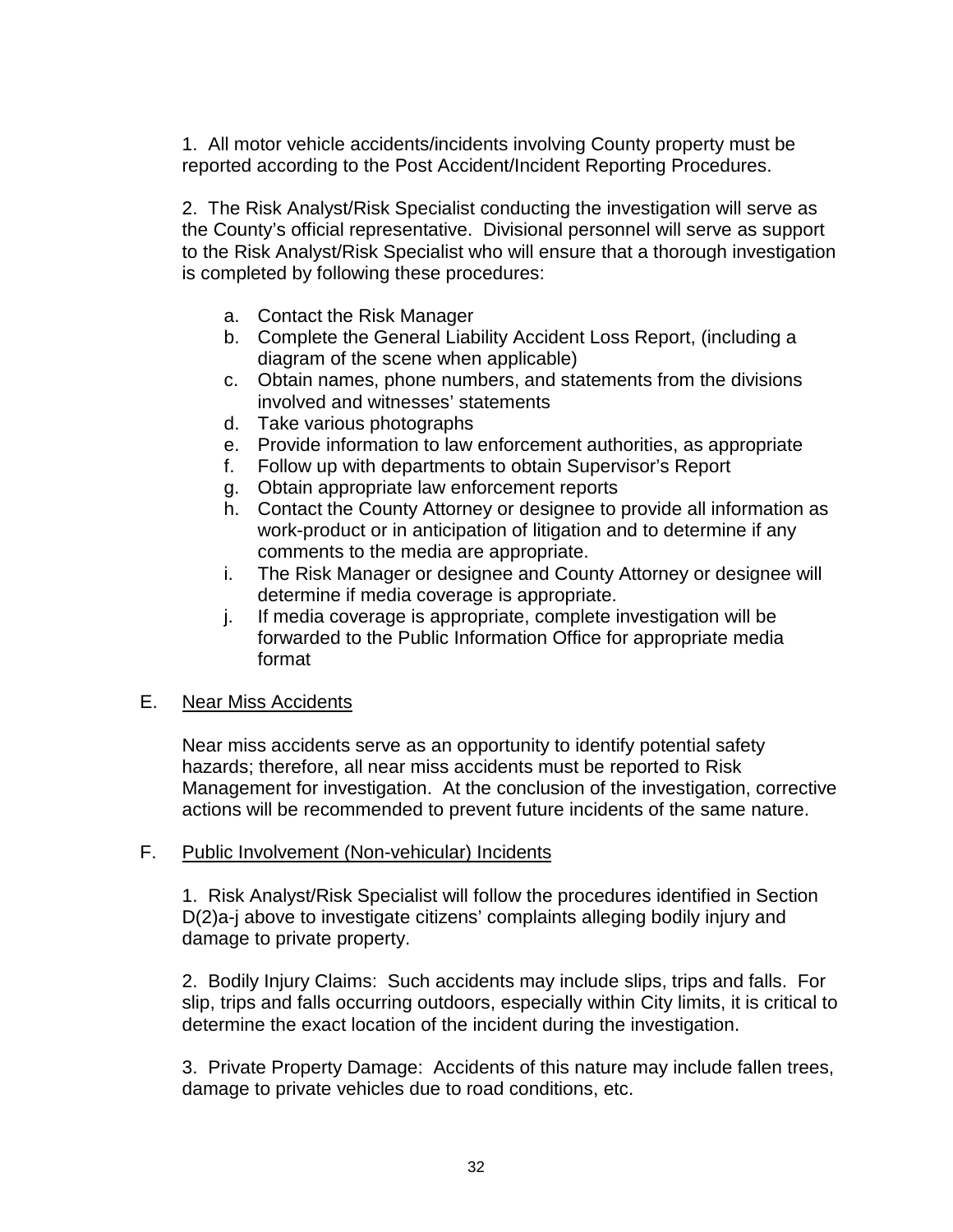#### G. Lost, Stolen and Vandalized County Property

1. All incidents involving lost, stolen and vandalized County property exceeding \$1,000 must be reported to the proper law enforcement agency and Risk Management. Risk Management must also be notified if a pattern exists whereby items less than \$1,000 are lost or stolen (e.g. lawn equipment). The Risk Analyst/Risk Specialist will conduct an investigation following the procedures in Section D(2)a-j.

2. Employees found to be negligent through willful, wanton or gross negligence may be subject to discipline in accordance with the County's Discipline Policy.

#### H. Post Accident/Incident Reporting Procedures Involving County Vehicles and Equipment

- 1. If injuries have occurred, call 911 immediately.
- 2. **Contact** your supervisor immediately.
- 3. Supervisor will **contact** Highway Patrol (484-5000) or the City Police for every vehicle-related incident in which a non-County vehicle is involved or if non-County property is damaged.
- 4. Supervisor will **contact** the County Risk Management Division (595-4765). After hours, call the County Emergency Operations Center (471-6300) and request that Risk Management be notified.
- 5. A Risk Analyst/Risk Specialist will respond to the scene to investigate accidents that involve \$1,000 or more in property damage and/or injury requiring medical treatment. The Risk Manager and the Public Information Office Manager will be notified in the event of a fatality/if the media requests an interview.
- 6. If a County vehicle must be towed, call the Roads Division during working hours at 937-2123 or 2124. After hours, call 937-2100.
- 7. Be sure to obtain Exchange of Information form or the Accident Short Form from the investigating law enforcement officer
- 8. Cooperate fully with the law enforcement officials.
- 9. Do not admit fault for an incident.
- 10. Do not volunteer information or discuss the incident with anyone other than law enforcement or County investigators and attorneys. If contacted by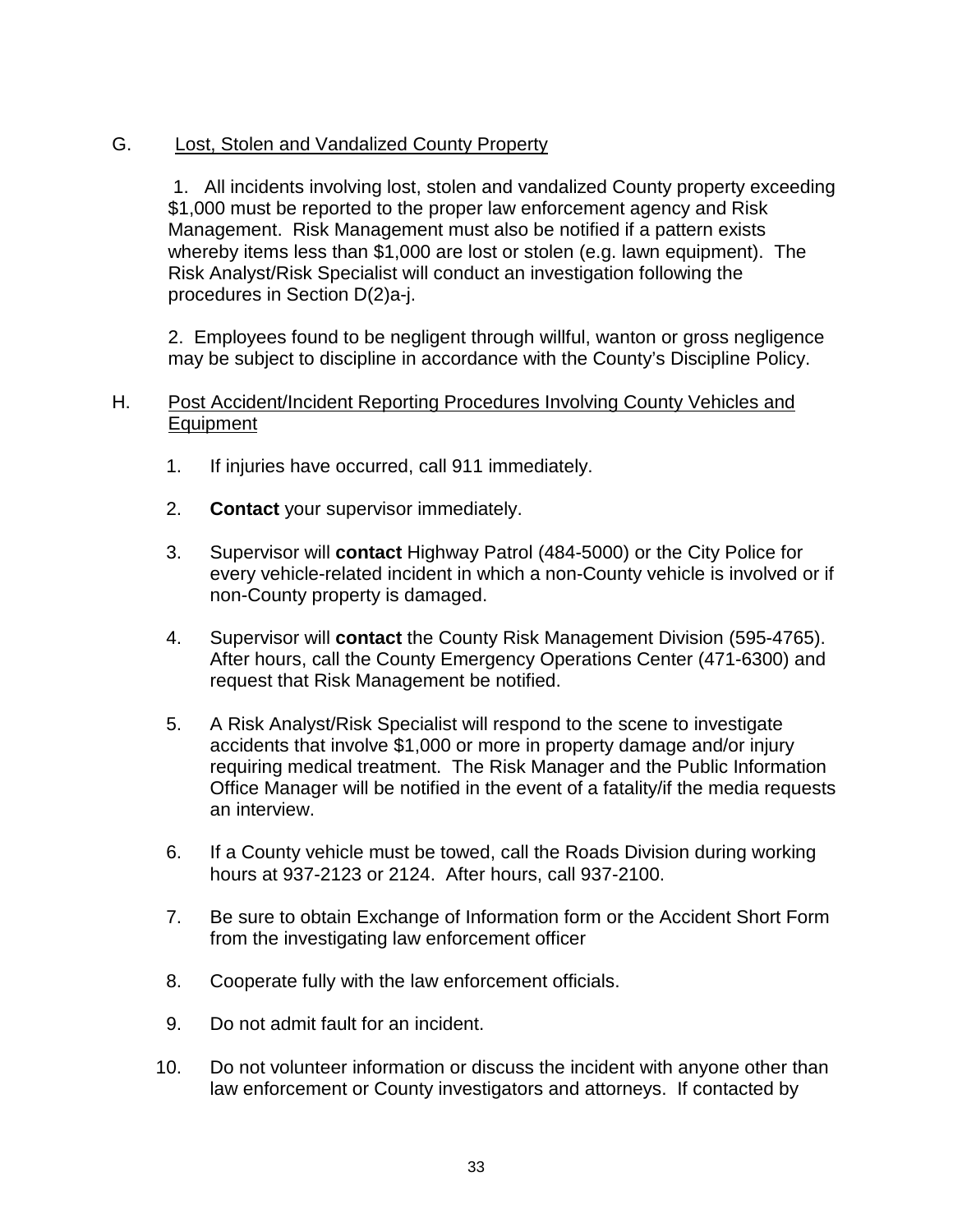private investigators, attorneys, insurance companies, etc, refer them to Risk Management. All requests for media coverage will be referred to the Public Information Office.

- 11. Following the investigation at the scene and/or any emergency medical treatment, the County employee's supervisor or designee assigned by supervisor will escort the employee to the appropriate facility for drug and/or alcohol testing.
- 12. The responsible supervisor will complete the Supervisor's Accident/Loss Investigation Report. The report must then be signed by the Department Director or Division Manager and forwarded to Risk Management within three (3) working days of the incident. Reports received without Department Director or Division Manager's signature will be returned. The Supervisor's Accident/Loss Investigation Report is part of the work-product and anticipation of litigation privileges and is essential to the County Attorney providing legal advice. The form is located on-line at http://www.myescambia.com/government/departments/mbs/risk.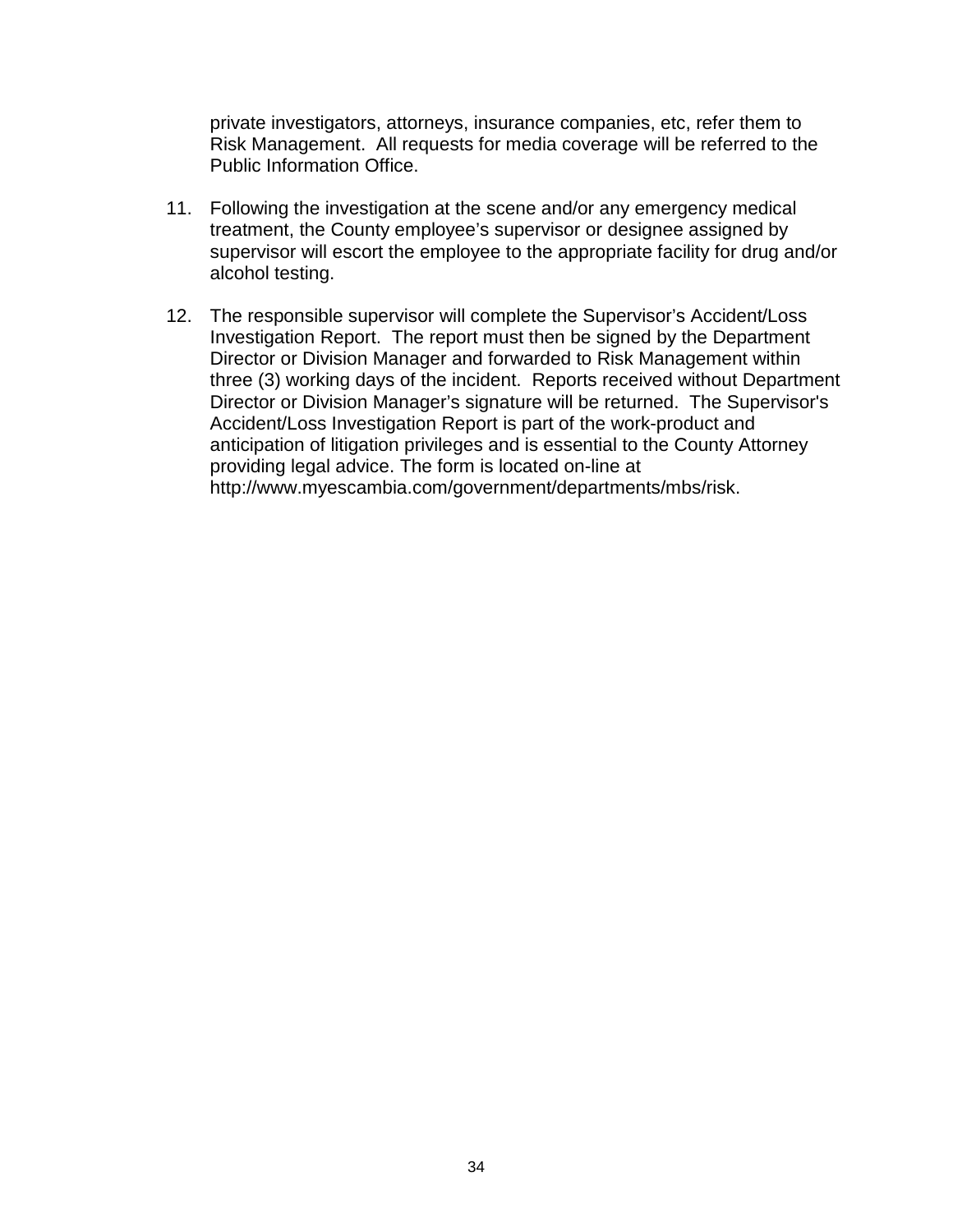I. Supervisor's Report

| SUPERVISOR'S ACCIDENT/LOSS INVESTIGATION REPORT                                                             |                          |         |  |             |    |                              |                                               |                                                   |  |  |                                        |                |  |       |  |
|-------------------------------------------------------------------------------------------------------------|--------------------------|---------|--|-------------|----|------------------------------|-----------------------------------------------|---------------------------------------------------|--|--|----------------------------------------|----------------|--|-------|--|
| Department:                                                                                                 |                          |         |  |             |    |                              | Division:                                     |                                                   |  |  |                                        |                |  |       |  |
| Exact Location:                                                                                             |                          |         |  |             |    | Date of Occurrence:<br>Time: |                                               |                                                   |  |  |                                        | Date Reported: |  |       |  |
| On Escambia County Property?                                                                                |                          |         |  | Yes         |    |                              | No                                            |                                                   |  |  |                                        |                |  |       |  |
| PERSONAL INJURY OR ILLNESS                                                                                  |                          |         |  |             |    |                              | <b>PROPERTY DAMAGE</b>                        |                                                   |  |  |                                        |                |  |       |  |
| Employee:                                                                                                   |                          |         |  |             |    | Property Damaged:            |                                               |                                                   |  |  |                                        |                |  |       |  |
| Title/Classification:                                                                                       |                          |         |  |             |    |                              | <b>Actual Cost:</b><br><b>Estimated Cost:</b> |                                                   |  |  |                                        |                |  |       |  |
| Part of Body Affected:                                                                                      |                          |         |  |             |    |                              |                                               | Nature of Damage:                                 |  |  |                                        |                |  |       |  |
| Nature of Injury/Illness:                                                                                   |                          |         |  |             |    |                              |                                               | Object/Equipment/Substance inflicting damage:     |  |  |                                        |                |  |       |  |
| Object/Equipment/Substance inflicting injury or illness:                                                    |                          |         |  |             |    |                              |                                               | Law Enforcement Agency<br>Attached<br>Yes         |  |  |                                        |                |  |       |  |
|                                                                                                             |                          |         |  |             |    |                              |                                               | Report Completed?<br>N/A<br>No.                   |  |  |                                        |                |  |       |  |
| Was employee sent for drug testing?                                                                         |                          |         |  | Yes         | No |                              |                                               | When/Where:                                       |  |  |                                        |                |  |       |  |
|                                                                                                             |                          |         |  |             |    |                              |                                               | <b>DESCRIPTION</b>                                |  |  |                                        |                |  |       |  |
| Describe clearly how the accident occurred: (Attach additional sheet, if needed)                            |                          |         |  |             |    |                              |                                               |                                                   |  |  |                                        |                |  |       |  |
|                                                                                                             |                          |         |  |             |    |                              |                                               |                                                   |  |  |                                        |                |  |       |  |
|                                                                                                             |                          |         |  |             |    |                              |                                               |                                                   |  |  |                                        |                |  |       |  |
| Was Personal Protective Equipment (PPE) available?                                                          |                          |         |  |             |    |                              | Yes                                           |                                                   |  |  | No                                     | Not applicable |  |       |  |
| Was Personal Protective Equipment (PPE) utilized?                                                           |                          |         |  |             |    |                              | Yes                                           |                                                   |  |  | No                                     | Not applicable |  |       |  |
|                                                                                                             | First Aid Only           |         |  |             |    |                              | <b>Medical Treatment Required</b>             | Treated and Released, Returned to work same shift |  |  |                                        |                |  |       |  |
| Hospitalized<br>Name of Physician or Hospital:                                                              |                          |         |  |             |    |                              | Expected Date of Return to Work:              |                                                   |  |  |                                        |                |  |       |  |
|                                                                                                             |                          |         |  |             |    |                              |                                               | <b>ANALYSIS</b>                                   |  |  |                                        |                |  |       |  |
| What acts, failures to act and/or conditions contributed most directly to this accident? (Immediate cause). |                          |         |  |             |    |                              |                                               |                                                   |  |  |                                        |                |  |       |  |
|                                                                                                             | <b>Equipment Failure</b> |         |  | Human Error |    |                              |                                               | Other: $\_$                                       |  |  |                                        |                |  |       |  |
| Explain:                                                                                                    |                          |         |  |             |    |                              |                                               |                                                   |  |  |                                        |                |  |       |  |
| Was the accident preventable by the employee?                                                               |                          |         |  |             |    | Yes                          |                                               | No                                                |  |  |                                        |                |  |       |  |
| Explain:                                                                                                    |                          |         |  |             |    |                              |                                               |                                                   |  |  |                                        |                |  |       |  |
|                                                                                                             |                          |         |  |             |    |                              |                                               | <b>PREVENTION</b>                                 |  |  |                                        |                |  |       |  |
| What action has or will be taken to prevent reoccurrence?<br>Place an "X" by items completed.               |                          |         |  |             |    |                              |                                               |                                                   |  |  |                                        |                |  |       |  |
|                                                                                                             |                          |         |  |             |    |                              |                                               |                                                   |  |  |                                        |                |  |       |  |
| $\overline{2}$<br>3                                                                                         |                          |         |  |             |    |                              |                                               |                                                   |  |  |                                        |                |  |       |  |
| Supervisor Completing Report: Printed Name<br>Signature:<br>Date:                                           |                          |         |  |             |    |                              |                                               |                                                   |  |  |                                        |                |  |       |  |
| Department/Division Review:<br><b>Printed Name</b><br>Signature:<br>Date:                                   |                          |         |  |             |    |                              |                                               |                                                   |  |  |                                        |                |  |       |  |
| Risk Management Review By:                                                                                  |                          | Printed |  |             |    |                              |                                               |                                                   |  |  | Signature:                             |                |  | Date: |  |
| Incident Review Board Required?                                                                             |                          |         |  | Yes         |    |                              |                                               |                                                   |  |  | No (Completed by Risk Management Only) |                |  |       |  |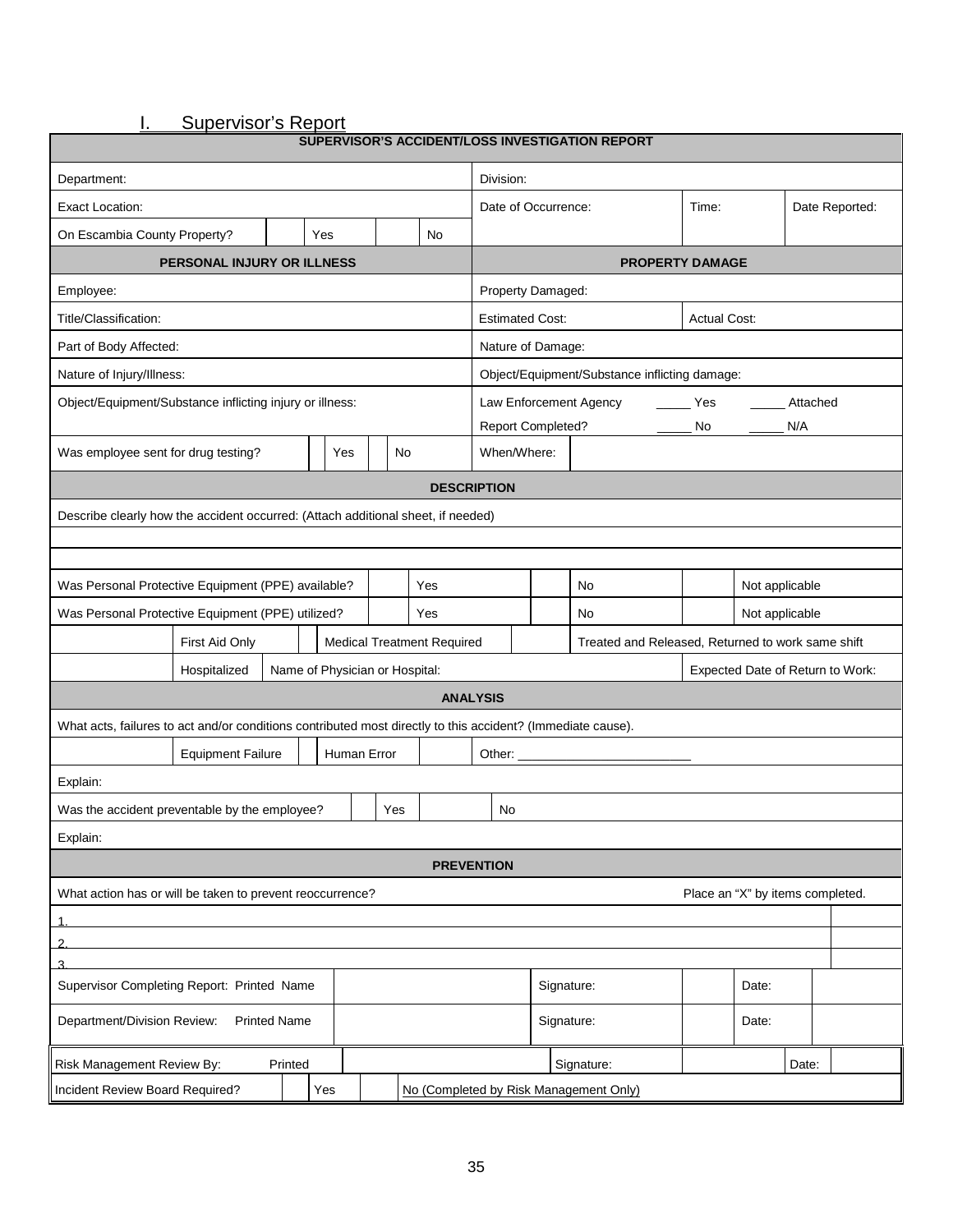#### **V WORKPLACE INJURY AND ILLNESS REPORTING PROCEDURES**

#### A. General

An industrial injury or illness is a personal injury or illness arising out of, and in the course of, employment. It also includes any injury by the willful act of a third person directed against an employee because of his or her employment. In the event of a medical emergency, severe injury, or death, the following steps are to be taken:

1. FOR ALL MEDICAL EMERGENCIES, CALL 911.

2. Administer First Aid or CPR (cardiopulmonary resuscitation), if qualified, as necessary until help arrives.

3. The injured person's supervisor or rescue personnel will, when possible, advise the hospital emergency room of the nature of injuries of the patient being sent to them.

4. Fatalities and injuries within this emergency category will be reported by telephone to the County Administrator and/or the Risk Manager immediately after the emergency is under control. Provide the name of victim, when, how and where the accident occurred. THIS DOES NOT ELIMINATE THE NEED FOR WRITTEN REPORTS.

5. The Risk Manager, or designee, will notify OSHA as appropriate.

#### B. Injuries Not Constituting An Emergency But Requiring Physician's Care

1. These injuries and illnesses will be initially treated by a physician listed on the Managed Care Network. Treatment subsequent to the initial visit must be authorized by the third party administrator/insurance carrier.

2. Upon notification that an employee has been injured or becomes ill on the job, the supervisor or co-workers will ensure that:

- a. First Aid is administered as applicable and if qualified to do so.
- b. If treatment by a physician is required, the employee should be referred to the Managed Care Network. The third party administrator/insurance carrier and/or Risk Management will provide assistance if required.
- c. The injured employee is to be taken to the physician. Depending upon the circumstances, employees should not be permitted to drive for medical treatment themselves if there is a danger or their capacity to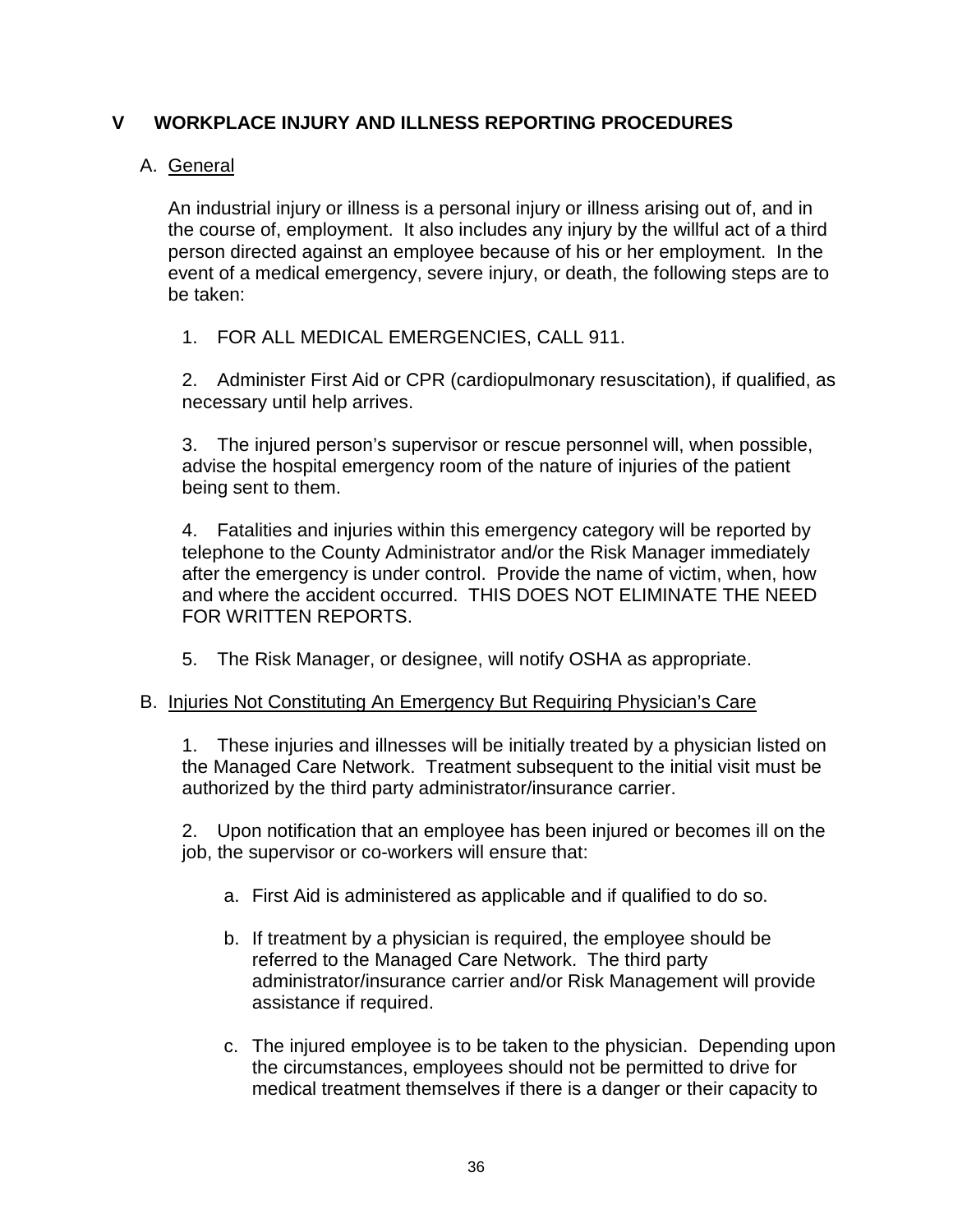do so has been impaired.

d. The third party administrator/insurance carrier must authorize any subsequent treatment.

### C. First Aid Treatment In The Field Or Office

Superficial injuries such as minor cuts, bruises, small punctures, scratches, etc., will be treated in the field or office when an employee qualified to administer First Aid is present and First Aid supplies are available. Such injuries will be made a matter of record and the information sent to Risk Management.

### D. Establishing An Industrial Claim

It is not necessary to have a physician treat an injury in order to validate an industrial injury or illness claim. A minor injury such as a small cut, scratch or bruise should be treated in the field or office by someone qualified to administer First Aid. As long as the injury is reported to the supervisor and recorded on the First Report of Injury or Illness, the employee may be fully covered for medical treatment if the need should arise.

#### E. Reporting Procedures

Timely reporting of any incident is mandatory. Ensuring full employee benefits under Workers' Compensation law with no delay is dependent upon proper reporting. It is the responsibility of each employee to report all incidents in accordance with this section.

1. When an employee is injured on the job he or she must report the injury to their supervisor.

2. When the injury does not require medical attention by a doctor, the personnel representative or supervisor must still complete a Notice of Injury and submit it to Risk Management.

3. When the injury does require medical attention, the supervisor should refer to the Workers' Compensation Reporting Procedures.

4. If the employee refuses medical treatment, a signed Notice of Refusal of Treatment is required.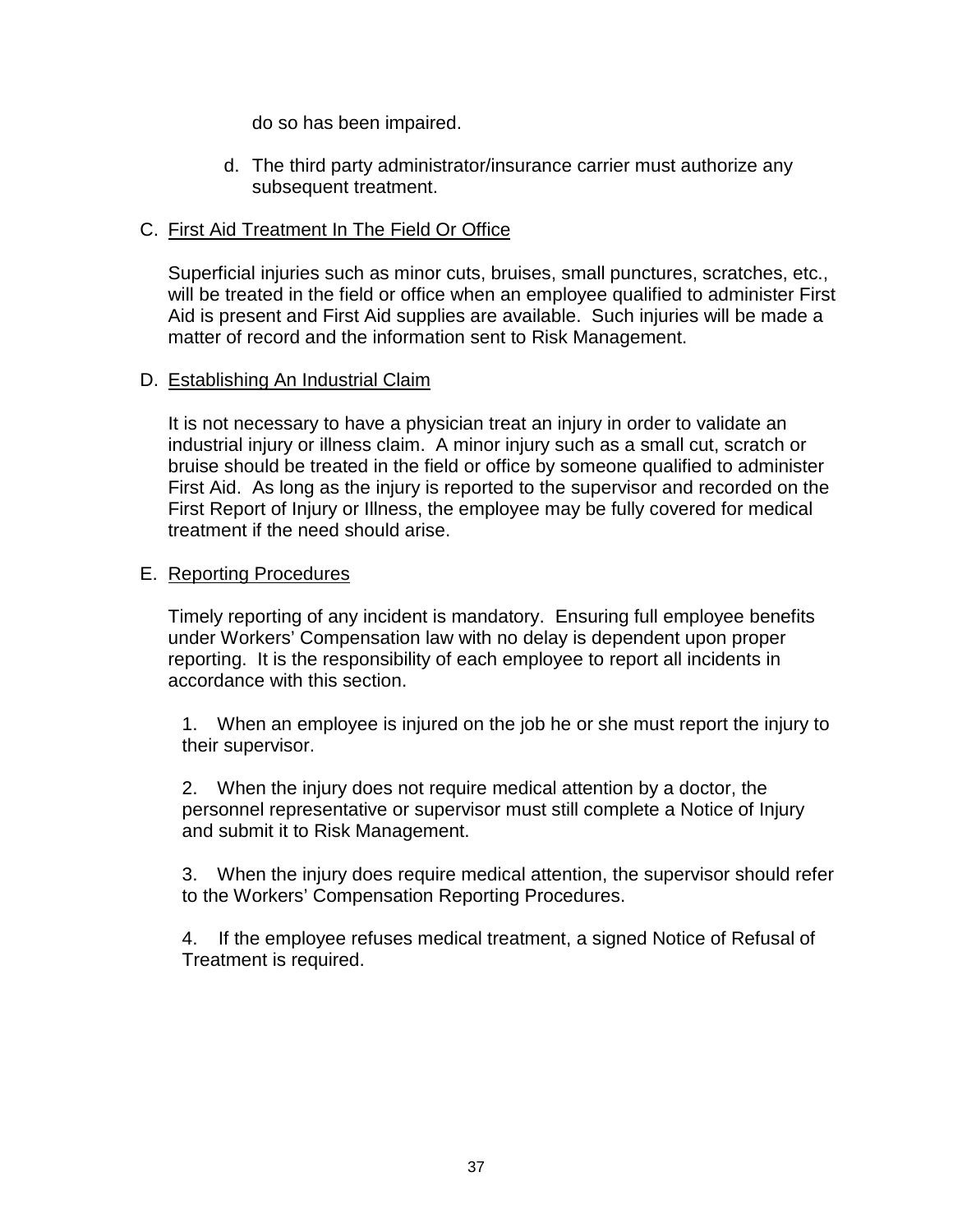# **VI POST-ACCIDENT/POST INJURY DRUG AND ALCOHOL TESTING**

Employees will be drug and alcohol tested after all vehicle accidents and any workers' compensation accidents requiring medical attention which exceeds first aid. Any positive drug test result following a vehicular or workers' compensation accident will be evaluated according to the County's Substance Abuse Policy and the Discipline Policy. Positive results from a workers' compensation accident may result in denial of all workers' compensation benefits.

- A. All Non-CDL licensed employees must be drug tested using the NON-DOT testing form. Alcohol testing for non-DOT employees may be administered by a blood test.
- B. In lieu of a blood test, initial alcohol testing may be performed by the Risk Analyst/Risk Specialist using an approved breathalyzer device. Any positive indication by the breathalyzer device will be confirmed by a blood test.
- C. All CDL licensed employees must comply with the following to determine which drug testing form to use:

At the time of the accident, was the employee driving a vehicle that meets at least one of the following criteria?

- Vehicle's weight is 26,001 lbs. or greater
- Vehicle holds15 passengers plus driver
- Vehicle has HAZMAT placard

If none of these criteria are met, follow the non-DOT procedures as outlined in "A" above. If any of these conditions are met, continue:

- Was there a fatality?
- Was there bodily injury requiring medical attention away from the scene?
- Did the driver receive a citation and any bodily injury?
- Did the driver receive a citation and any vehicles towed away?

If the accident meets any of the above criteria, the employee should be tested using the DOT procedures. If none of these criteria are met, follow the non-DOT procedures as outlined in "A" above.

- D. When testing an employee under the DOT procedures, the DOT form for the drug test should be used and the DOT Alcohol Testing memo. If a Blood Alcohol Test (BAT) technician is not available to perform a breath analysis, document on the Supervisor's Report. The employee must then be administered a blood alcohol test.
- E. Alcohol testing must be administered within 2 hours of the accident/incident. If the employee has not submitted to an alcohol test within 2 hours, the supervisor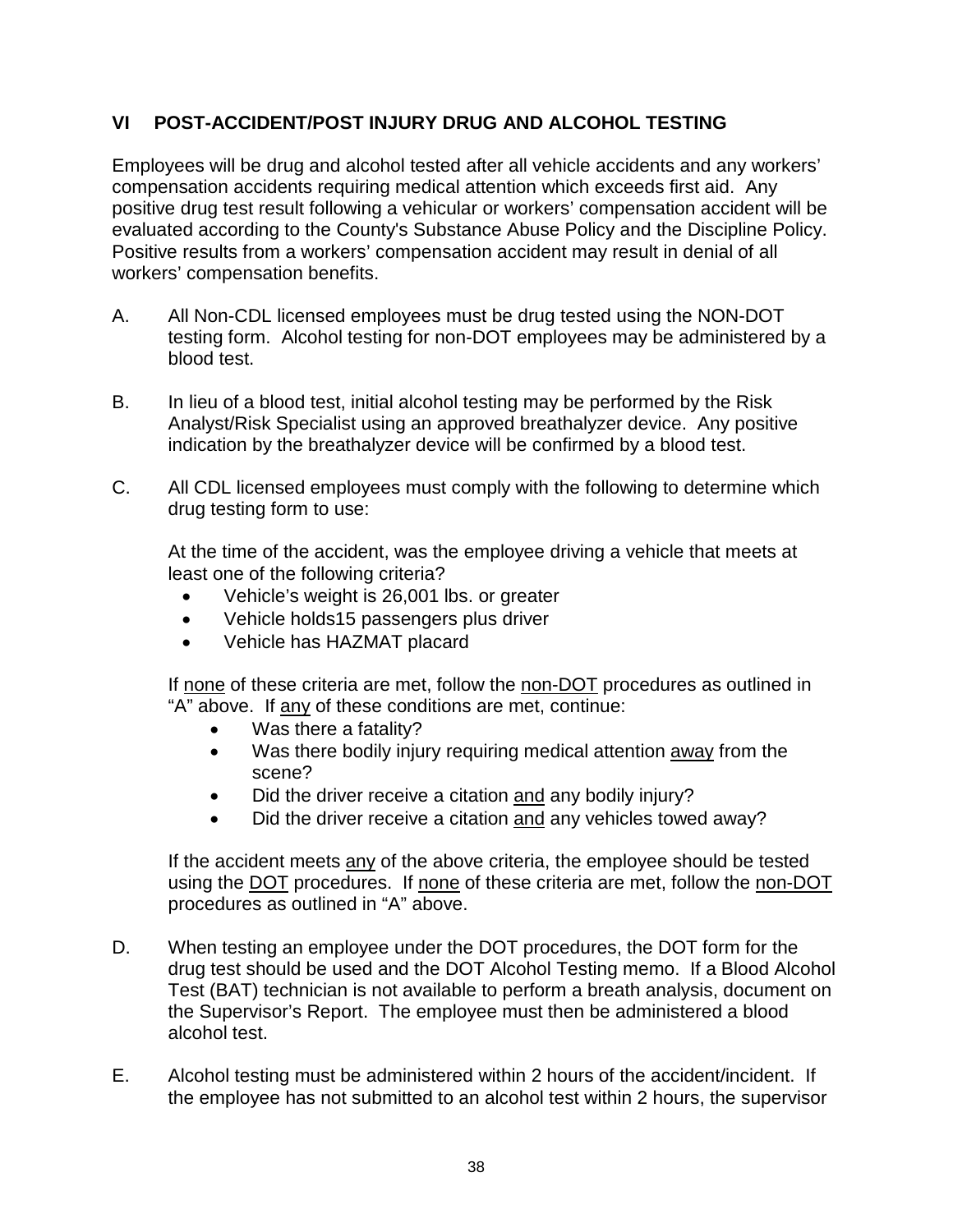must document the reason why the test wasn't promptly administered. After 8 hours, cease attempts to administer alcohol testing and document. Continue attempts for drug testing up to 32 hours.

- F. Although it is recommended that employees refrain from safety-sensitive work while awaiting drug-test results, the utilization of the employee during that period of time is at the discretion of the Department Director/Division Manager.
- G. A supervisor or designee assigned by supervisor will accompany an employee when referred for drug or alcohol testing.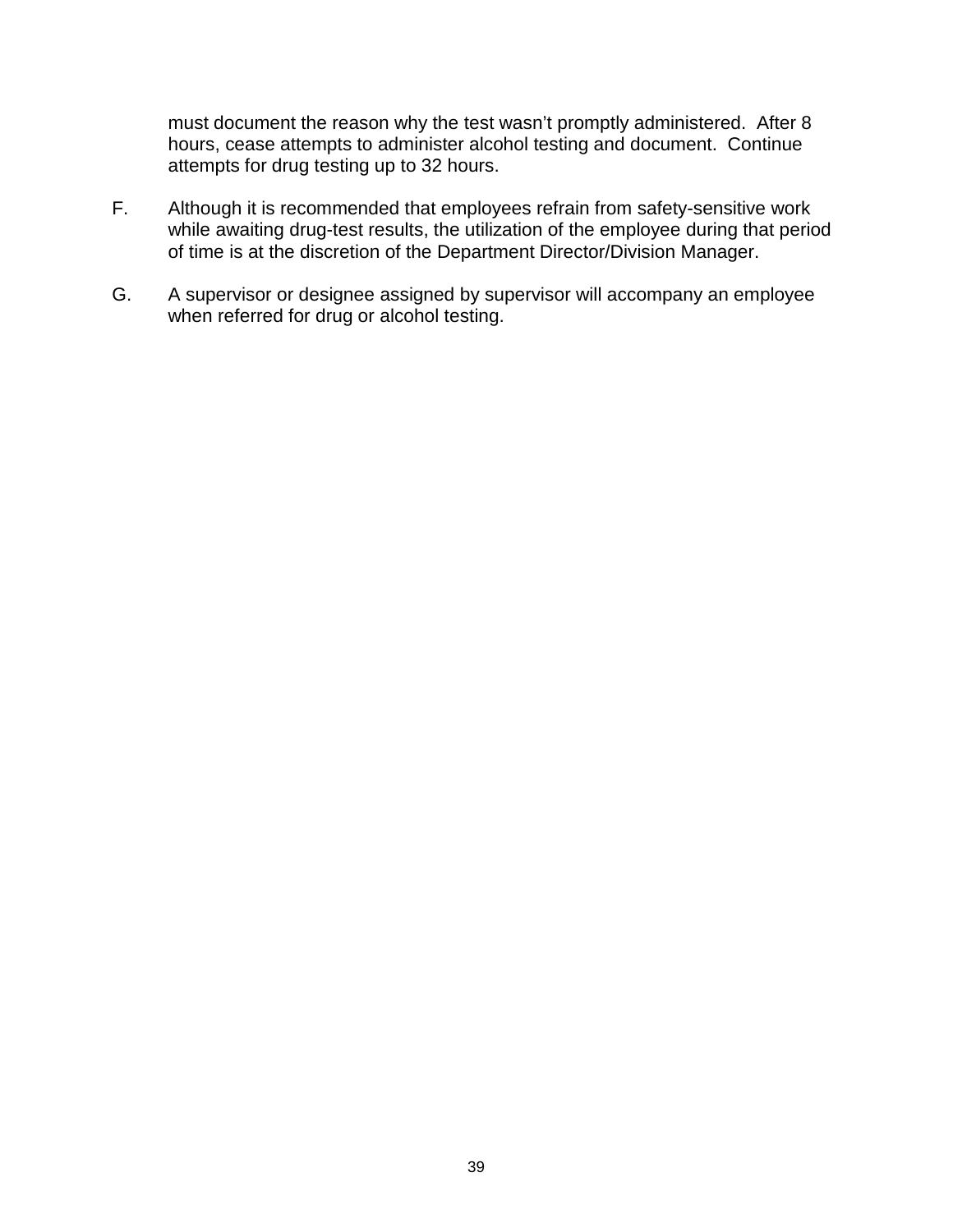# **VII WORKPLACE SAFETY**

# A. Hand/Power Tools

- Tools will not be used for any purpose other than that for which they are designed.
- Broken or malfunctioning tools will be taken out of service and shall remain so until repaired or replaced.
- Privately owned mechanic or shop tools require departmental approval and are the sole responsibility of the employee. They must be safeguarded accordingly.
- All electrically powered tools will be properly grounded and/or insulated.
- B. Chemical Hazards
	- In accordance with 29 CFR 1910.1200, any employee whose job exposes them to chemical substances will be properly trained before assuming the duties of that job.
	- Hazardous chemicals will be disposed of properly and never poured down drains, sewers, or manholes.
- C. Fall Protection
	- Proper fall protection measures will be exercised by employees operating at heights of six (6) feet above the ground or more.
	- Fall restraint systems and other Personal Protective Equipment will be used at all times when conditions dictate.
	- Fall protection devices must be inspected prior to use and replaced if deemed unsafe.
- D. Lifting Techniques
	- Proper, safe lifting techniques will be utilized at all times, employing the use of the leg and not the back muscles.
	- Employees should request assistance when lifting oversized or awkward shaped loads, regardless of the weight.
	- Mechanical assistance, i.e. dolly, pallet jack, or powered lift devices, should be used when necessary.
- E. Machine Safety
	- Only fully trained operators will be permitted to operate machinery.
	- Machines will not be used in any manner other than that specified by the manufacturer and will not be modified without the manufacturer's approval.
	- Machine guards will be utilized at all times.
	- Divisions are responsible for Preventative Maintenance schedules to assure the safe and continued operation of divisional equipment.
	- Divisions will develop effective Lock Out/Tag Out procedures addressing all applicable machinery and equipment in their area.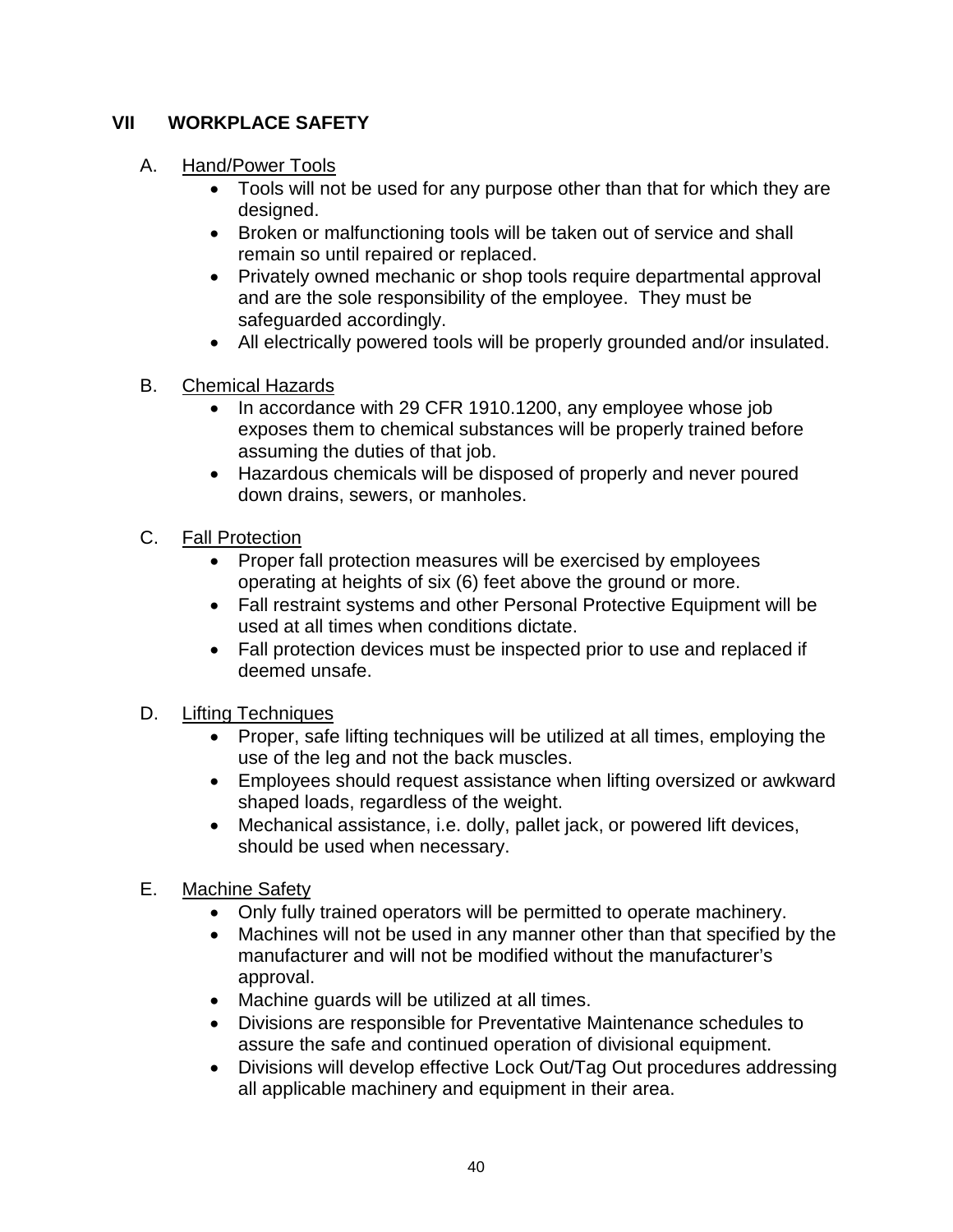- F. Personal Protective Equipment (PPE)
	- Employees will wear required PPE at all times when performing duties which require its use. **Any injury sustained as a result of the failure to employ issued PPE may result in a reduction in Workers' Compensation Benefits**.
	- Supervisors will be responsible for the issuing and accounting of Countyowned PPE.
	- Temporary and Contract employees from leasing companies will, as a condition of employment, provide their own PPE.
	- Employees will be responsible for maintaining PPE in a serviceable condition at all time.
	- Hearing protection will be worn when operating noisy equipment or when working, even for short times, in a noisy environment.
	- Proper eye protection will be worn any time there is the risk of flying dust or debris.
- G. First Aid/CPR
	- Training will be provided for selected employees, at County expense, with priority for scheduling being given to those divisions with the greatest exposure to the general public, employees working in remote sites, supervisors, and then the general employee population.
	- Divisions will ensure First Aid Kits are strategically placed to provide maximum employee coverage.
	- First Aid Kits will be inventoried periodically and supplies will be adequately stocked at all times.
	- Divisions with Automatic External Defibrillators (AED) will assure that the AED is available at all times during working hours and that a properly trained operator is on site.
- H. Confined Space Hazards
	- Employees will not enter any area qualifying as a "Confined Space" without proper training, monitoring, and safety equipment, as required by 29 CFR 1910.146. or 29 CFR 1926.21. Whenever possible, alternate means of accomplishing the work will be utilized such as mobile camera, excavation, etc.
	- The Risk Manager will be notified prior to scheduled entries into Permit-Required Confined Spaces. Unscheduled or emergency entries will be reported as soon as possible.
	- Divisions performing Permit-Required Confined Space entries will have a written policy in effect prior to accomplishing the entry, clearly outlining the training, duties and responsibilities of each participant.
	- Permit-Required Confined Spaces will be clearly marked with signage as necessary to prevent entry by untrained personnel.
	- Training, certification, and purchase of equipment necessary for the Confined Space entry is the responsibility of the division.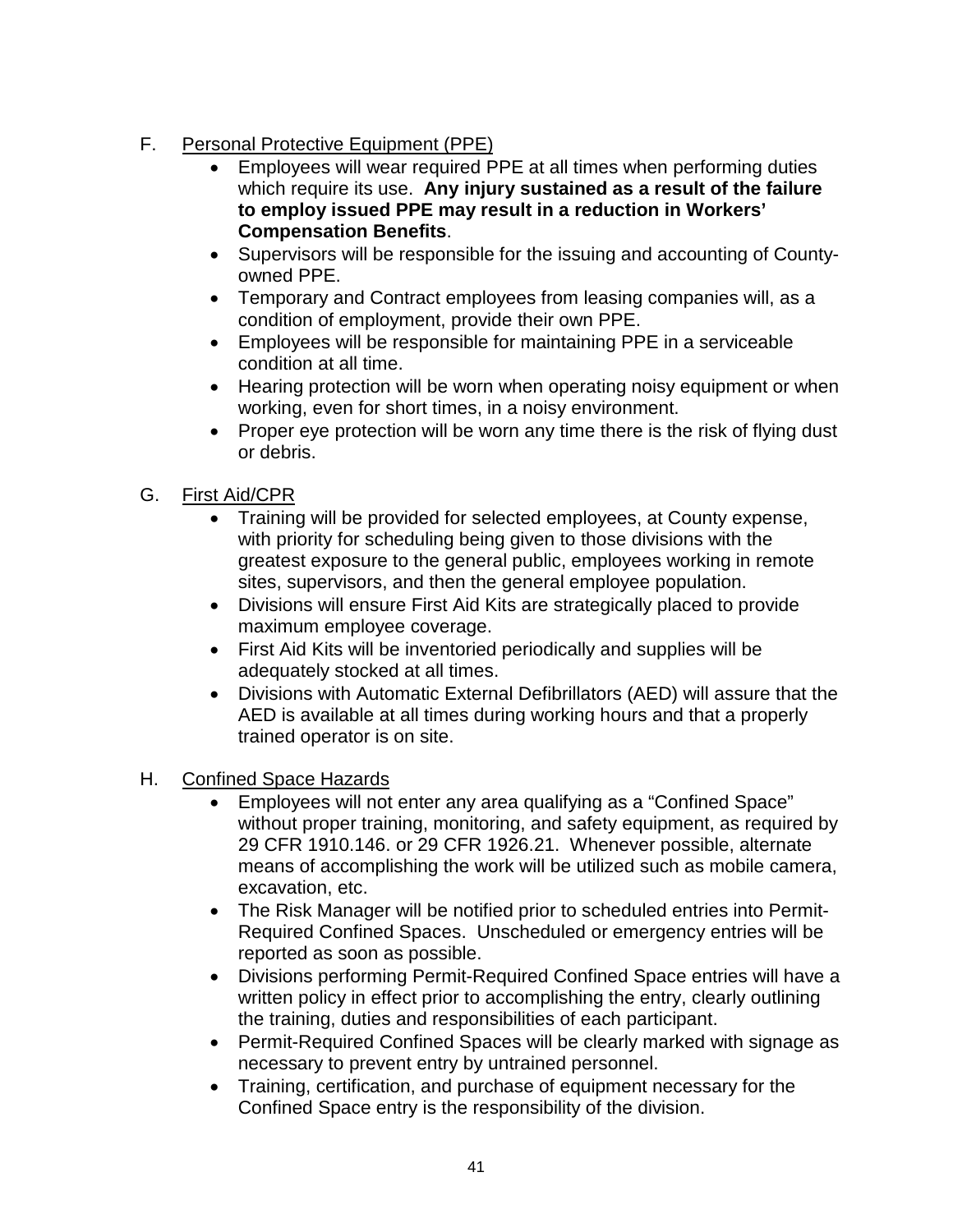- Inmates will not be used for Permit-Required Confined Space Entry.
- Any rescue or retrieval equipment used by entry team personnel will be inspected at least annually and any equipment found to show wear or deterioration will be replaced.
- I. Marine/Water Safety
	- No marine or waterborne vessel will be launched without all required safety equipment being in place and operational.
	- All crewmembers will be fully trained and certified to perform the required tasks. If training is to be conducted, it will be done only under qualified supervision.
	- Employees performing diving operations shall be accompanied by a qualified safety diver.
	- Ship-to-shore communications will be established prior to commencement of marine diving operations and maintained continuously. If, at any time, communication is lost, diving will cease until the problem is corrected.
	- The County is not liable for the failure or loss of personally owned diving equipment.

## J. Work Zone Safety & Traffic Control

- All aspects of the State of Florida Department of Transportation (FDOT) Manual of Road Design, "Traffic Control Through Work Zones" will apply. For information not found in the FDOT specifications, refer to the federal standards in Part VI of the Manual on Uniform Traffic Control Devices (MUTCD).
- Questions concerning Work Zone Safety design and application shall be resolved by Engineering.
- No one will establish a Temporary Traffic Control Zone without first being certified to do so.
- Flaggers will be trained before assuming those duties. Divisions will provide records of training upon request.
- Work Zone Safety training may be coordinated by contacting Risk Management.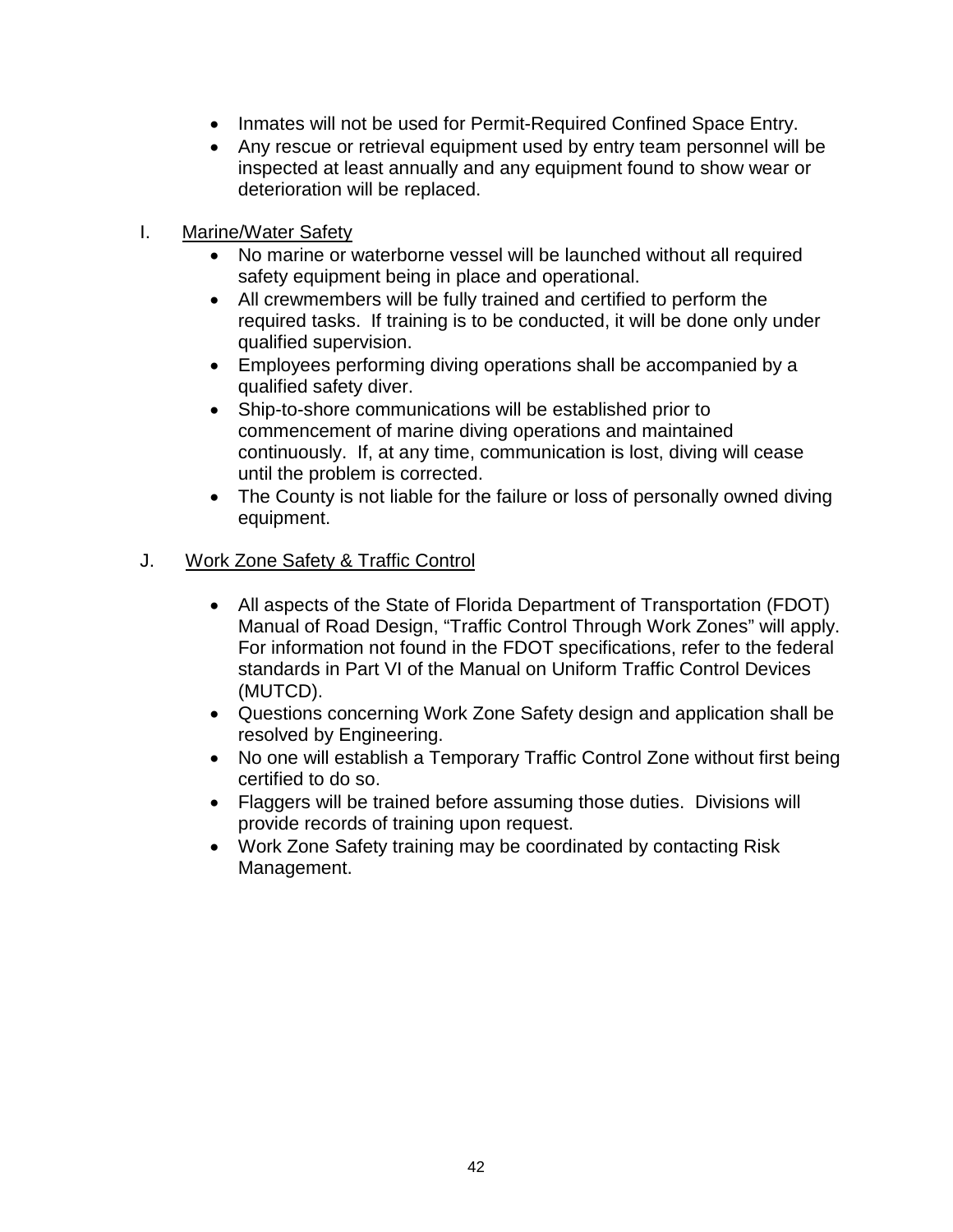# K. Powered Industrial Truck Training Procedures

- 1. It is the responsibility of Division Manager and supervisors to ensure that each powered industrial truck (fork lift or powered lift) operator is competent to operate the equipment safely. This competency is accomplished by the successful completion of formalized instruction with subsequent evaluation on the specific equipment the employee is expected to operate.
- 2. In accordance with the Occupational Safety and Health Administration (OSHA) standard 29 CFR 1910.178, powered industrial truck training may be conducted only:
	- a. under the direct supervision of a person who has the knowledge, training and experience to train operators and evaluate their competence, and
	- b. where such operation does not endanger the trainee or other employees.
- 3. Training must consist of a combination of
	- a. formal **instruction** (e.g. lecture, discussion, interactive computer learning, video tape, written material),
	- b. practical **training** (demonstrations performed by the trainer and practical exercises performed by the trainee), and
	- c. **evaluation** of the operator's performance in the workplace.
- 4. The Division Manager may identify trainer(s) from within their respective division to conduct this training. Those selected as trainers are selected based on their knowledge and experience on the equipment, as well as their ability to impart such in a clear and effective manner.
- 5. It is the responsibility of the Division to maintain records of all training conducted. These records are subject to inspection.
- 6. Certification records must include:
	- a. the name of the operator
	- b. the date of training
	- c. the date of the evaluation
	- d. the identity of the instructor/evaluator
	- e. and the type equipment upon which the employee is certified
- 7. An evaluation of each operator's performance must be conducted at least once every three years.
- 8. Refresher training must be provided to the operator when:
	- a. the operator has been observed operating the vehicle in an unsafe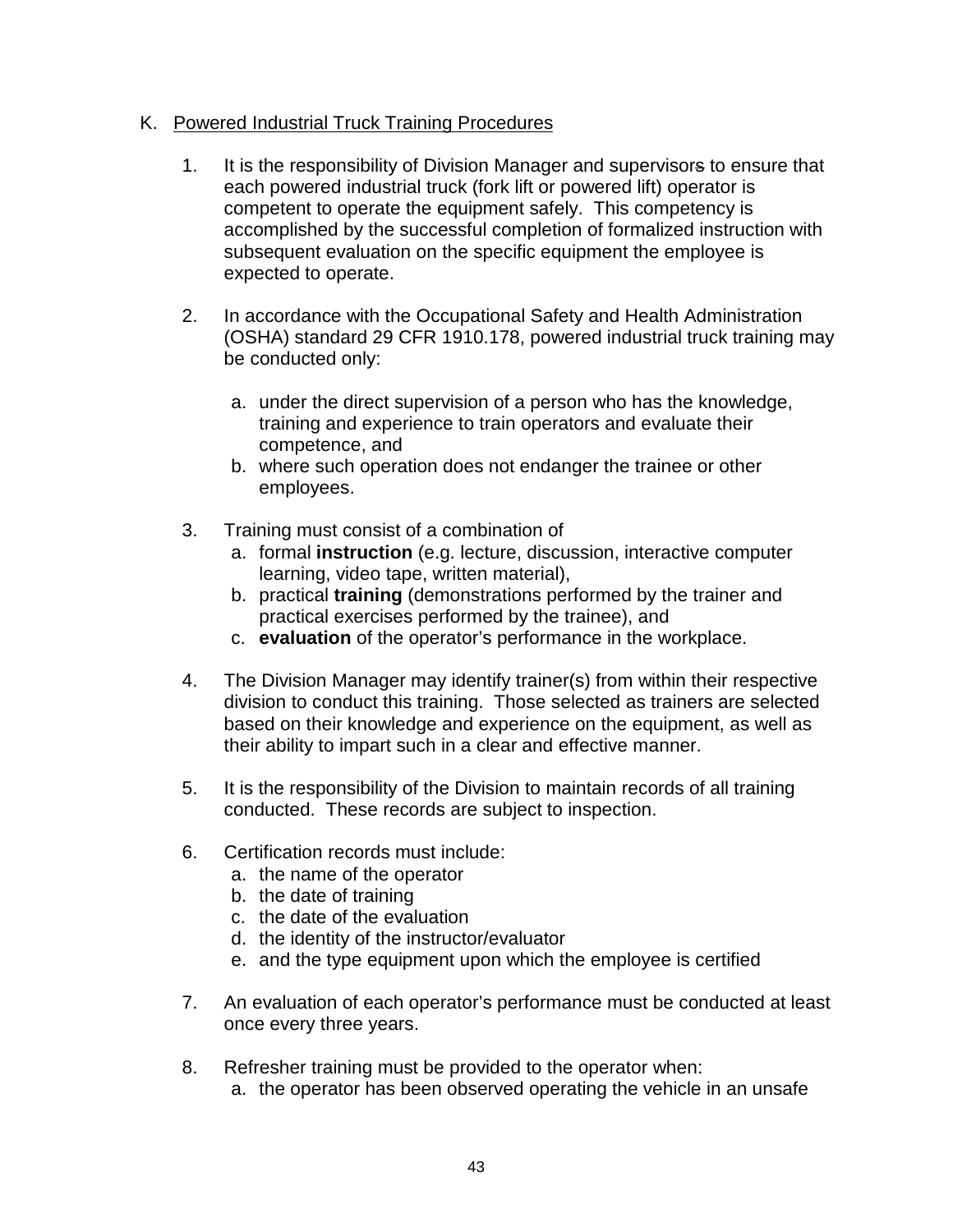manner,

- b. the operator has been involved in an accident or near-miss incident,
- c. the operator has received an evaluation that reveals the truck is not being operated safely,
- d. the operator is assigned to drive a different type of truck, or
- e. a condition in the workplace changes in a manner that could affect the safe operation of the truck.
- 9. The practical training and evaluation portions of the training are "handson" and should require the student to demonstrate tasks and skills they will be expected to perform in the workplace. **An instructor will be on site, actively supervising at all times during training**.
- 10. Attached are checklists to be used by the instructor for the initial training of an employee. All areas will be discussed at some point during the training session as appropriate for the expected working environment. These topics should be considered the minimum. Other areas may be discussed depending on the specifics of the equipment and location. Once completed, a copy of these checklists should be placed in the employee's training file in the division.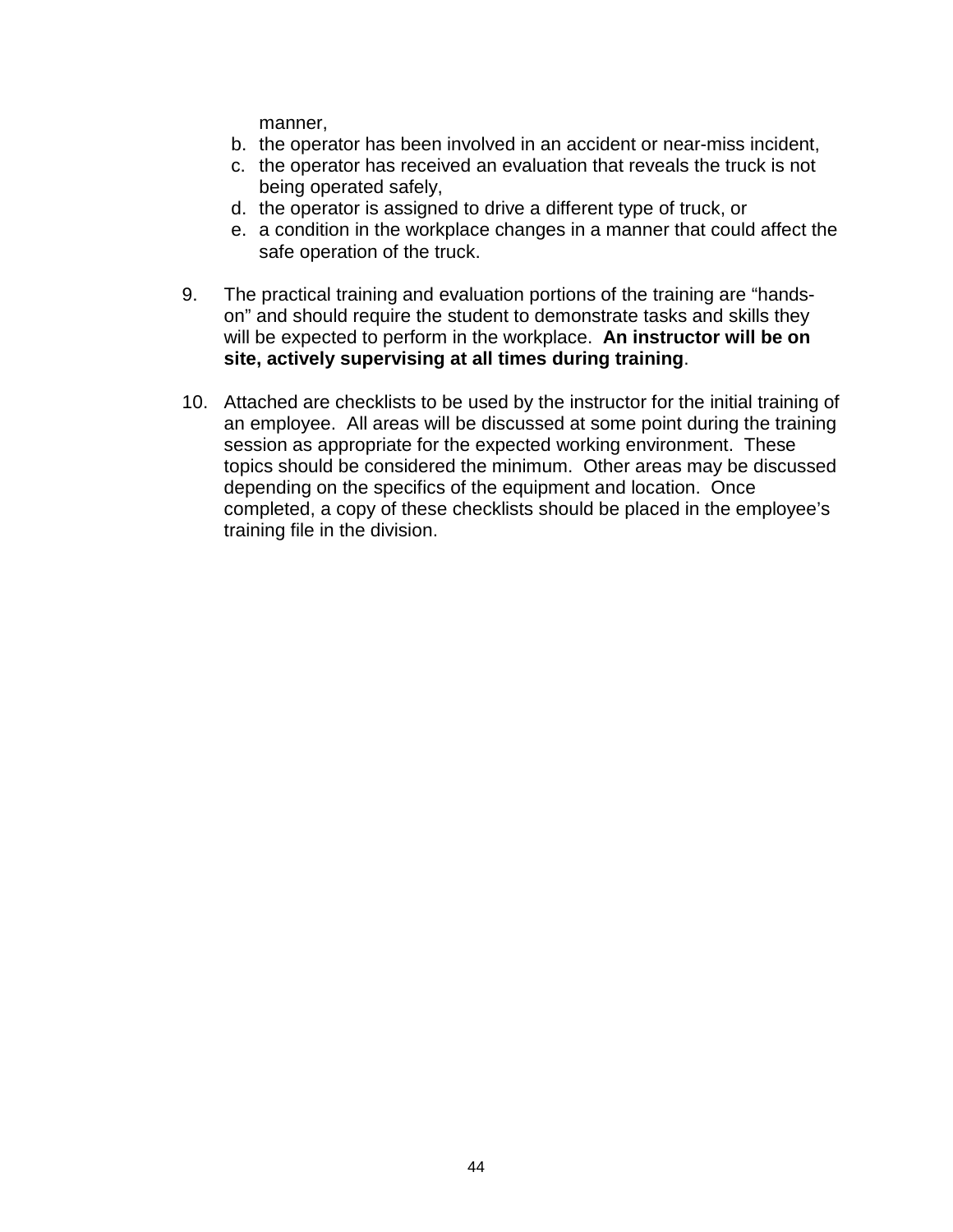# Required-discussion checklists

Truck-related topics include:

| A. Operating instructions, warnings and precautions for the types of trucks |
|-----------------------------------------------------------------------------|
| the operator will be authorized to operate.                                 |
| B. Differences between the powered industrial truck and automobile.         |
| C. Truck controls and instrumentation such as where they are located,       |
| what they do, and how they work.                                            |
| D. Engine or motor operation.                                               |
| E. Steering and maneuvering.                                                |
| F. Visibility (including restrictions due to loading.)                      |
| G. Fork and attachment adaptation, operation and use limitations.           |
| H. Vehicle capacity.                                                        |
| I. Vehicle stability.                                                       |
| J. Any vehicle inspection and maintenance the operator will be required to  |
| perform.                                                                    |
| K. Refueling and/or charging and recharging of batteries.                   |
| Operating limitations.                                                      |
| M. Any other operating instructions, warnings or precautions listed in the  |
| operator's manual for the types of vehicles the employee is being           |
| trained to operate.                                                         |
|                                                                             |

Workplace-related topics include:

| A. Surface conditions where the vehicle will be operated.                     |
|-------------------------------------------------------------------------------|
| B. Composition of loads to be carried and load stability.                     |
| C. Load manipulation, stacking and unstacking.                                |
| D. Pedestrian traffic in areas where the vehicle will be operated.            |
| E. Narrow aisles and other restricted places where the vehicle will operate.  |
| F. Hazardous locations where the vehicle will operate.                        |
| G. Ramps and other sloped surfaces that could affect the vehicle's stability. |
| H. Closed environments and other areas where insufficient ventilation or      |
| poor vehicle maintenance could cause a buildup of carbon monoxide or          |
| diesel exhaust.                                                               |
| I. Other unique or potentially hazardous environmental conditions in the      |
| workplace that could affect safe operation.                                   |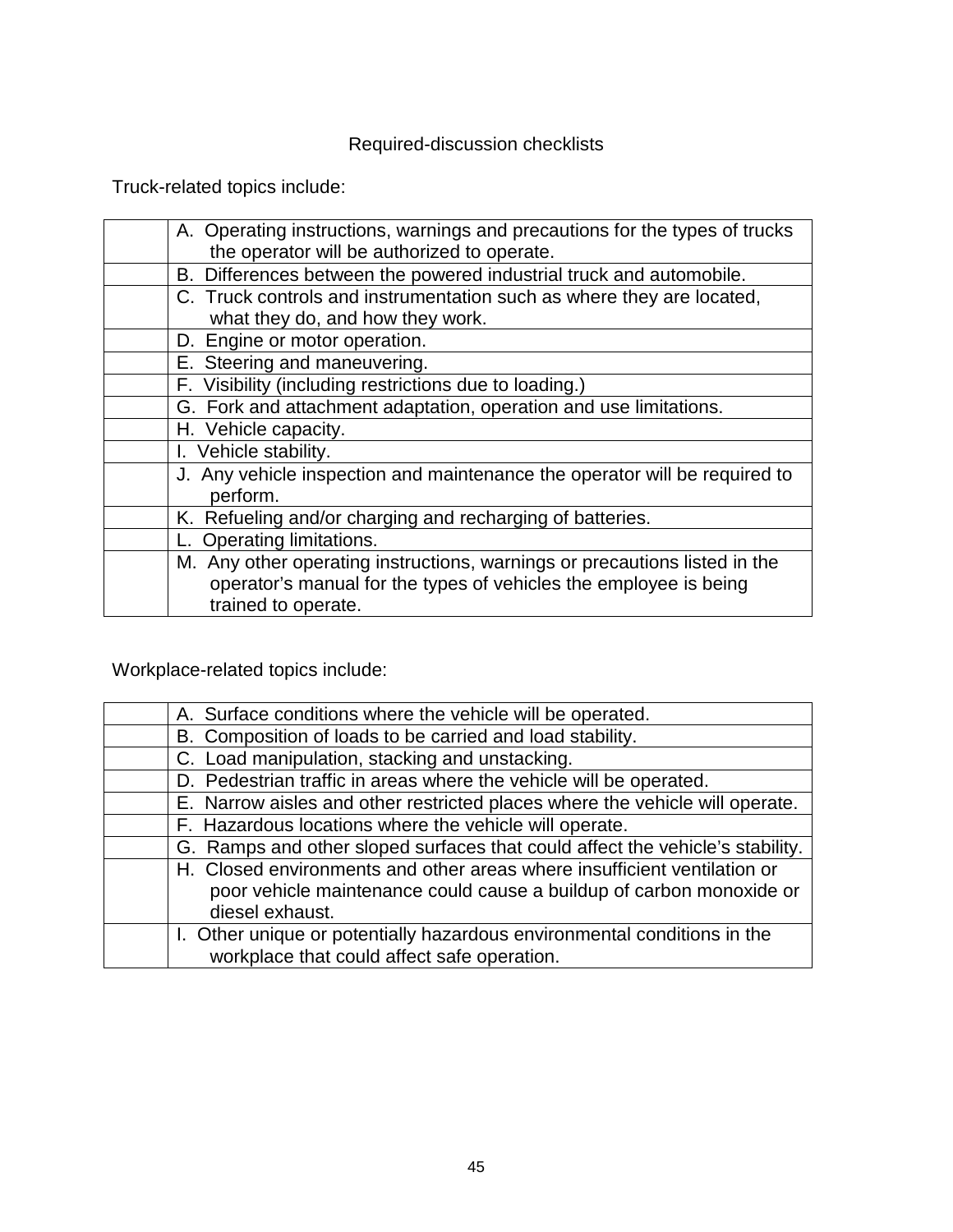### L. Safety Committee Policy

- 1. Purpose This policy establishes the duties, functions and goals of the Escambia County Safety Committee.
- 2. General The Escambia County Safety Committee is solely established and governed by Risk Management as an important part of the safety management effort. Managers and supervisors can gain valuable assistance in their areas by a joint effort with their committee members. All managers, supervisors and employees are to fully support the efforts with their Safety Committee. Meetings will be regularly scheduled and may be conducted monthly, but no less frequently than quarterly.
- 3. Goals and Objectives of the Committee:
	- a. Lower the rate and severity of accidents, injuries, and illnesses
	- b. Maintain a safe workplace environment
	- c. Broaden safety education
	- d. Involve employees in safety management
- 4. Duties and Functions:
	- a. Risk Management shall:
		- i. Schedule, coordinate, and chair the Safety Committee
		- ii. Maintain a written, audio, or video record of each meeting in accordance with Escambia County records retention procedures.
	- b. Safety Committee members shall:
		- i. Establish and communicate procedures for conducting internal safety walk thru of the workplace for the purpose of evaluating the effectiveness of engineering, administrative, and personal protective control measures provided by the department/division to protect employees
		- ii. Evaluate the effectiveness of and recommend improvements to department/division safety rules, policies, and procedures for accident and illness prevention programs
		- iii. Communicate to departments/divisions new policies implemented by Risk Management as well as changes to existing safety policies
		- iv. Assist as needed in the investigation of workplace accidents, incidents, injuries, illnesses, diseases, and fatalities
		- v. Provide or coordinate safety training for their respective department/division
		- vi. Provide safety budget data and forecasting input as required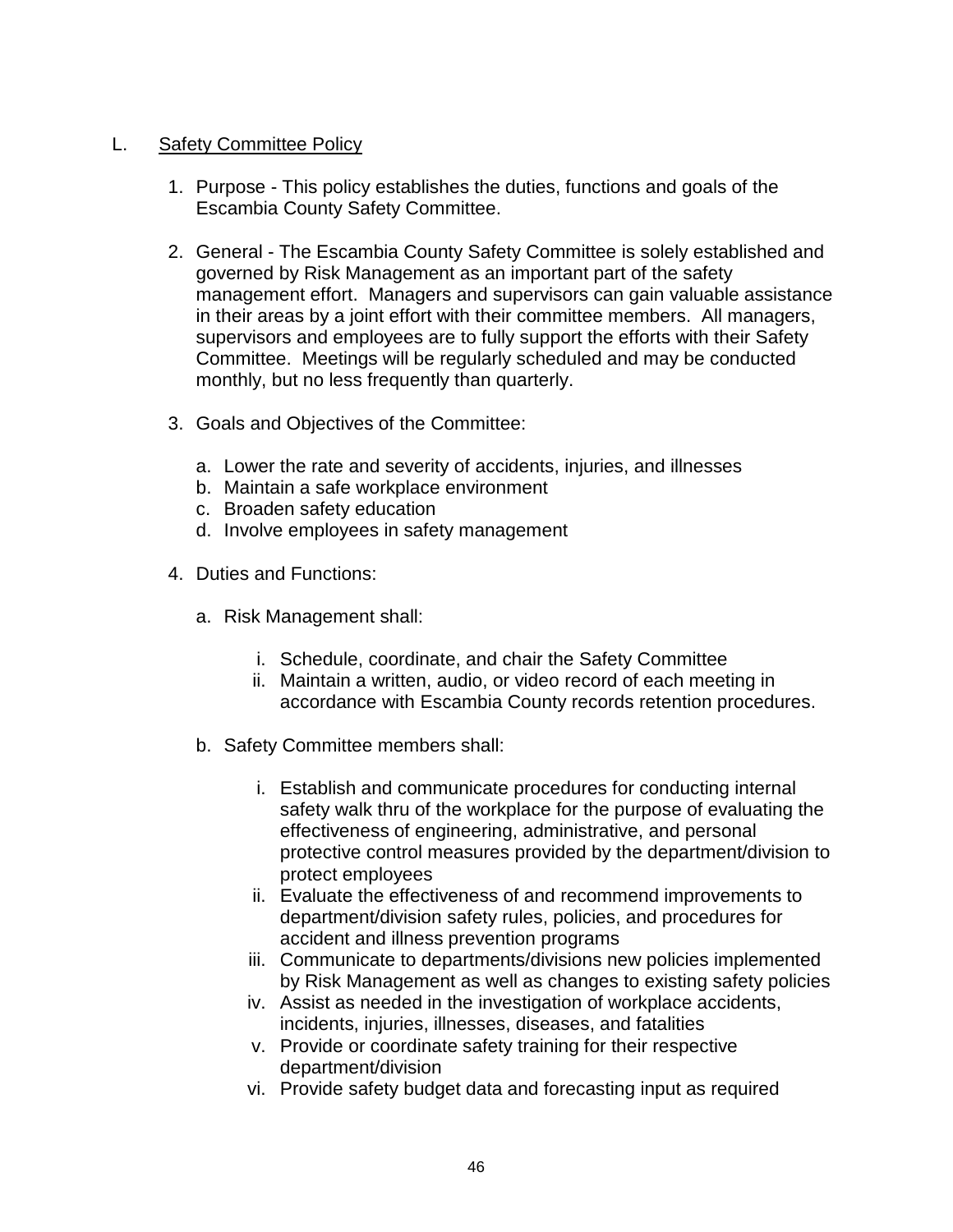- vii. Provide to Risk Management a Safety Activity Report
- viii. Be called to assist the Incident Review Board as needed
- ix. Must be compensated their regular hourly wage while engaged in workplace safety committee-related training, meetings or other prescribed duties
- 5. Participation:

Departments and divisions will be required to participate based on their mission and population. Employee participation will be voluntary. Department Directors/Division Managers will select representatives with an interest in learning about and contributing to safety issues on a county-wide basis. The selected representatives may receive specialized training to achieve these objectives. The committee will be large enough to adequately represent all departments, yet have the most efficient number of members to assure accomplishment of committee goals. Membership distribution is recommended to be one participant from each of the following divisions:

|                                         | <b>DOO MOMMOO (TO)</b>            |
|-----------------------------------------|-----------------------------------|
| <b>Management &amp; Budget Services</b> | <b>Facilities Management</b>      |
| Roads / Fleet Maintenance               | <b>Parks &amp; Recreation</b>     |
| <b>Road Prison</b>                      | <b>Emergency Medical Services</b> |
| Engineering                             | <b>Fire Services</b>              |
| Corrections                             | <b>Animal Control</b>             |
| <b>Building Inspections</b>             | <b>Community Services</b>         |
| Solid Waste Management                  | <b>County Attorney</b>            |
| <b>Code Enforcement</b>                 | <b>Information Technology</b>     |
| <b>Mosquito Control</b>                 | <b>Extension Services</b>         |

BCC Members (18)

#### Non-BCC Members (7)

| <b>Court Administration</b>                  | <b>Property Appraiser</b>     |  |
|----------------------------------------------|-------------------------------|--|
| <b>County Sheriff's Office (Corrections)</b> | <b>Clerk of Circuit Court</b> |  |
| Office of the Tax Collector                  | Santa Rosa Island Authority   |  |
| <b>Supervisor of Elections</b>               |                               |  |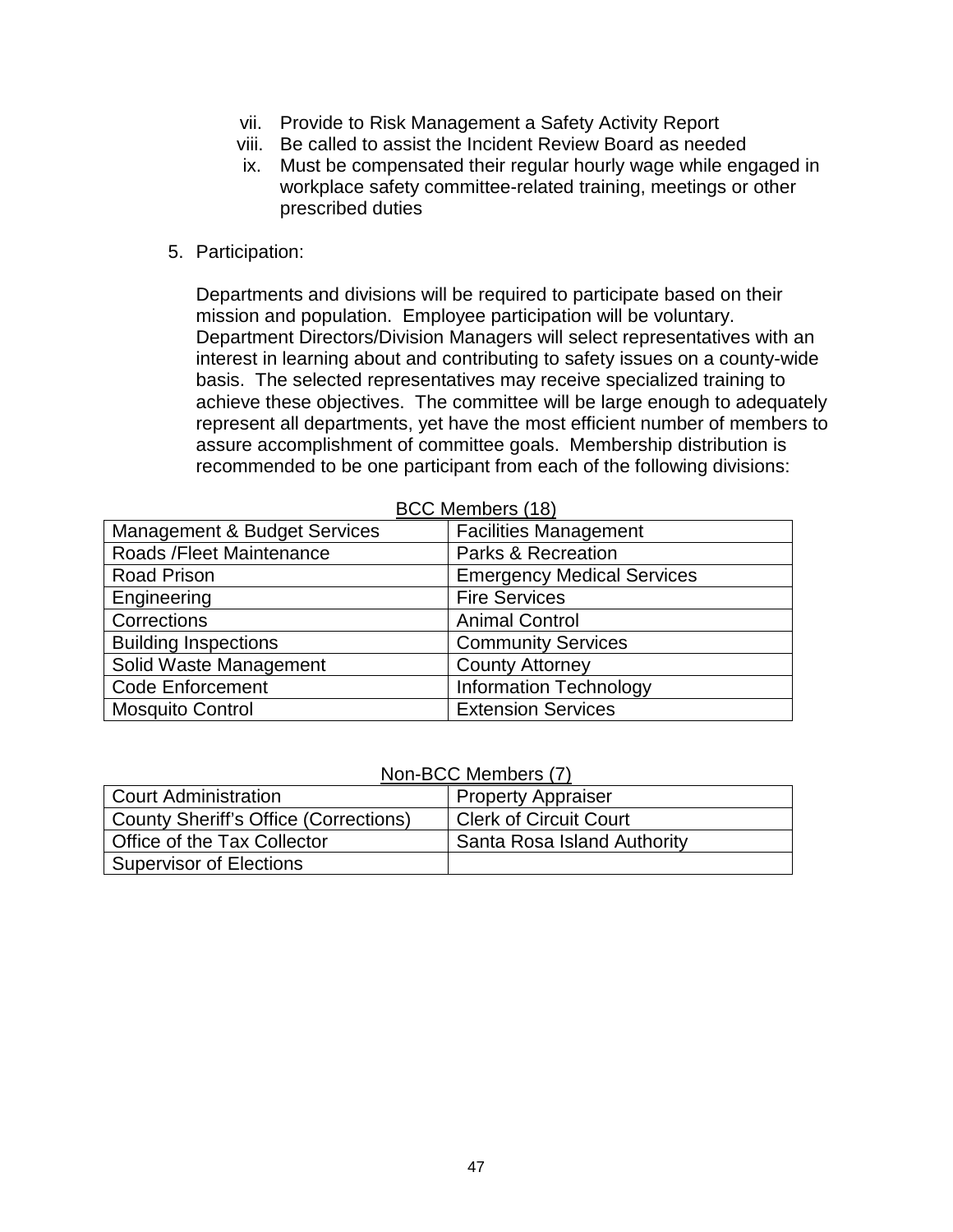### M. Incident Review Board Policy

- 1. Purpose This policy establishes the duties, goals, and functions of the Escambia County Incident Review Board (IRB)
- 2. Authority The IRB shall operate under the authority of the Risk Manager and with the cooperation of the County Administrator.
- 3. Goals and Objectives Reduce the rate of accidents/incidents involving County employees through an active program of investigation and analysis, coupled with programs and recommendations aimed at the prevention of similar reoccurrences
- 4. Board Membership The IRB will consist of a panel of Subject Matter Experts (SME) representing a wide spectrum of specialties. Members must possess the ability to objectively analyze an incident and recommend sound corrective actions. All voting board members will be trained in accident investigation. Board Members may rotate within their respective divisions every other year. Membership will be as follows:

Board President (Risk Manager) Board Chairpersons (Risk Management) Recorder – Non-voting (Risk Management) Road Prison Officer (Road Prison) Vehicle Maintenance (Roads Division) Senior Equipment Operator (Roads/Solid Waste Mgt Division) Building Maintenance (Facilities Maintenance) Emergency Vehicle Operations (Public Safety) Risk Analyst/Risk Specialist (Risk Management) "Third Party" (Rotated among the Non-BCC membership of the Escambia County Safety Committee at intervals of no less than 90 days)

- 5. General The IRB will conduct a thorough analysis of all qualifying accidents and incidents with the purpose of "accident prevention." (A qualifying accident would be one involving \$1,000 or more in property damage and/or injury requiring medical treatment.) The investigative process will focus on issues of "cause" and not the establishment of "blame." The IRB must receive the full cooperation of all Department Directors and Division Managers and shall be given access to all obtainable facts surrounding the focus of the investigation. Following the investigation, the IRB will present its findings as:
	- a. Primary Cause
	- b. Contributing Factors
	- c. Other Findings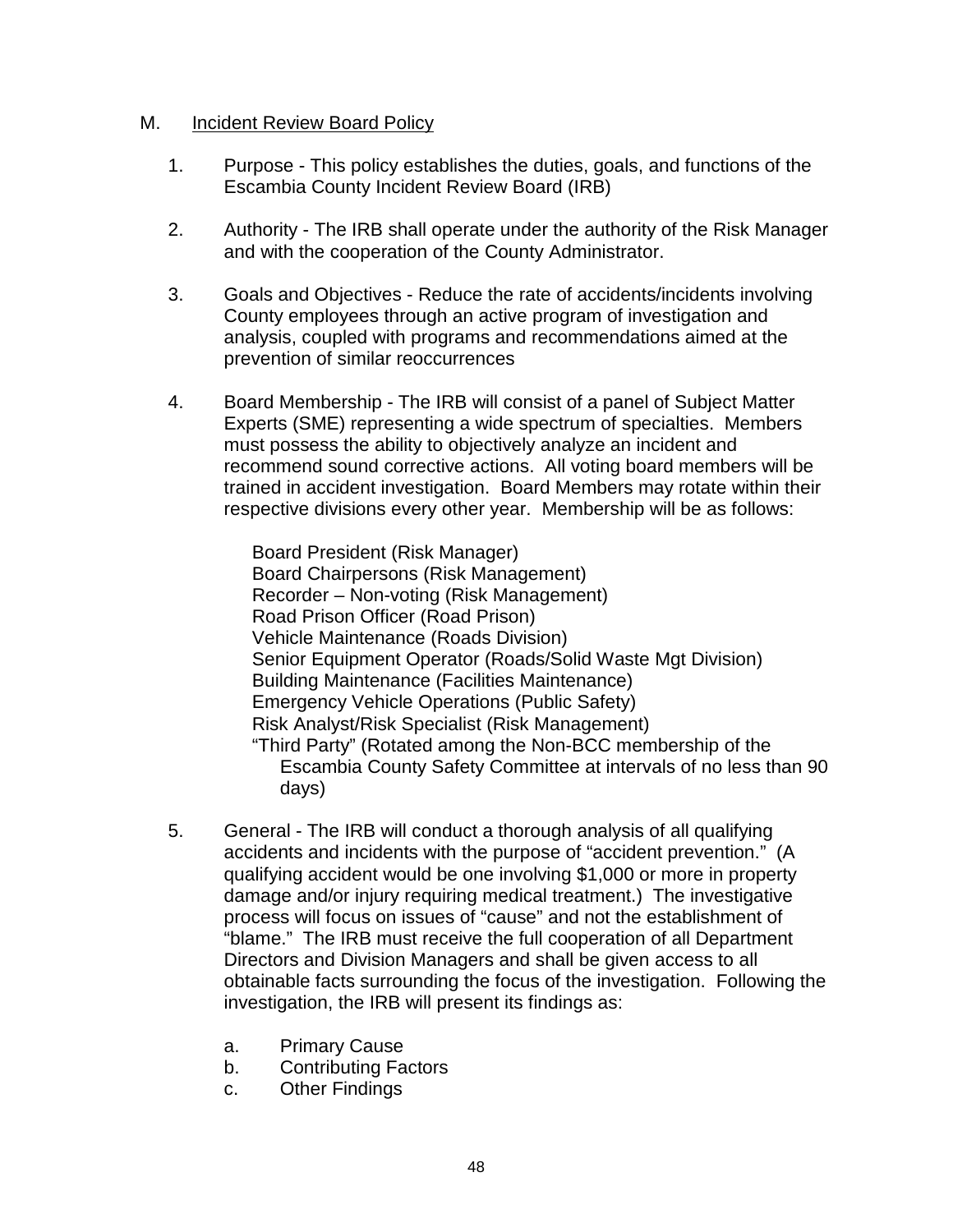- 6. Each area of discovery will be accompanied by a recommended corrective action. The Incident Review Board will meet on an "as needed" basis at the discretion of the board president, or delegated representative, and shall be empowered to call witnesses, request statements, or review records and documents as deemed necessary for analysis.
- 7. Duties and Functions:
	- a. Board President shall:
		- 1.) Review and approve the findings of the IRB
		- 2.) Forward board findings to the appropriate departments/divisions for review and response
		- 3.) Delegate such responsibilities as are necessary to accomplish stated goals
		- 4.) Be the ultimate authority in determining which incidents qualify or warrant review.
	- b. The Chair Person shall:
		- 1.) Schedule, coordinate, and chair the Incident Review Board.
		- 2.) Maintain a written, audio, or video record of each meeting in accordance with Escambia County records disposition procedures.
		- 3.) Give notice in accordance with Florida's Government in the Sunshine Law if findings are to be used for disciplinary purposes or provide advice or recommendations to Department Directors.
	- c. Board Members shall:
		- 1.) Be trained in accident investigation before assuming duties. This training may be conducted by any competent, safetytrained person with experience in accident investigation, as designated by the Board President or Chairman. Verification of training must be documented and provided upon request.
		- 2.) Maintain the privacy of information discovered in the investigative process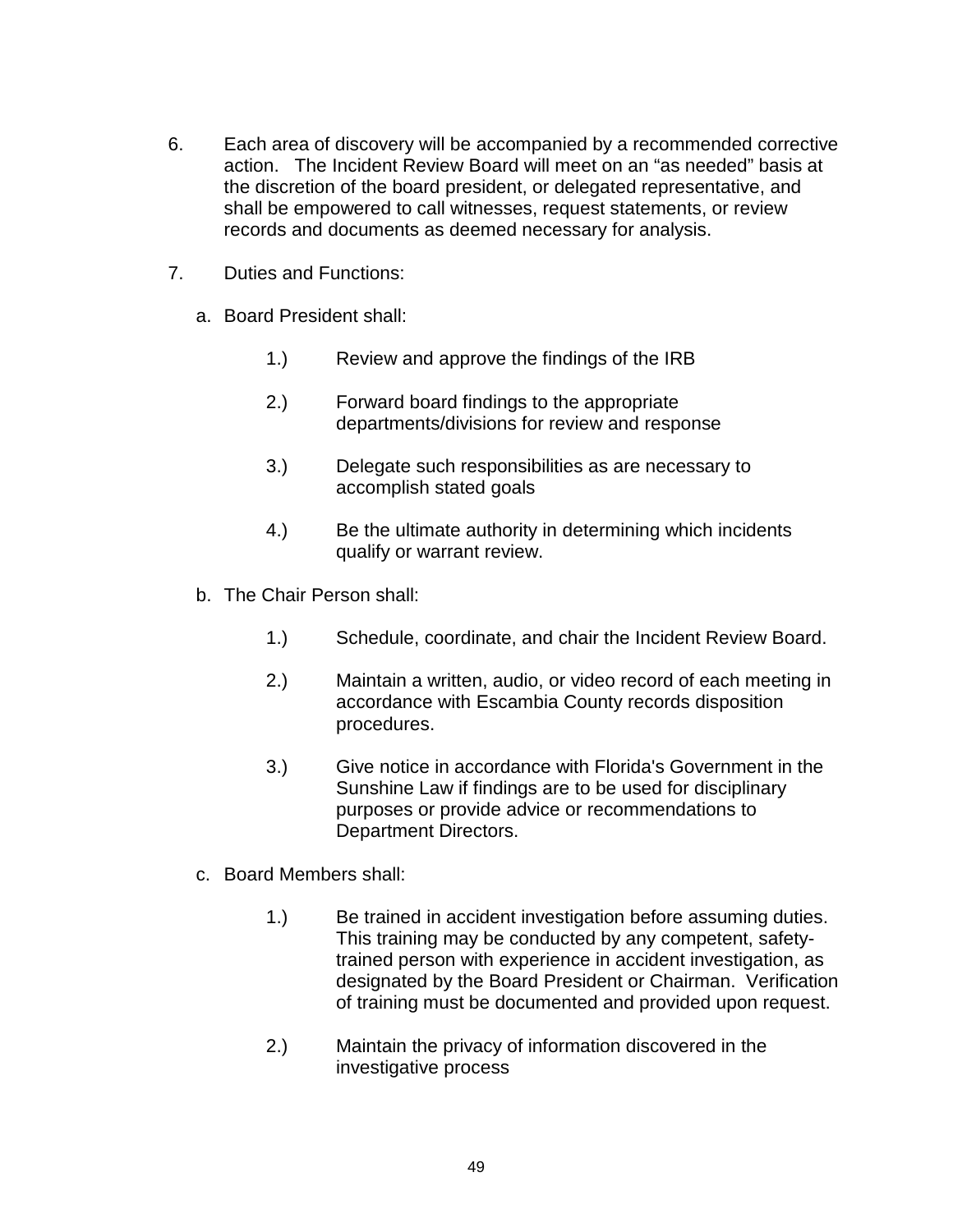- 3.) Thoroughly investigate and analyze all obtainable facts in determining cause(s) and objectively recommend corrective actions for the purposes of preventing reoccurrences
- 4.) Conduct themselves in a professional manner at all times when convening an IRB.
- d. Employees shall:
	- 1.) Be afforded the opportunity to present mitigating or extenuating circumstances for consideration.
	- 2.) Have access to any information provided to members of the board upon which decisions are based, as long as the release of that information does not invade the privacy of another person.
	- 3.) Conduct themselves in a mature, professional manner any time they are participating in an IRB. If, at any time an employee, witness, or other participant displays an attitude or manner deemed disruptive or counter-productive to the investigation, that individual will be excused from the room.
- 8. Board Guidelines:

The following guidelines are provided to serve as a recommended sequence of events for IRB proceedings:

- a. An information packet concerning the incident will be distributed to all board members. This packet will include all reports, statements, photographs, etc. collected during the investigation.
- b. An overview of the incident will be presented to the board by the Risk Specialist/Risk Analyst most familiar with the facts of the incident, presenting information in a logical and discussion-oriented manner.
- c. If an employee or witness to the incident is present, they will be permitted an opportunity to present any information which may clarify the official record of investigation or to provide extenuating or mitigating circumstances for board review. The maximum time allowed for this presentation will be ten minutes.
- d. Board members may ask questions of the facilitator or of any employee/witnesses for further clarification.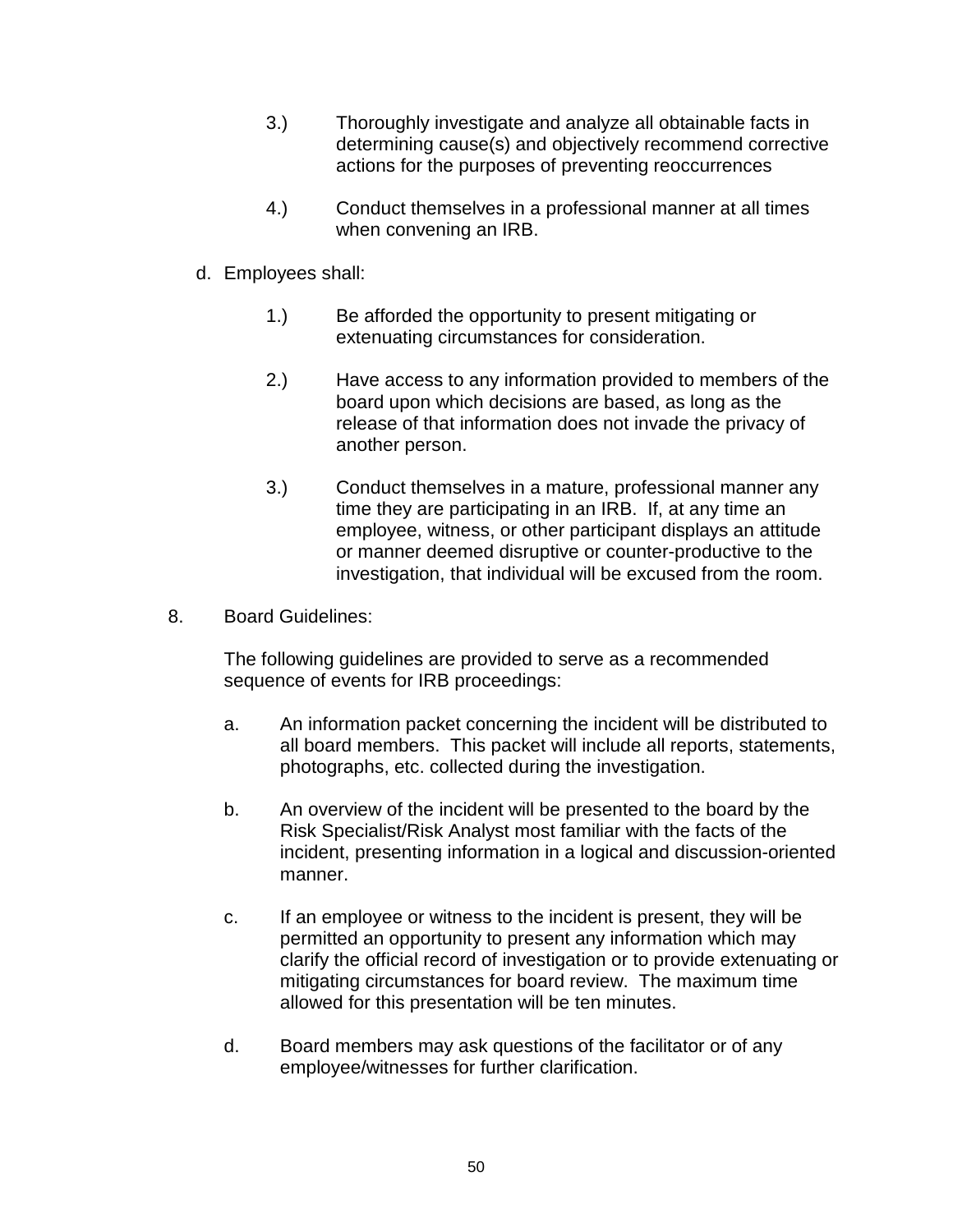- e. Board members will discuss, in open forum, the facts presented, with each drawing their own conclusions.
- f. Board members will complete a summary sheet which will reflect those conclusions. All summary sheets will be collected by the board recorder.
- g. The Chairperson for the board proceedings will compile the information submitted by the members and forward a compiled report to the Risk Manager for review of its findings.
- h. The Risk Manager will submit the IRB Findings to the Department Director.
- i. The Department Director will review the findings and submit corrective actions in accordance with the County's Discipline Policy to Human Resources.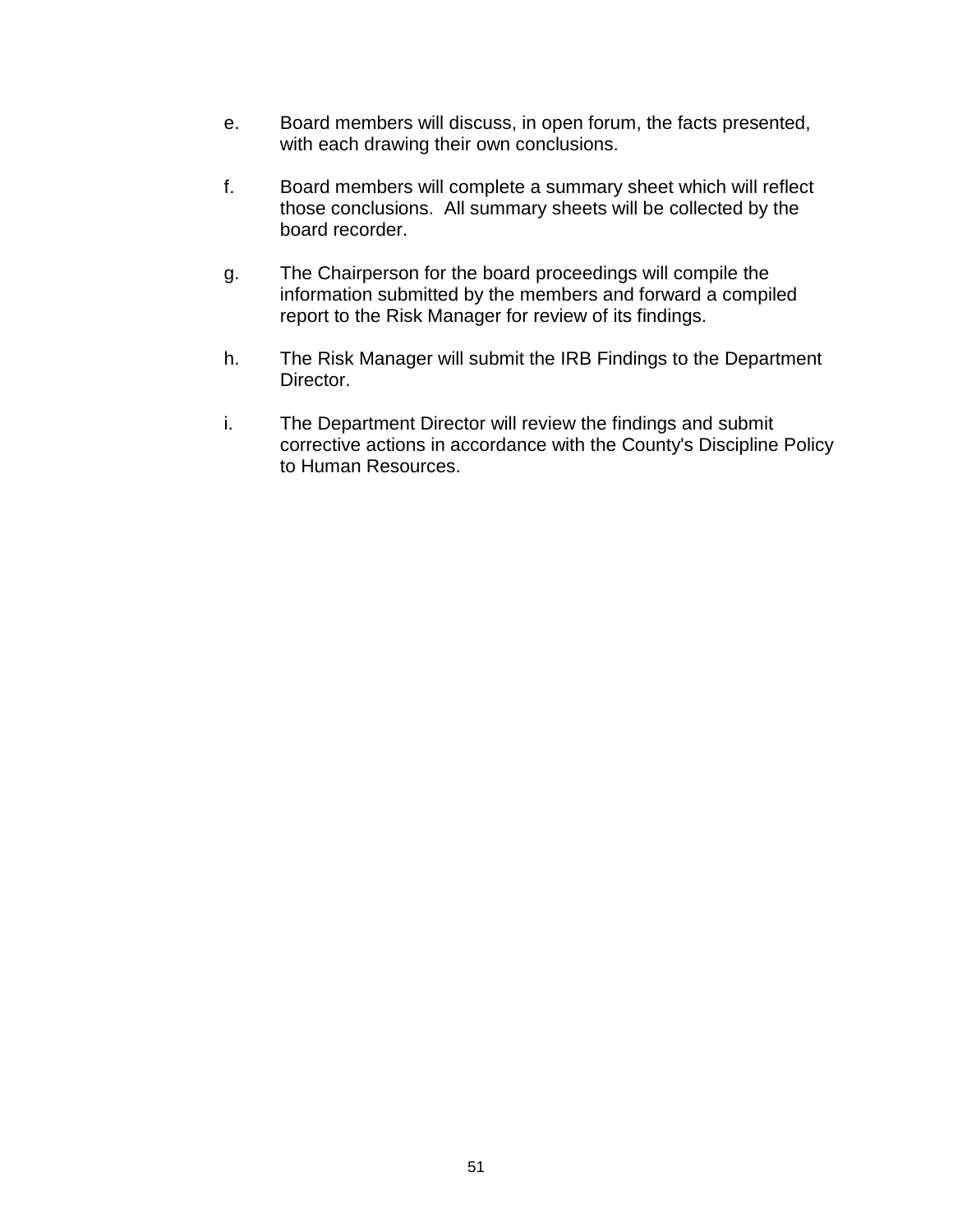# N. Office Ergonomics Checklist

The following checklist provides guidelines for the establishment of a safe and healthy working environment for personnel whose primary job functions are performed in an office or administrative setting. Any item which cannot be answered in the affirmative shall be corrected.

It is the intention of this checklist to give employees and supervisors a tool by which a workstation or work area may be analyzed with the intention of reducing or eliminating Repetitive Motion Injuries (RMI). Other work environments not applicable to this checklist must be evaluated separately.

| <b>CHAIRS</b> |                                                                         |
|---------------|-------------------------------------------------------------------------|
|               | Can the chair be adjusted to different heights?                         |
|               | Does the chair have lumbar support for the lower back?                  |
|               | Is the seat padded or cushioned?                                        |
|               | Are there at least five (5) rolling castors or wheels?                  |
|               | Does the backrest extend high enough to support the upper back?         |
|               | If there are armrests, can the worker's arms move without interference? |

# OPERATOR POSTURE

| Are both feet firmly on the floor or a footrest?                                 |
|----------------------------------------------------------------------------------|
| Are upper arms hanging approximately by the sides?                               |
| Are lower arms approximately parallel with the floor?                            |
| Are wrists supported and approximately straight when typing?                     |
| Do legs and thighs fit comfortably under the desk?                               |
| Can the computer screen be viewed without bending the neck forward?              |
| Can documents being typed be viewed without bending the neck<br>forward or down? |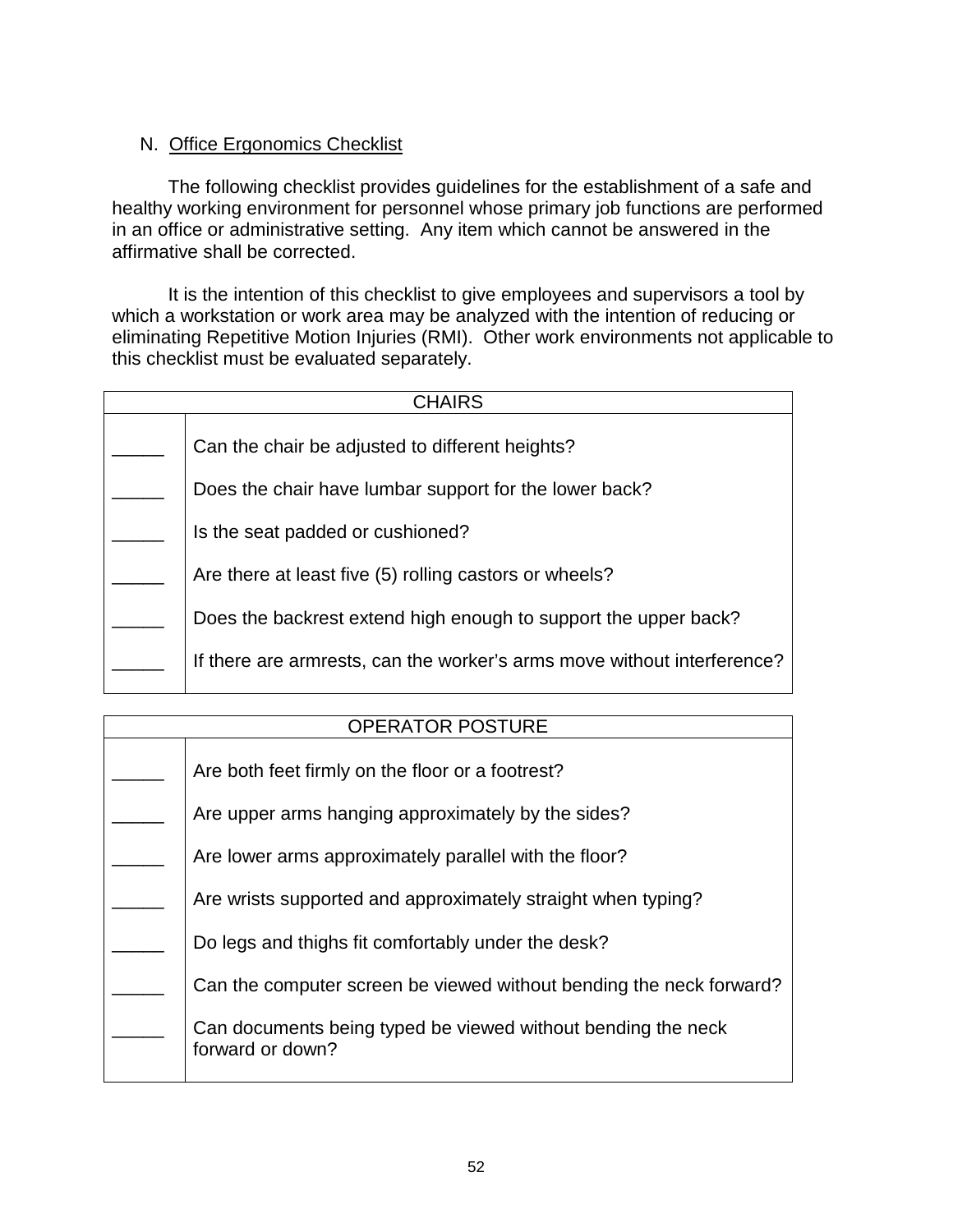| <b>WORKSTATION FEATURES</b> |                                                                                                                                        |
|-----------------------------|----------------------------------------------------------------------------------------------------------------------------------------|
|                             | Is the monitor directly in front and at or above eye level and can be<br>viewed without bending or twisting the head or neck?          |
|                             | Can the keyboard and mouse be reached comfortably?                                                                                     |
|                             | Is the slope of the keyboard adjustable?                                                                                               |
|                             | Is the monitor positioned to reduce glare from lights or windows?                                                                      |
|                             | If the monitor is monochrome, is the brightness adjustable?                                                                            |
|                             | Is the workstation/chair free of any sharp edges which would press on<br>the worker's arms, wrists, thighs, etc.?                      |
|                             | For data entry and text processing tasks, is a document holder<br>available and located at eye level to reduce head and neck movement? |

Π

| OTHER CONSIDERATIONS |                                                                                                                                                                                                             |
|----------------------|-------------------------------------------------------------------------------------------------------------------------------------------------------------------------------------------------------------|
|                      | Are employees allowed to take breaks from computer work for at least<br>15 minutes for every 2 hours of heavy data input?                                                                                   |
|                      | Are tasks and body movement varied to reduce the possibility of<br><b>Repetitive Motion Injury (RMI)?</b>                                                                                                   |
|                      | If the employee must use the telephone and perform data input<br>simultaneously, can the telephone be used while still maintaining the<br>head in an upright position (not bent) and the shoulders relaxed? |
|                      | Are workstations screened from high-noise office equipment?                                                                                                                                                 |
|                      | Are employees protected from drafts or cold air venting?                                                                                                                                                    |
|                      | Are heating/air conditioning vents cleaned and maintained on a<br>periodic basis?                                                                                                                           |
|                      | Is lighting in the work area conducive and sufficient for the work being<br>performed?                                                                                                                      |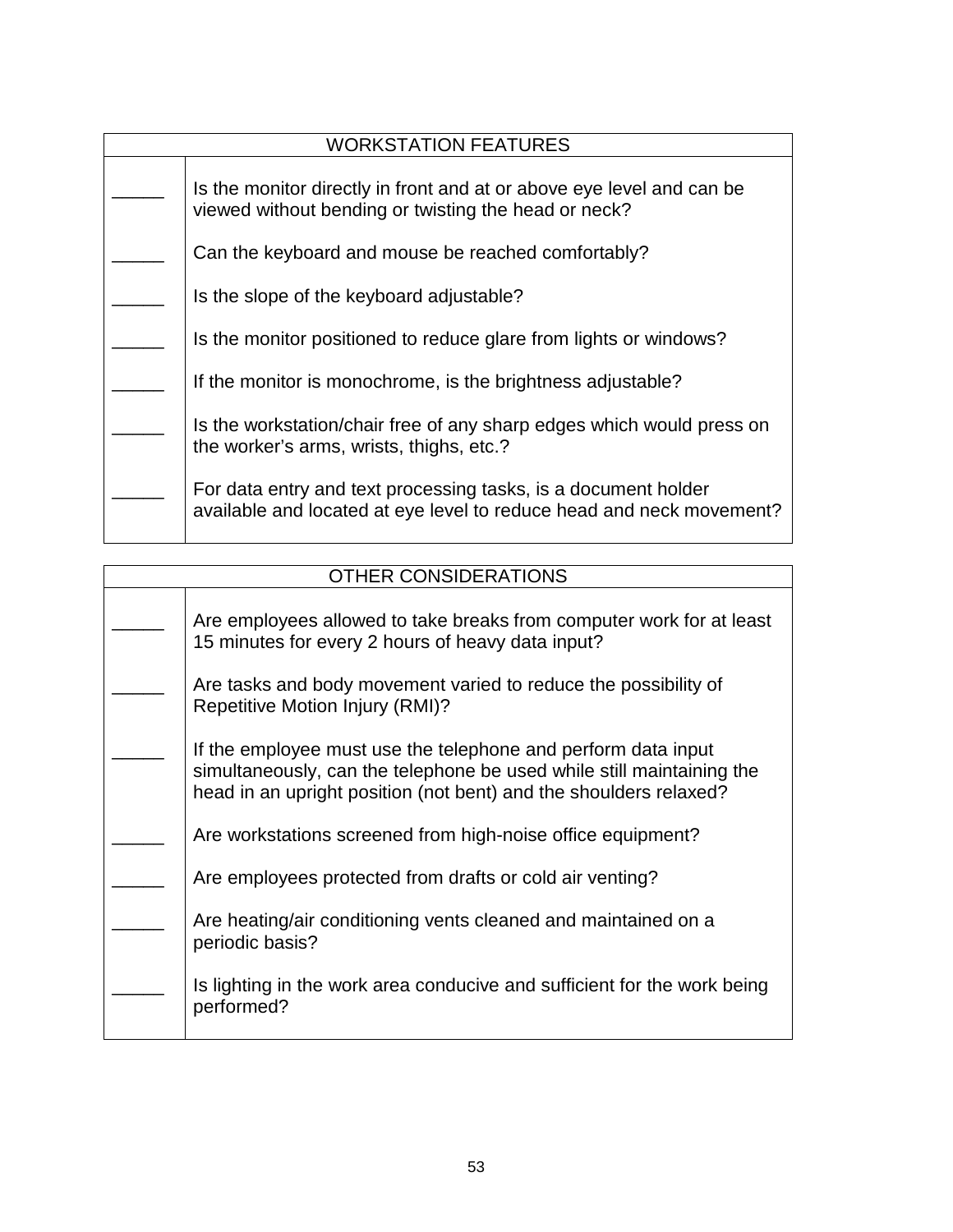### O. Animals in County Buildings

- 1. For purposes of this policy, the term "animal" shall refer to any personal pets, wildlife, rodents, reptiles, or insects.
- 2. Under the Occupational Safety Health Administration Standards, General Duty Clause, 29 CFR 1910.5(a), an employer is responsible for maintaining a safe and healthful working environment for all employees.
- 3. Based on sanitary, safety and health concerns, animals and personal pets are prohibited from indoor County facilities. Failure to implement this policy could pose a significant health risk to employees who experience allergic reactions to the presence of animal dander or hair. Additionally, animal droppings can create an unsanitary and unhealthful work environment.
- 4. Cats are not to be used as the sole means of rodent control in a County facility; however, they may be part of an integrated program of pest management when properly isolated from general employee/citizen exposure, immunized, and properly licensed.
- 5. At no time will any animal be permitted into an area used to store or prepare food for human consumption.
- 6. Exceptions:
	- a. Guide dogs and service animals are exempted under the provisions of the Americans with Disabilities Act of 1990. Guide dogs and service animals kept by an employee to accommodate a disability shall be properly trained, licensed, and kept on a leash or restraint at all times.
	- b. Tropical fish are exempted provided that tanks or bowls are well maintained and kept free of visible algae.
	- c. Animals being held for legitimate County business purposes, as determined by the Risk Manager, may be exempt. Under any exemption, animals will be appropriately immunized and licensed and isolated from general employee/citizen exposure.
	- d. Dogs assisting law enforcement authorities with criminal investigation duties are exempt from this policy.
	- e. Applicable federal or state laws or local ordinances may govern operations not addressed in this policy.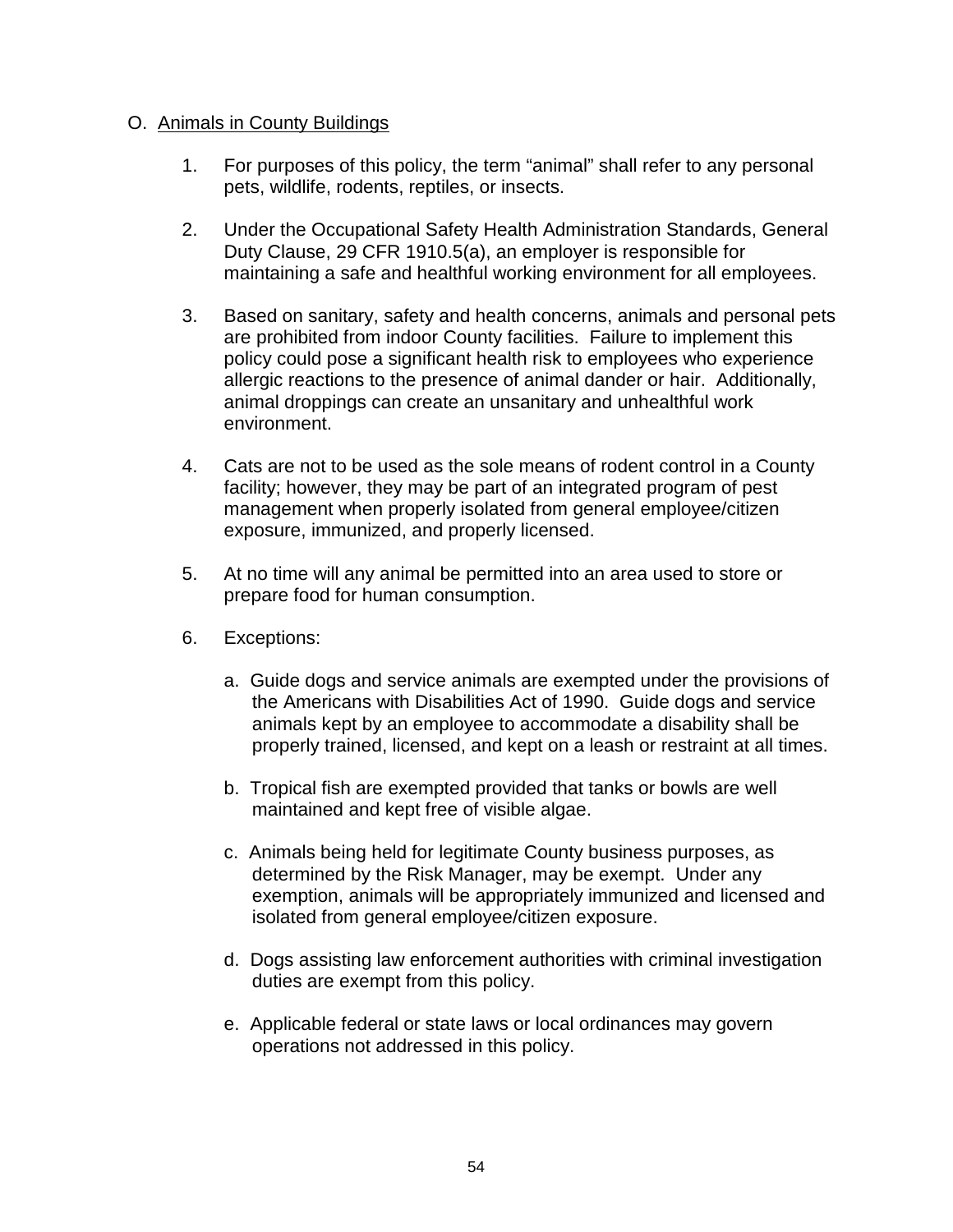# **VIII VEHICLE SAFETY**

## A. General Driving Safety

- 1. County employees and contract employees will operate their vehicle in a safe, courteous manner at all times.
- 2. Drivers must consider road and atmospheric conditions (i.e. rain, fog, darkness) when operating their vehicle, making special allowances for the weight and size of their vehicle when stopping.
- 3. Any citation issued by law enforcement is the full responsibility of the employee.
- 4. Drivers are fully responsible for the safety of their vehicle. A vehicle deemed unsafe by the driver or maintenance person will not be operated until the unsafe condition is corrected. Discrepancies shall be reported to supervisor or supervisor's designee.
- 5. All required safety devices will be fully functional before operating the vehicle, to include lights, mirrors, warning signals, and speedometers.
- 6. The department is responsible for notifying drivers of known driving hazards, restrictions or impediments, such as low over-passes, lowweight bridges, unguarded railway crossings, closed roadways, etc.
- 7. County employees and contract employees driving non-emergency vehicles will attend a County-approved Defensive Driving or Drivers' Safety course on a biennial basis. Record of this training will be maintained by the division and is subject to inspection.
- 8. New employees who possess a valid driver license will be allowed to operate non-emergency vehicles until the next scheduled Defensive Driving Class.
- 9 County employees who operate emergency vehicles will be Emergency Vehicle Operations Course (EVOC) qualified before assuming driving duties, and will attend refresher training as prescribed by the Department Director, Public Safety.

# B. Driver Qualification

- 1. Drivers of County-owned vehicles will be employees of the County or contracted by the County and are subject to the provisions of the County Vehicle Policy. Persons outside these categories are not authorized to operate County vehicles.
- 2. Any employee or contract employee authorized to drive County vehicles/equipment will, at all times, be in possession of a valid driver's license. If for any reason the employee's license is suspended or revoked, his supervisor must be notified and operation of County vehicles/equipment will cease until the license is restored.
- 3. Management may, at any time, suspend an employee's or contract employee's privilege to operate County vehicles/equipment if they have displayed unsafe driving habits or a pattern of driving which would place the County at risk.
- 4. Prospective County employees or contract employees who are expected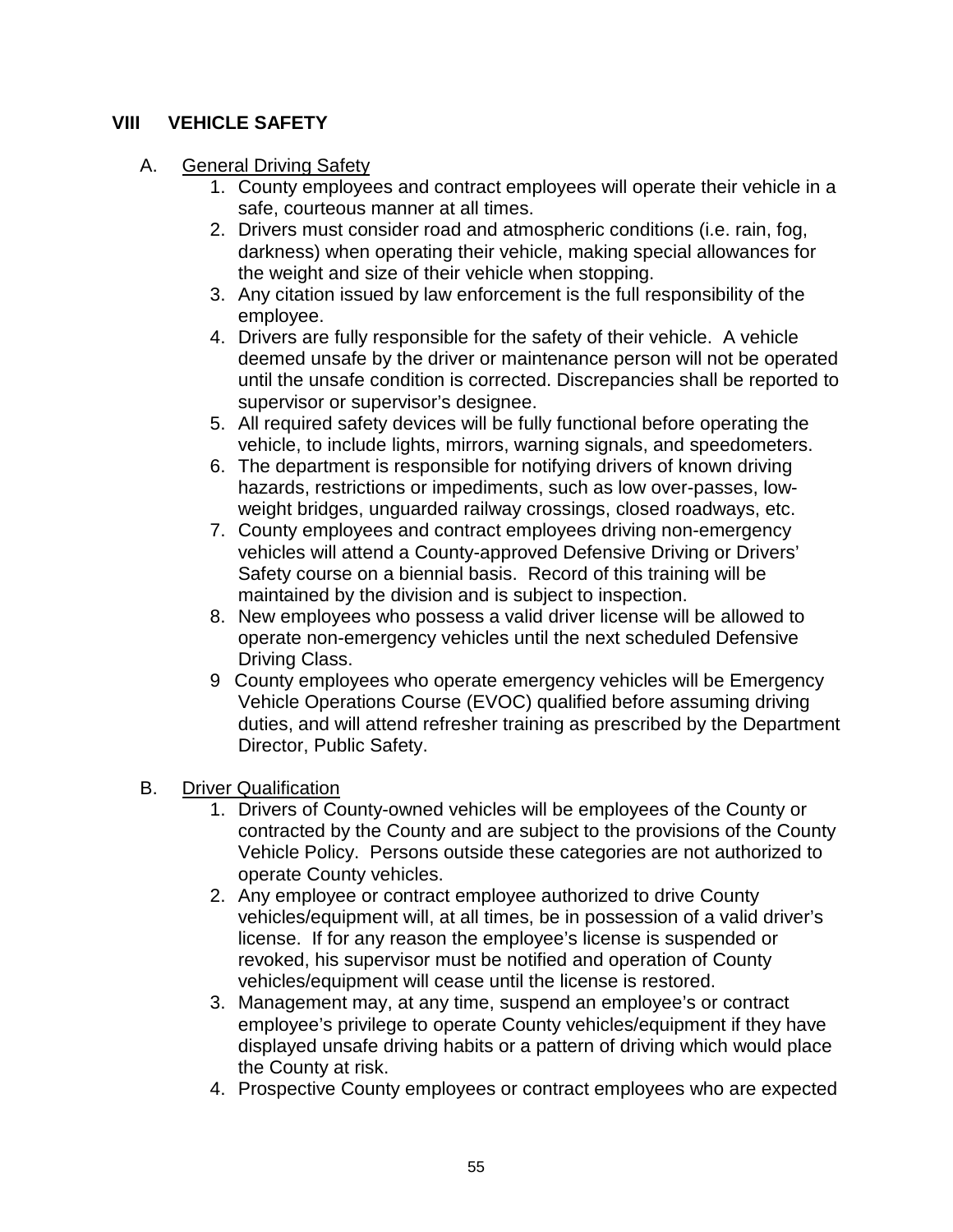to drive County vehicles/equipment will undergo a pre-employment driver's license check prior to assuming duties. This includes those who will drive their personally owned vehicle for County purposes.

5. A driver's license check of all employees and contract employees who drive County vehicles will be conducted on an annual basis by Risk Management. Departments will, upon request, verify the accuracy and completeness of their list of approved drivers. Any employee or contract employee found to be in violation of County driving policies during the period being checked is subject to disciplinary action, up to and including termination.

# C. Backing

- 1. Drivers are to avoid backing their vehicle whenever possible.
- 2. When required to back up, it is incumbent on the driver to assure it can be done safely.
- 3. For vehicles with restricted or less than 360 degree visibility from the drivers seat (i.e. heavy trucks, ambulances, fire trucks, animal control trucks, panel vans, busses, etc.), a spotter is required to assist the backing process.
- 4. Any time a vehicle is left unattended for any reason, the driver will conduct a walk-around inspection of the vehicle to assure a safe environment before operating the vehicle.
- 5. If a vehicle is equipped with an audible back-up alarm device, the device must be working properly before the vehicle is operated.

### D. Transportation of Oversized Equipment

- 1. Drivers are responsible for the operation of their vehicle and for properly securing all loads in accordance with Department of Transportation safety standards.
- 2. Before moving an oversized load, the Division Manager will discuss with the driver the route to be traveled and any other safety considerations, such as enroute hazards, escort vehicles, and coordination with local traffic control agencies.

# E. Security

- 1. Non-emergency vehicles will be locked at all times when unattended. Emergency vehicles will comply with divisional policy.
- 2. Equipment that is not returned to a County facility at the end of a workday will be taken to an area where it is considered secure, i.e. lighted, observed.
- 3. Departments will establish an effective key control system for fleet vehicles which will allow for the positive tracking and driver assignment of each vehicle.
- 4. Supervisors are responsible for the security of all vehicles assigned under their control, as well as for the vehicles of any drivers for whom they are accountable.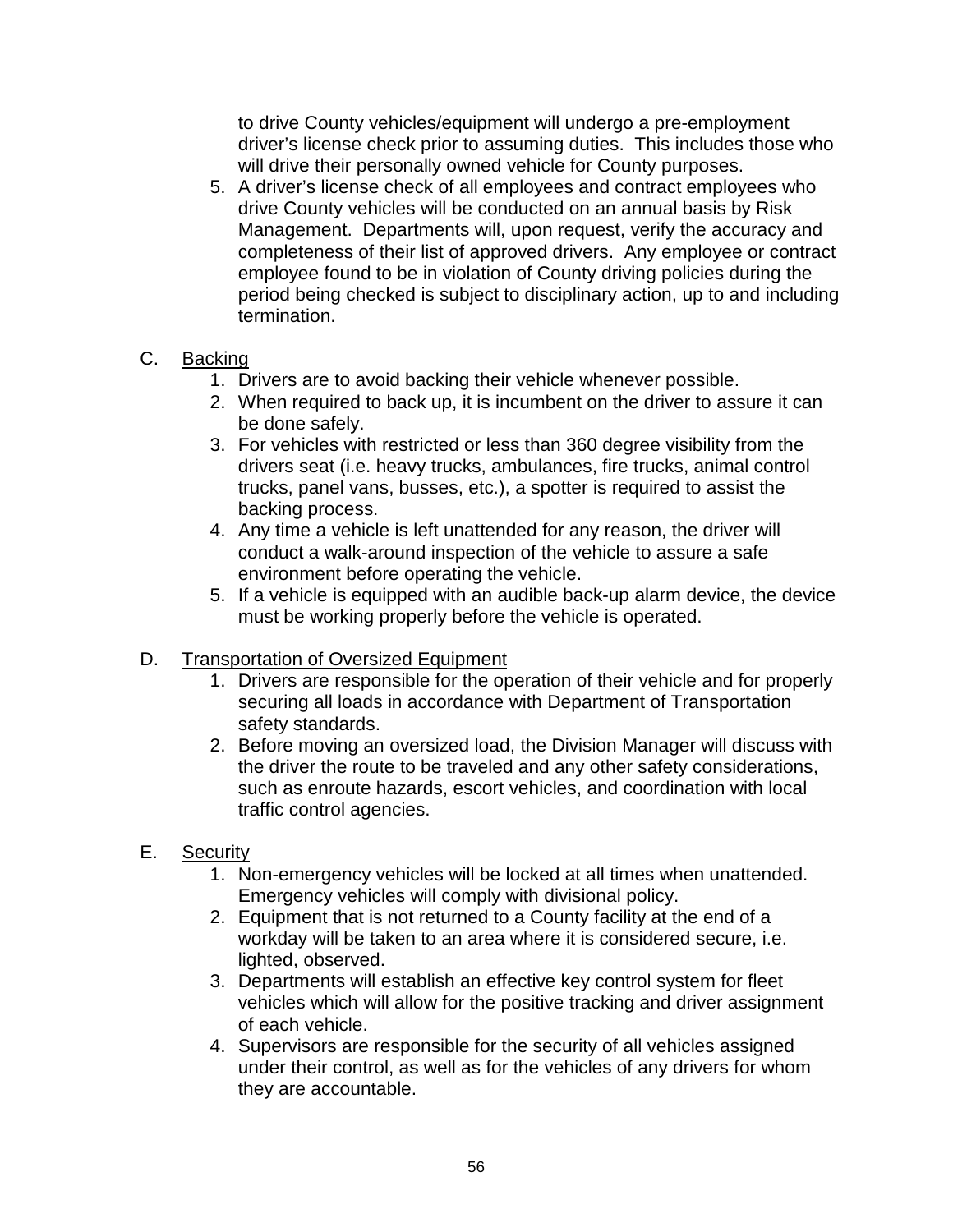5. Heavy equipment will be locked and the ignition system disabled when left unattended.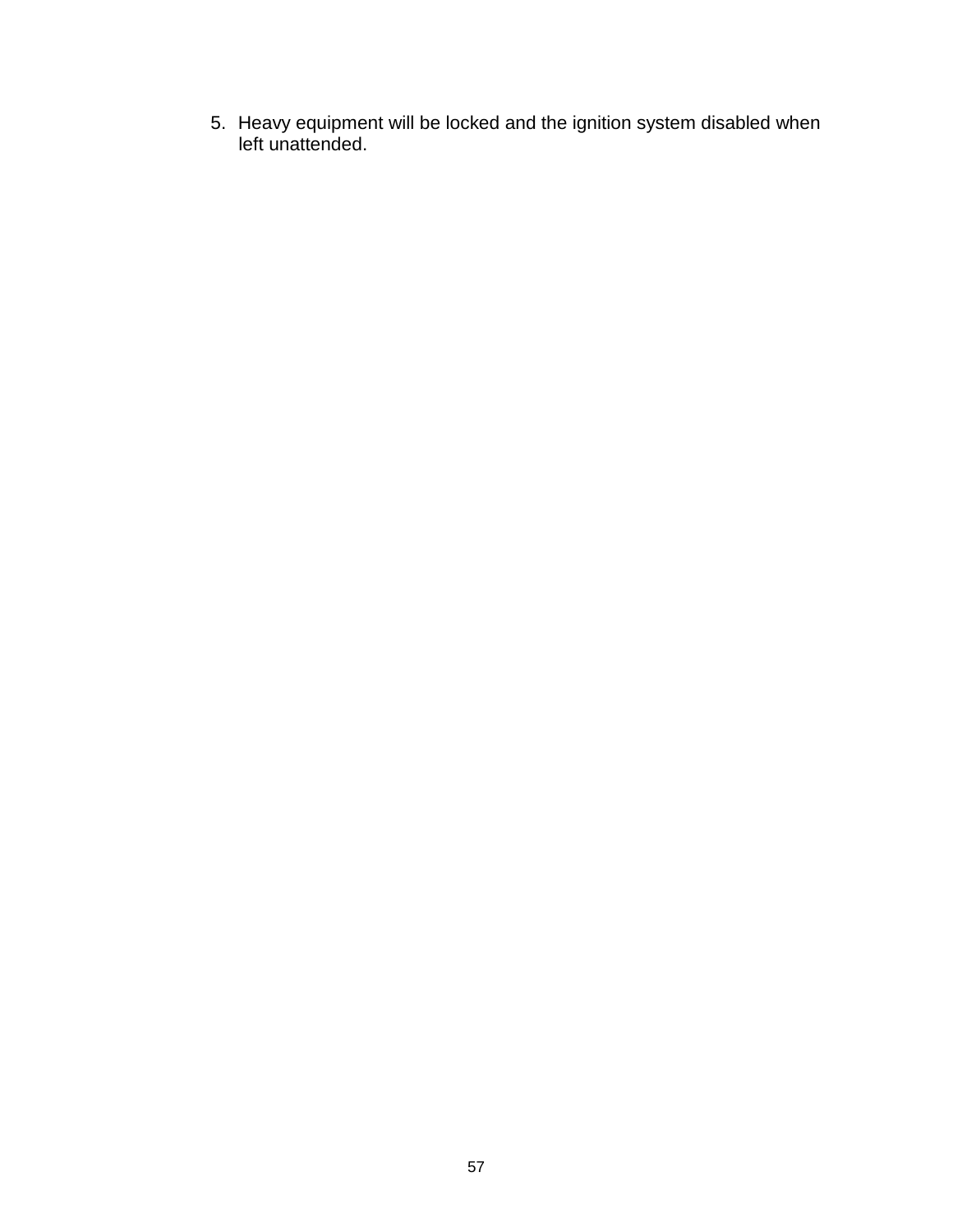## F. Driver License Policy

- 1. Purpose To establish uniform policies and procedures for addressing the suspension, revocation or cancellation of driving privileges as these events relate to current employees.
- 2. Authority Minimum employment qualification statements within some classification specifications in accordance with Human Resources Policies & Procedures require the "possession of, or ability to obtain, valid Florida driver or commercial driver license, as appropriate, upon offer of employment." This policy provides conditions under which County driving privileges may be revoked. In cases when the minimum qualifications of a classification states that a driver license may be required, the Division Manager will determine which positions require a license. Under this policy, loss of County driving privileges shall have the same penalty as loss of a valid driver license. These provisions also extend to current County employees as a condition of continued employment.
- 3. Scope **-** This policy applies to all employees who occupy positions which require the operation of County vehicles and/or heavy equipment during the routine performance of their duties or whose job classification includes the statement requiring possession of or ability to obtain an appropriate driver license. For purposes of this policy, the use of the term "employee" shall refer to persons who are regular, temporary, term, relief, intermittent, provisional, grant-funded, student assistant or volunteer.
- 4. Policy**:**
	- a. Escambia County has developed a strictly enforced Substance Abuse Policy for employees operating County vehicles and/or equipment while impaired or under the influence. Employees who are involved in an accident and are found to be operating equipment/vehicles while under the influence and impaired may receive disciplinary action up to and including termination.
	- b. Any employee whose job requires him to drive and who loses the use of his driving privileges, whether knowingly or unknowingly, for any reason other than a temporary medical/disability condition will be subject to disciplinary action, up to and including termination, for failing to meet the minimum qualifications of the job description.
- c. Special "permits" issued to an employee by law enforcement, a judge, or any other legal authority which in any way restricts the driving privileges of that driver, will be accepted only at the discretion of the County Administrator. Consideration will be given to the job requirements of the employee as well as the degree of risk involved if the employee is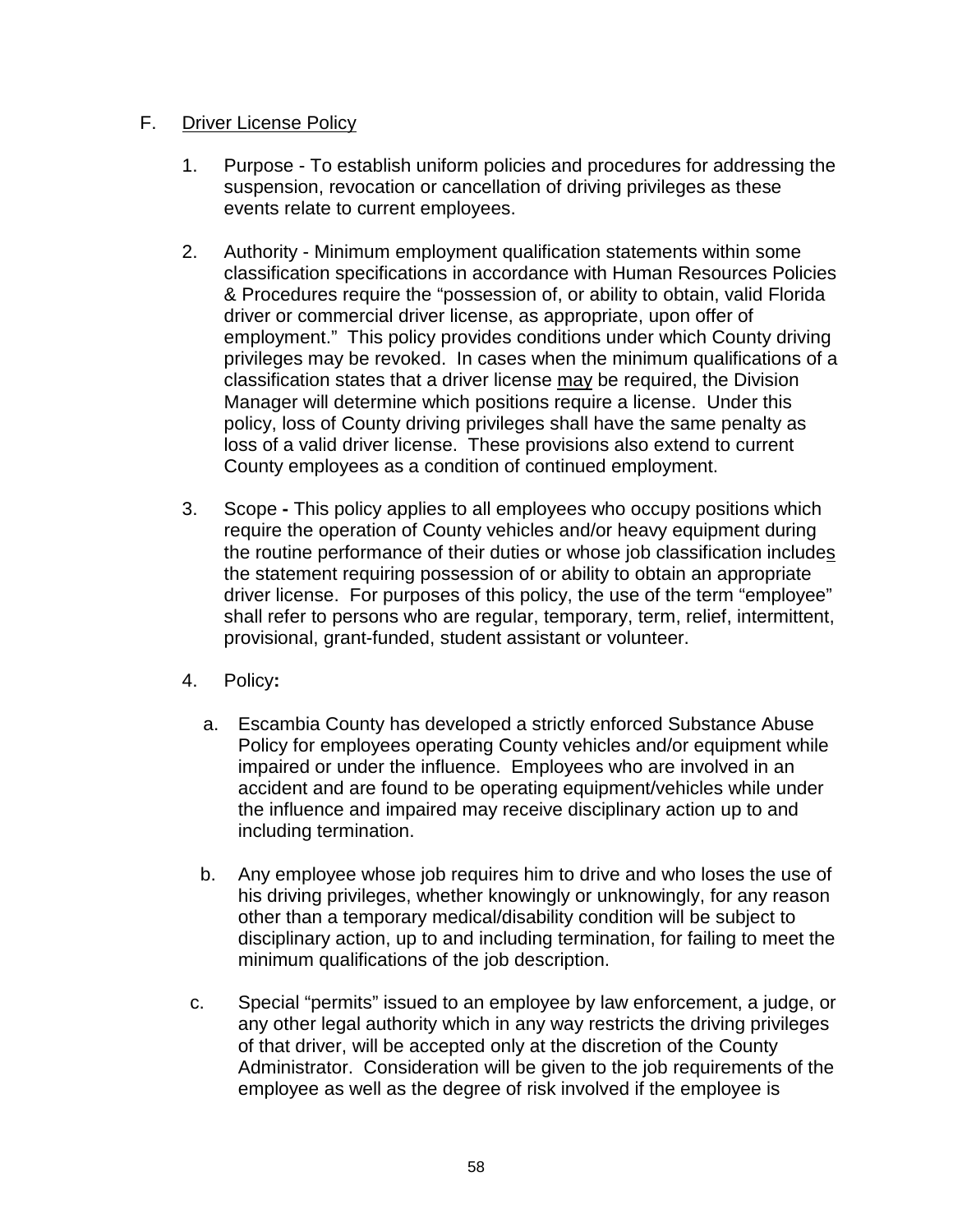permitted continued County driving privileges.

- d. Driving a County vehicle or other motorized equipment without a valid driver license or Commercial Driver License (CDL) issued by the states of Florida or Alabama as determined by residency requirements, or failure to report the loss of use of a valid license, whether by suspension, revocation or cancellation is subject to disciplinary action in accordance with the County's Discipline Policy.
- 5. Procedures:
	- a. Any employee who loses the use of his/her license shall report that fact to his/her immediate supervisor at the earliest possible time, and not later than the beginning of the next work shift. Failure to do so may result in disciplinary action. Furthermore, that employee is prohibited from operating his/her private vehicle on County property until their license is restored.
	- b. When an employee loses his/her driver license, and it is immediately contested in a Court of Law, the supervisor shall immediately prohibit an employee from driving any County vehicle or other motorized equipment for which his/her license is required, until a hearing can be held before a judge in a court of competent jurisdiction.
	- c. On the first day following conclusion of that hearing, the affected employee will present the findings and judgments of the hearing to the Division Manager.
	- d. If the driver license is reinstated as a result of the hearing, the affected employee may return to work at the beginning of his/her next regular work shift.
	- e. If the driver license is not reinstated as a result of the hearing, the affected employee shall be terminated from his/her position effective immediately.
	- Note: For Florida Statutes relating to suspension, revocation and cancellation of driver licenses, including the Point System and associated Length of Suspension, refer to the most current issue of the "Florida Driver's Handbook" and the Commercial Driver License "Manual for Truck and Bus Drivers," available from your Division's Safety Representative.
- G. Driving Record of Prospective/Current Employees

A conviction, plea of "no contest," or record of any one of the below-listed violations during the previous thirty-six (36) month period may disqualify a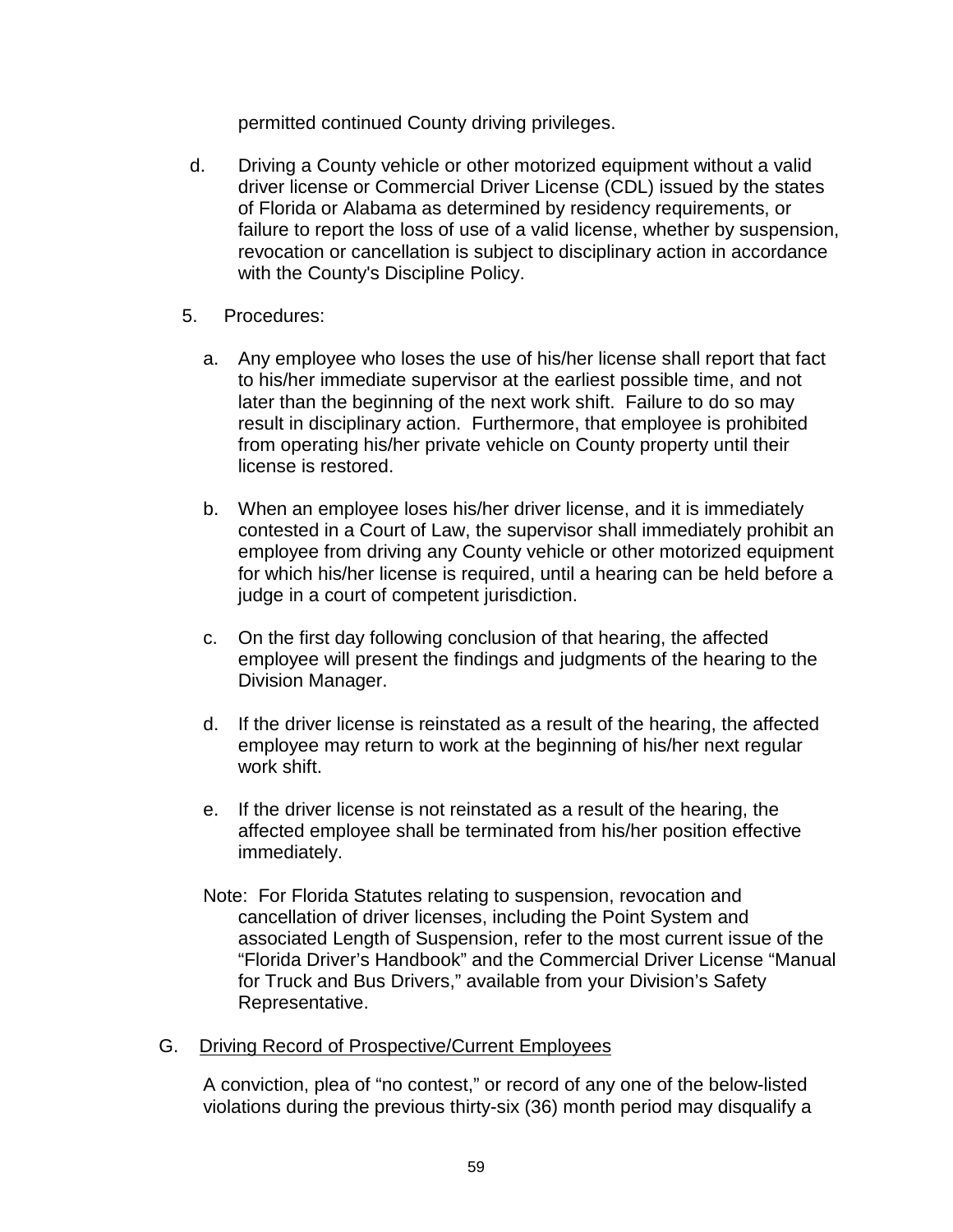person from employment or cause disciplinary action to be instituted.

- I. Driving while under the influence of drugs or alcohol.
- II. Homicide arising out of the use of a motor vehicle.
- III. Using a motor vehicle for the commission of a felony.
- IV. Aggravated assault with a motor vehicle.
- V. Leaving the scene of an accident with or without injuries
- VI. Accumulating more than 12 conviction points for traffic or moving violations within the past 12 month period or 16 conviction points within the past 24 month period as assigned by any State regulating authority.
- VII. Three cases of reckless driving within a twelve (12) month period. (Forfeiting bail and/or not going to court to avoid being convicted of reckless driving is the same as a conviction.)
- VIII. An immoral act involving the use of a motor vehicle. (Immoral acts shall be defined under Florida Statute Chapter 800.)
	- IX. Operating a motor vehicle in violation of Driver License restrictions pursuant to Florida Statute 322.16.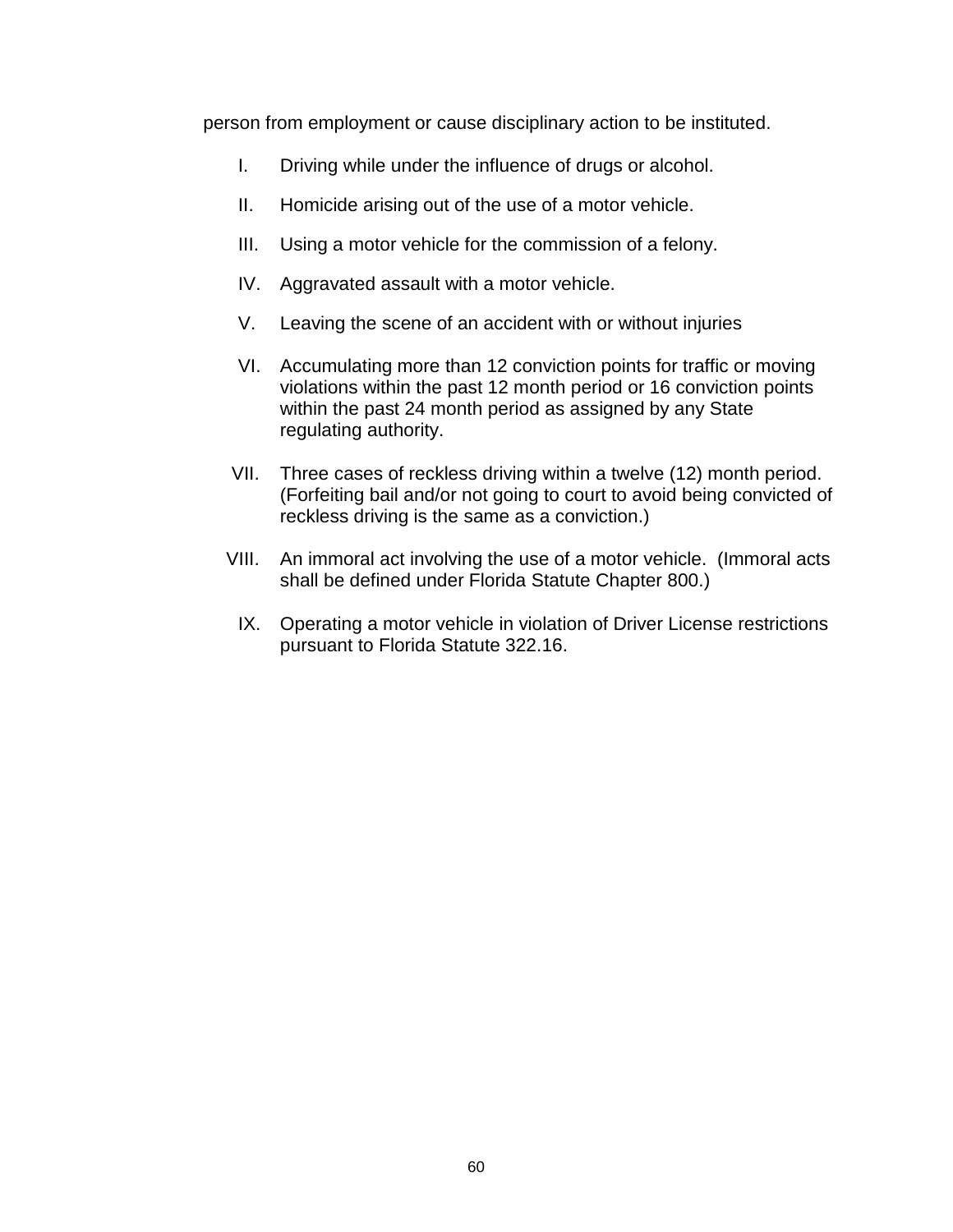# **IX STANDARD OPERATING PROCEDURES (SOP's)**

## A. Scope

1. The Safety Policy Manual will provide safety guidance, direction, and procedural requirements that address subjects or areas applying County wide or to more than one department. It is not intended to usurp the authority of the Department Directors, but rather to assist and give direction on matters of safety and loss control.

2. Division Managers will develop Internal SOP's, unique to their division which are tailored to their specific operational needs. At a minimum, all dangerous or hazardous tasks will be required documentation in an Internal SOP. Any other task which requires established procedures to be followed should also be developed into an SOP or referenced in another document or publication and readily available for use.

### B. Procedures

1. Internal SOP's developed by Division Managers will be submitted to the Risk Manager for review prior to implementation in order to insure the proposed SOP does not conflict with any other safety-related policy or standard. Additionally, this will provide a central location for the compiling of all County SOP's, allowing divisions to share information more readily.

2. Once approved and implemented, all Internal SOP's will be maintained by the division in a central location and made available to employees upon request. Risk Management will also maintain a current copy of all SOP's.

3. Division Internal SOP's will be subject to review and the provisions of those SOP's may be inspected for compliance.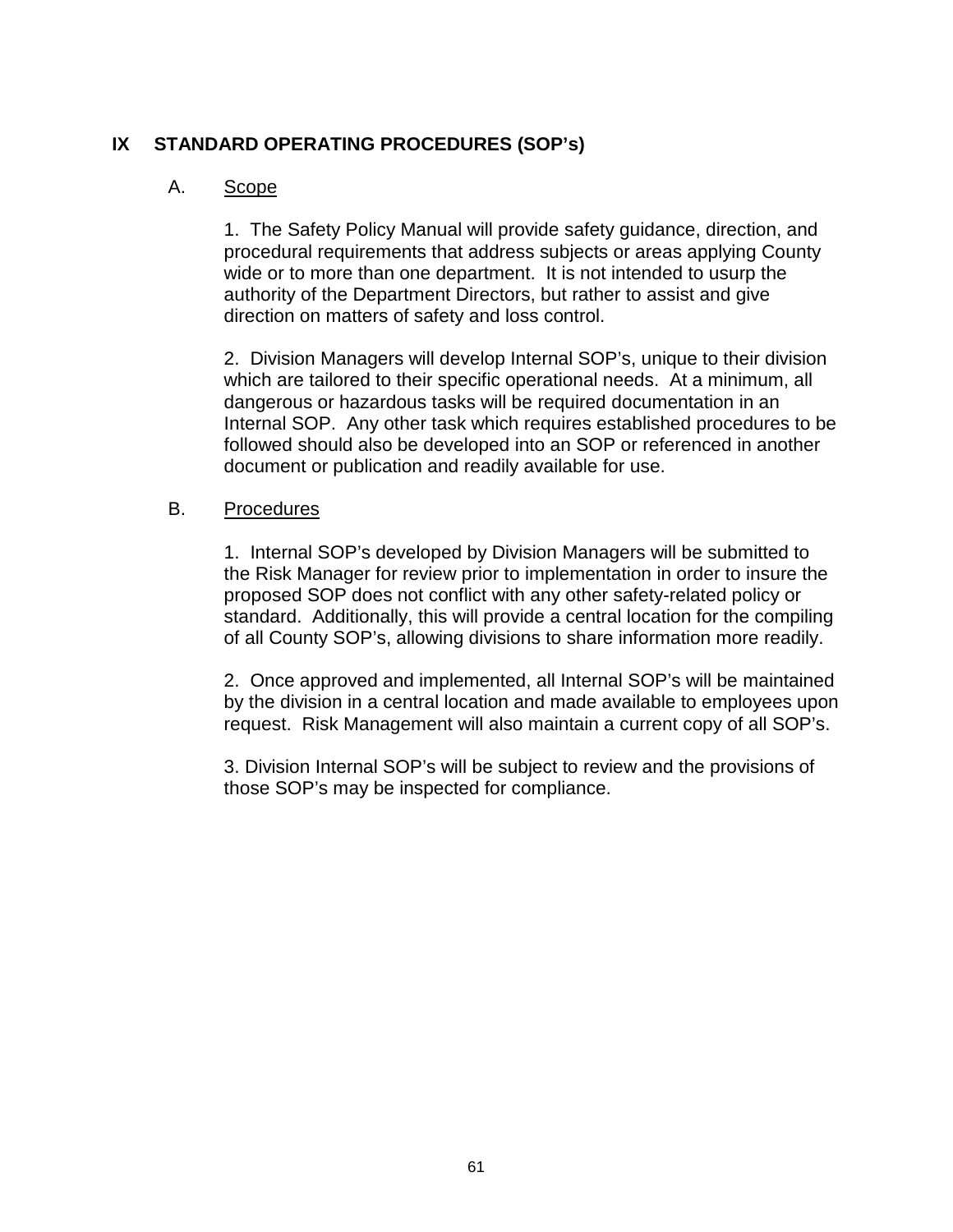# **X BLOODBORNE PATHOGENS POLICY**

## A. Purpose

The purpose of this policy is to minimize or eliminate employee exposure to communicable diseases. The plan includes requirements for personal protective equipment, housekeeping, training, and a procedure for reporting exposures.

### B. Scope

This policy applies to all employees who have a potential for occupational exposure to blood or other infectious material.

### C. Authority

- 1. 29 Code of Federal Regulations, Part 1910.1030
- 2. Health Insurance Portability & Accountability Act of 1996 (HIPAA)

### D. Responsibilities

- 1. Risk Management will conduct the Blood Borne Pathogen training program and maintain records of training and inspections for this program.
- 2. Management will ensure proper conduct of the program though training, inspections, record keeping and periodic audit.
- 3. All potentially exposed employees will be offered the Hepatitis A and B Vaccine series.
- 4. Employees must ensure all provisions of HIPAA are enforced to prevent the release of protected health information (PHI).

### E. Definitions

- 1. Biological Hazard (Biohazard): any viable infectious agent that presents a risk, or a potential risk, to the well being of humans.
- 2. Medical Wastes/Infectious Wastes: all waste emanating from human or animal tissues, blood or blood products or fluids. This includes used first aid bandages, syringes, needles, sharps, material used in spill cleanup and contaminated PPE or clothing.
- 3. Universal Precautions: program of infectious disease controls that assumes every direct contact with body fluids is infected with a bloodborne pathogen and requires exposed employees to be protected appropriately.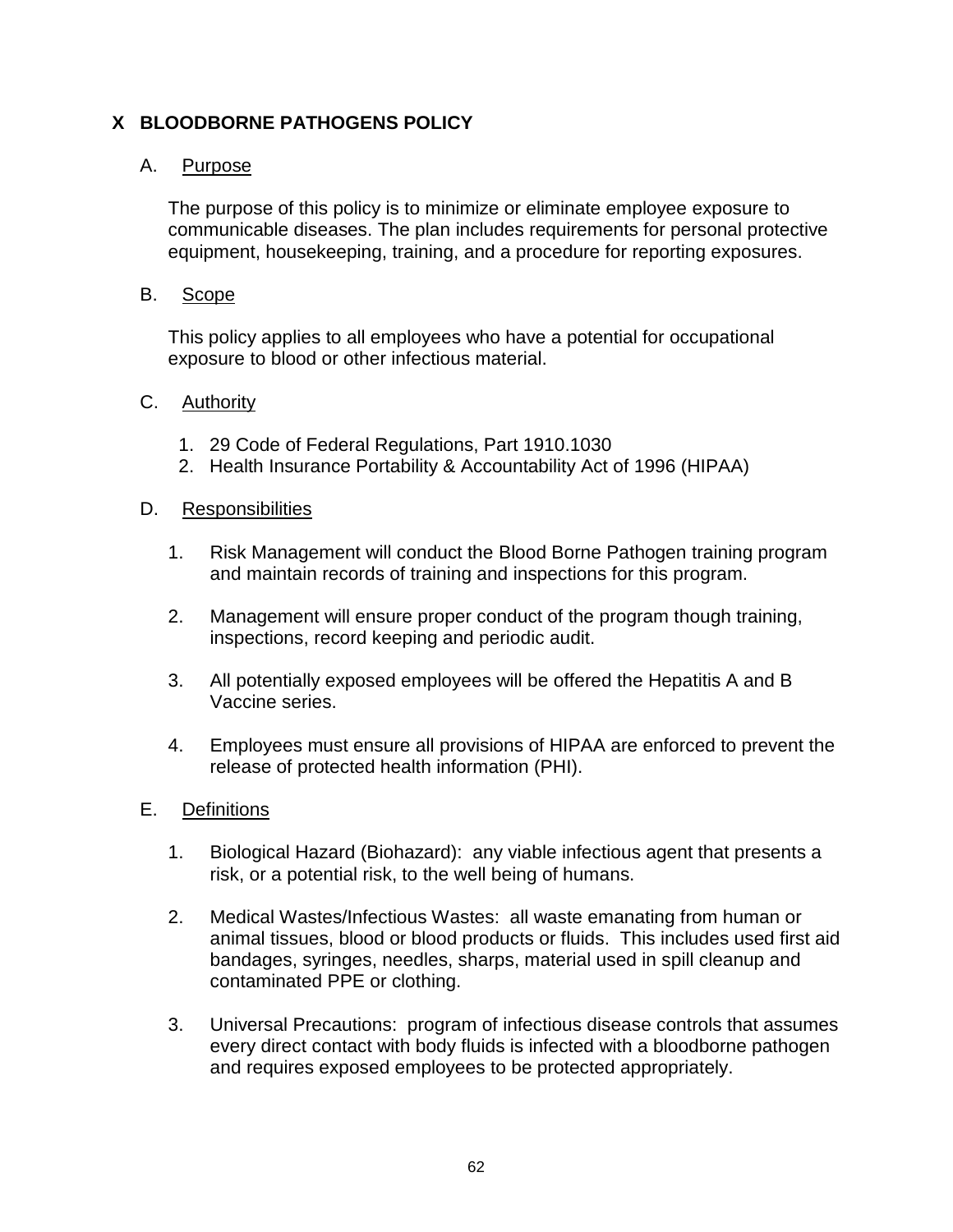- 4. Hazards: any unprotected exposure to body fluids which presents the possibility of infection from a number of bloodborne pathogens, notably Hepatitis and HIV.
- 5. Occupational Exposure: blood or body fluid contact between an injured or ill person and an employee, either by a contaminated sharp object or another direct/indirect means of contact.
- 6. "At Risk" Employee: one who, by virtue of their job, may anticipate exposure to blood and/or other bodily fluids.

## F. Hazard Control

- 1. Engineering Controls measures taken to prevent exposure to bloodborne pathogens which include proper storage facilities, puncture-resistant and leak-proof containers, syringes designed to prevent accidental needle sticks, autoclaves and other disinfectant equipment.
- 2. Administrative Controls measures taken to prevent exposure to bloodborne pathogens which include universal precautions, use of Personal Protective Equipment such as vinyl, latex or Nitrile gloves, employee training, use of spill kits specifically designed for blood and body fluids, restricted access to waste collection containers, and the establishment of waste disposal procedures.

### G. Reporting and Record Keeping

- 1. Any medical reports or records required by OSHA will be maintained by the occupational health provider for the duration of employment plus 30 years.
- 2. Training records will be maintained in accordance with Escambia County records retention procedures.
- 3. Occupationally contracted Hepatitis or HIV will be recorded on the Notice of Injury form.
- 4. Exposures to bloodborne pathogens from contact with sharps will be recorded on the Notice of Injury form as an injury only if treatment such as gamma globulin, Hepatitis A and B immune globulin or Hepatitis A and B Vaccine is prescribed by a physician.

# H. Training

1. All employees assigned duties that are considered "at risk" for exposure to bloodborne pathogens will receive initial and annual training on the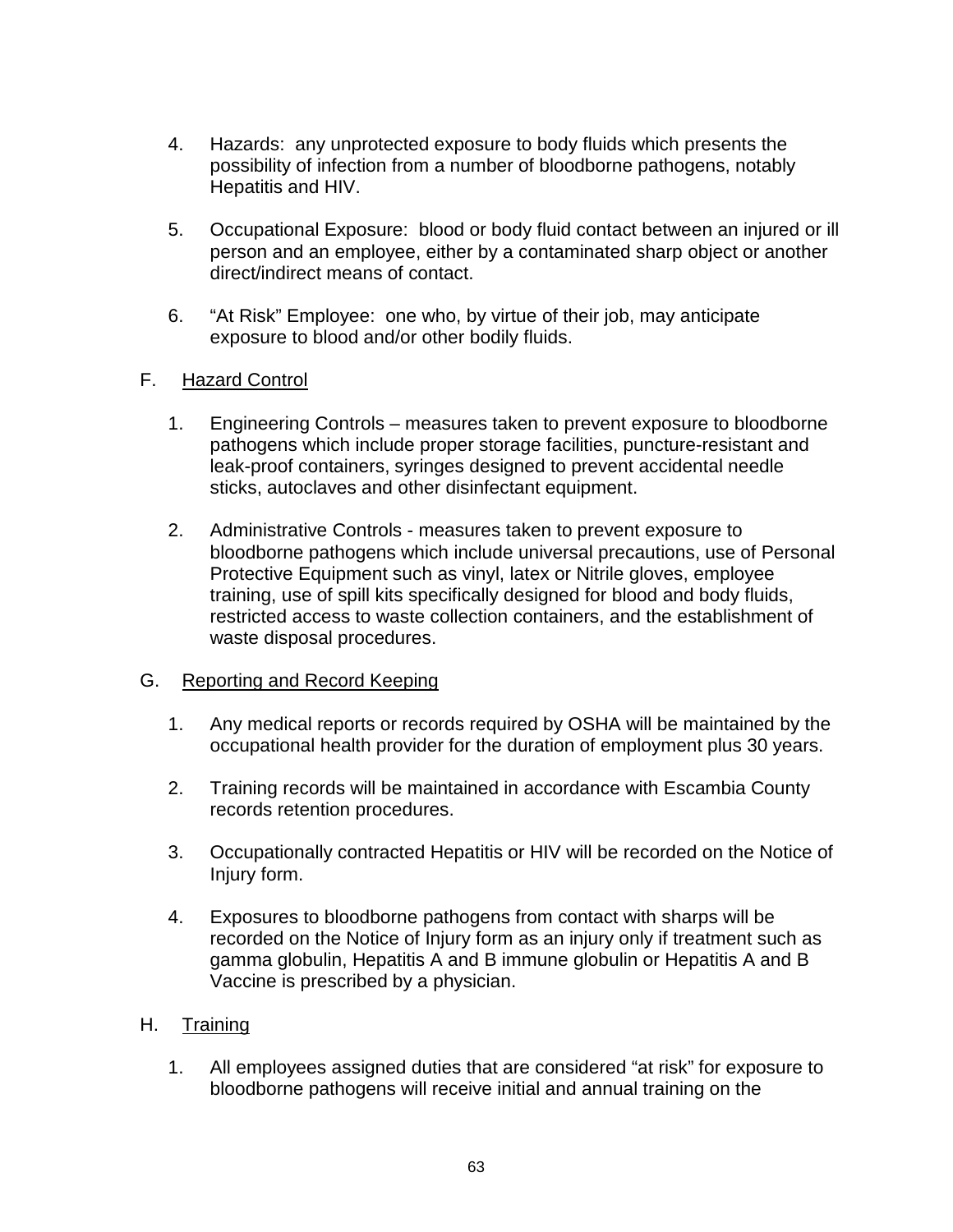Bloodborne Pathogen Policy. These duties may include, but are not limited to Emergency Medical Technicians, Paramedics, Law Enforcement Officers, Fire Services employees, Code Enforcement Officers, Parks and Recreation, Solid Waste Management employees, HAZMAT responders, Maintenance and Custodial employees, and personnel trained in and expected to provide First Aid/CPR in the workplace.

- 2. The content of the training program will include:
	- a. Bloodborne Pathogens Policy
	- b. Types and transmission of Bloodborne Pathogens
	- c. General Safety Rules
	- d. Universal Precautions
	- e. Use of Personal Protective Equipment
	- f. Medical Waste Disposal Procedures
	- g. Post Exposure Treatment and Procedures
	- h. HBV Vaccinations
- 3. Documentation of all training will be maintained by the division and is subject to inspection.

#### I. Hepatitis- A and B Virus (HBV) Vaccination Program

- 1. Purpose: Florida Statute 112.181 allows for firefighters, paramedics, Emergency Medical Technicians (EMTs), law enforcement and correctional officers who may contract hepatitis, meningococcal meningitis or tuberculosis the presumption that the condition was incurred within the scope of their employment. The purpose of the Hepatitis A and B (HBV/HAV) Vaccine Program is to minimize or eliminate employee susceptibility to this communicable disease. These guidelines are submitted as a mechanism for receiving and documenting HBV/HAV Vaccine.
- 2. Scope: This program pertains to all employees who are covered under the County's workers' compensation program and are assigned to "at risk" positions such as firefighters, paramedics, EMTs, law enforcement officers, correctional officers and designated maintenance employees.
- 3. Guidelines: The immunization is medically necessary because employment as a paramedic, EMT, law enforcement officer or correctional officer is a high risk of occupational exposure type of employment. The County has expanded this program to include selected maintenance and custodial employees.
	- a. Required Medical Testing/Pre-Employment Physical: The HBV/HAV immunization is given pursuant to immunization policies established by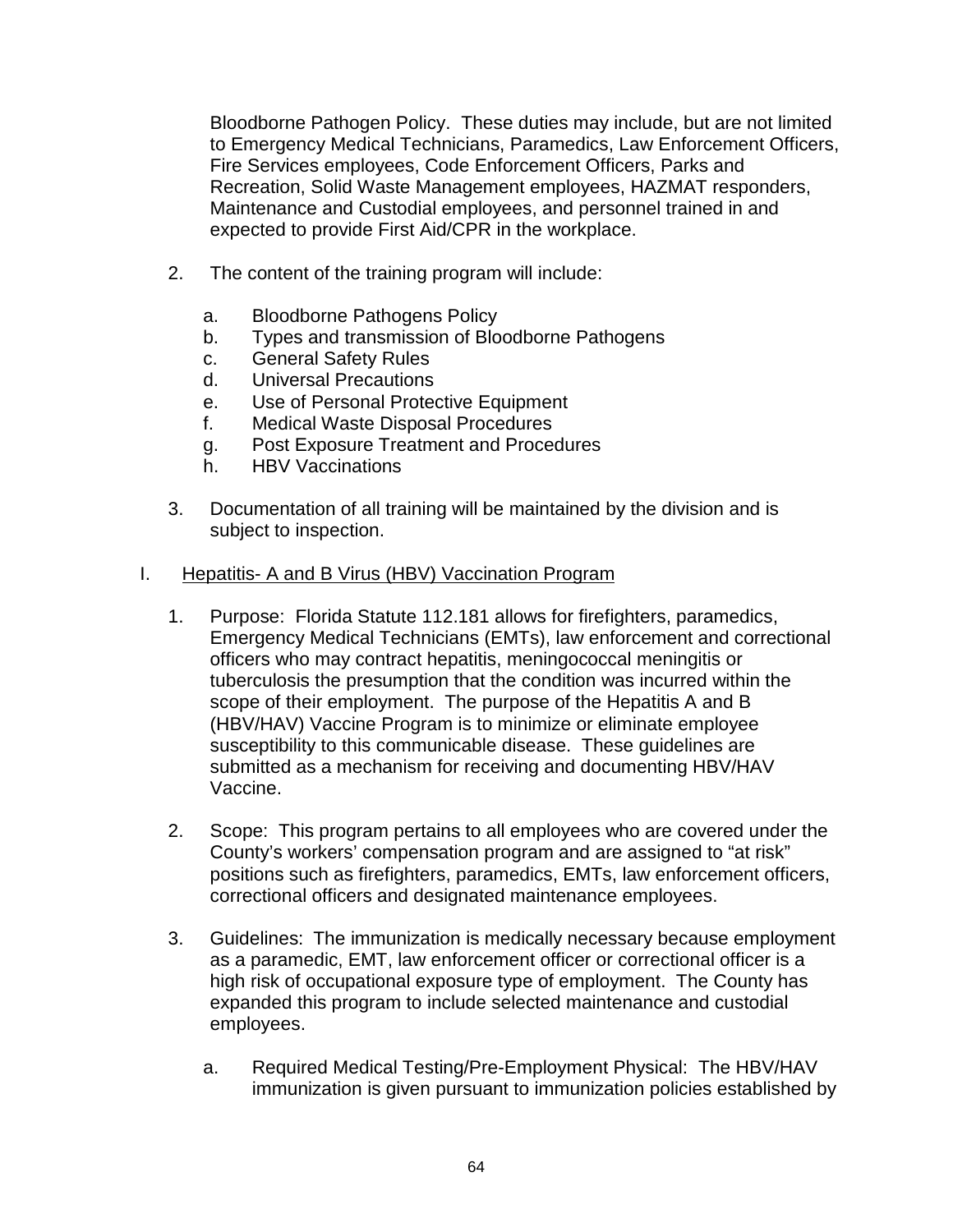the Advisory Committee on Immunization Practices of the US Public Health Services. Applicants are required to undergo a preemployment physical examination that tests for hepatitis or tuberculosis. If the applicant tests positive and accepts employment, the employee will not be entitled to the Presumption of Law rule.

- b. Immunization:
	- 1.) Employees receiving immunizations must sign the Offer of Hepatitis A and B Vaccination form.
	- 2.) The HBV/HAV series will be offered within ten (10) working days of assuming an "at risk" employment position. The HBV/HAV immunization is a series of three vaccination shots: an initial dose, 30 days and 6 months. Six months after the last vaccination and annually thereafter, the employee may be required to have a posttest to evaluate their HBV/HAV antibodies level. If the level is low, then a booster would be required.
- c. Exemption/Refusal of Vaccination:
	- 1.) Employees may not be required to submit to immunization if a physician provides a written exemption that the immunization would pose a significant risk to the employee's health.
	- 2.) The choice for HBV/HAV vaccination is not mandatory. If an affected employee chooses not to have the vaccination at the initial offering, they will have the opportunity to be vaccinated when they are ready. The County will document the offer and the acceptance or declination on the form provided below, a copy of which will be placed in the employee's confidential medical records file.
	- 3.) If vaccination is refused without the written exemption from a physician, the employee will not be entitled to the presumption that any infection of hepatitis occurred in the line of duty.
- d. Record of Exposure:
	- 1.) The division shall maintain a record of any known or reasonably suspected exposures of its employees and shall immediately notify the employees if they are unaware.
	- 2.) Human Resources shall maintain copies of the Consent Forms and annual test results, as applicable.
	- 3.) Employees shall file a Notice of Injury (NOI) for each instance of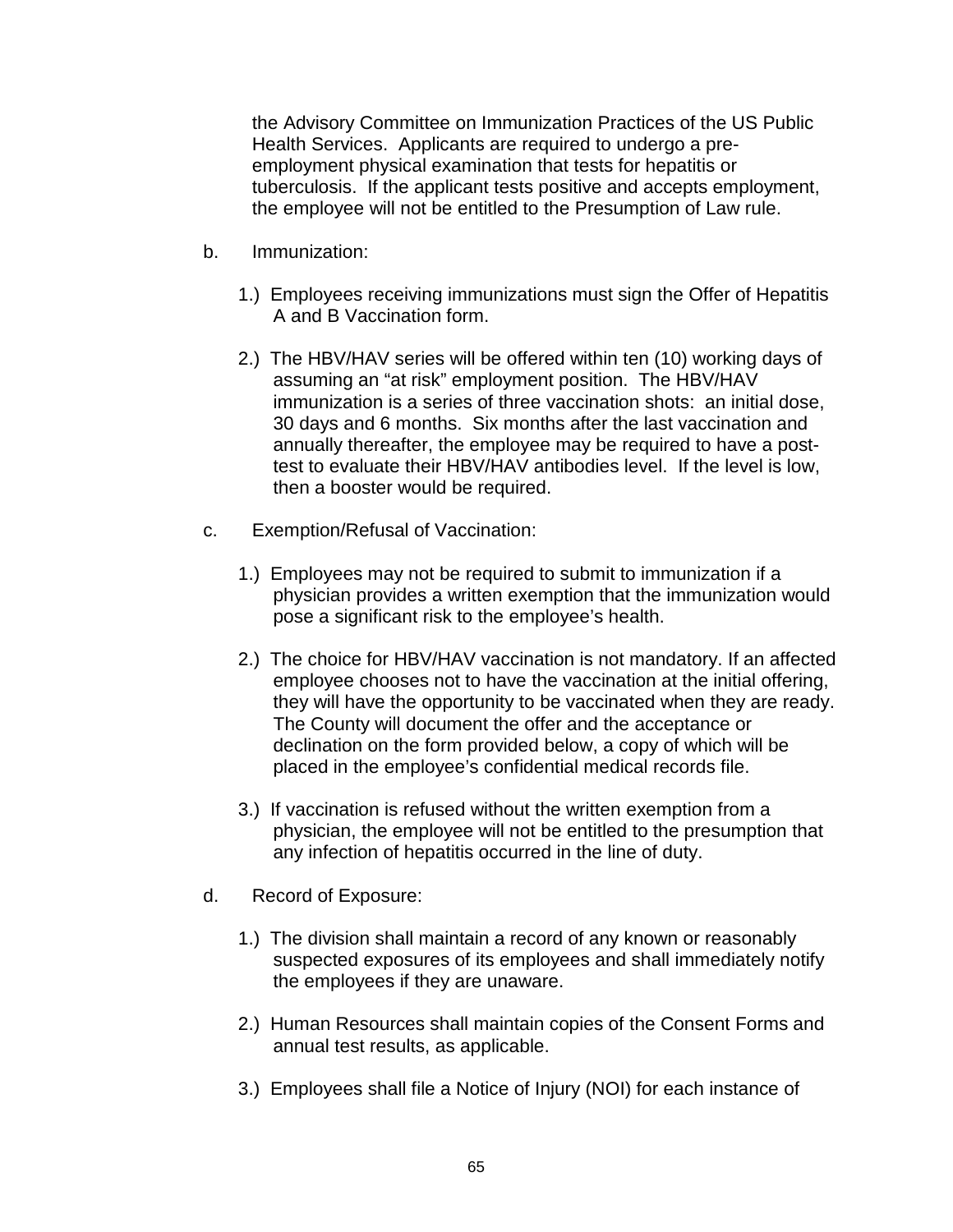known or suspected occupational exposure to infectious diseases. If an employee has an exposure while in the performance of his/her duties, the employee must also follow the procedures as outlined in the County's Infection Control/Universal Precaution Policy.

- 4. Responsibility:
	- a. Risk Management will ensure that the HBV/HAV program is in place for all employees who qualify for the vaccination.
	- b. Human Resources will ensure that all applicable employees are tested upon employment and upon being transferred into a position which qualifies for vaccination.
	- c. The division will ensure that all applicable employees receive interval and annual testing.
	- d. The division will conduct and/or coordinate with Risk Management for initial and annual Bloodborne Pathogens Training and maintain records of attendance.
	- e. Costs associated with this HBV/HAV program will be funded through the Risk Management and Human Resources budget.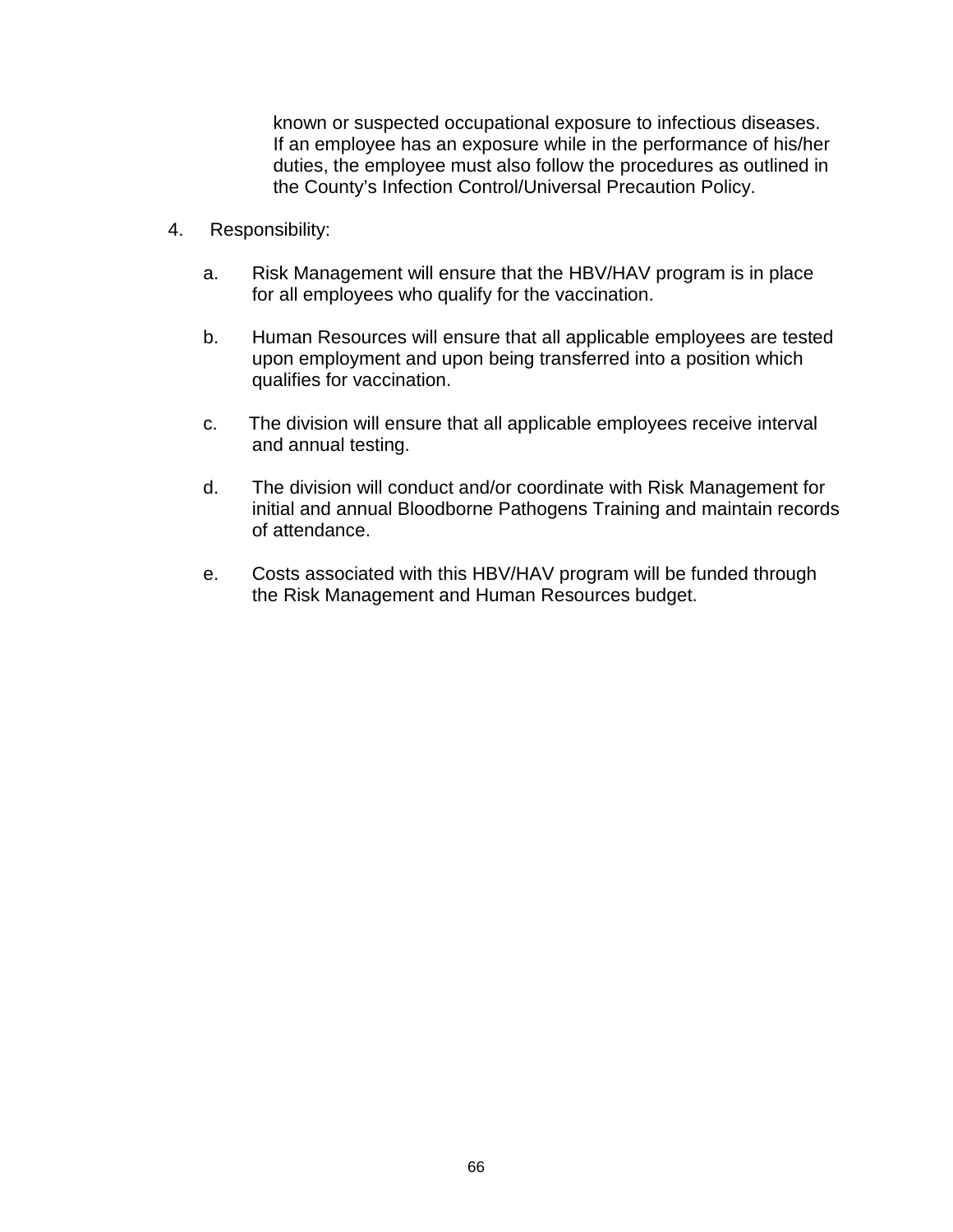# **OFFER OF HEPATITIS A and B VACCINATION**

I, \_\_\_\_\_\_\_\_\_\_\_\_\_\_\_\_\_\_\_\_\_\_\_\_\_\_\_\_\_\_\_\_\_\_\_\_, understand that due to my occupational exposure to blood or other potentially infectious materials I may be at risk of acquiring Hepatitis A and B Virus (HAV/HBV) infection. I have been given the opportunity to be vaccinated with Hepatitis B vaccine or titer at no charge.



I accept the offer of Hepatitis A and B vaccination or titer.



I decline Hepatitis A and B vaccination or titer at this time. I understand that by declining this vaccine, I continue to be at risk of acquiring Hepatitis A and B, a serious disease. If in the future I continue to have occupational exposure to blood or other potentially infectious materials and I want to be vaccinated with Hepatitis A and B vaccine, I can receive the vaccination series at no charge to me.

Additional information regarding the exemptions/refusal of vaccination can be found in the Escambia County Safety Manual Section X(I)(3)(c).

Signature

Date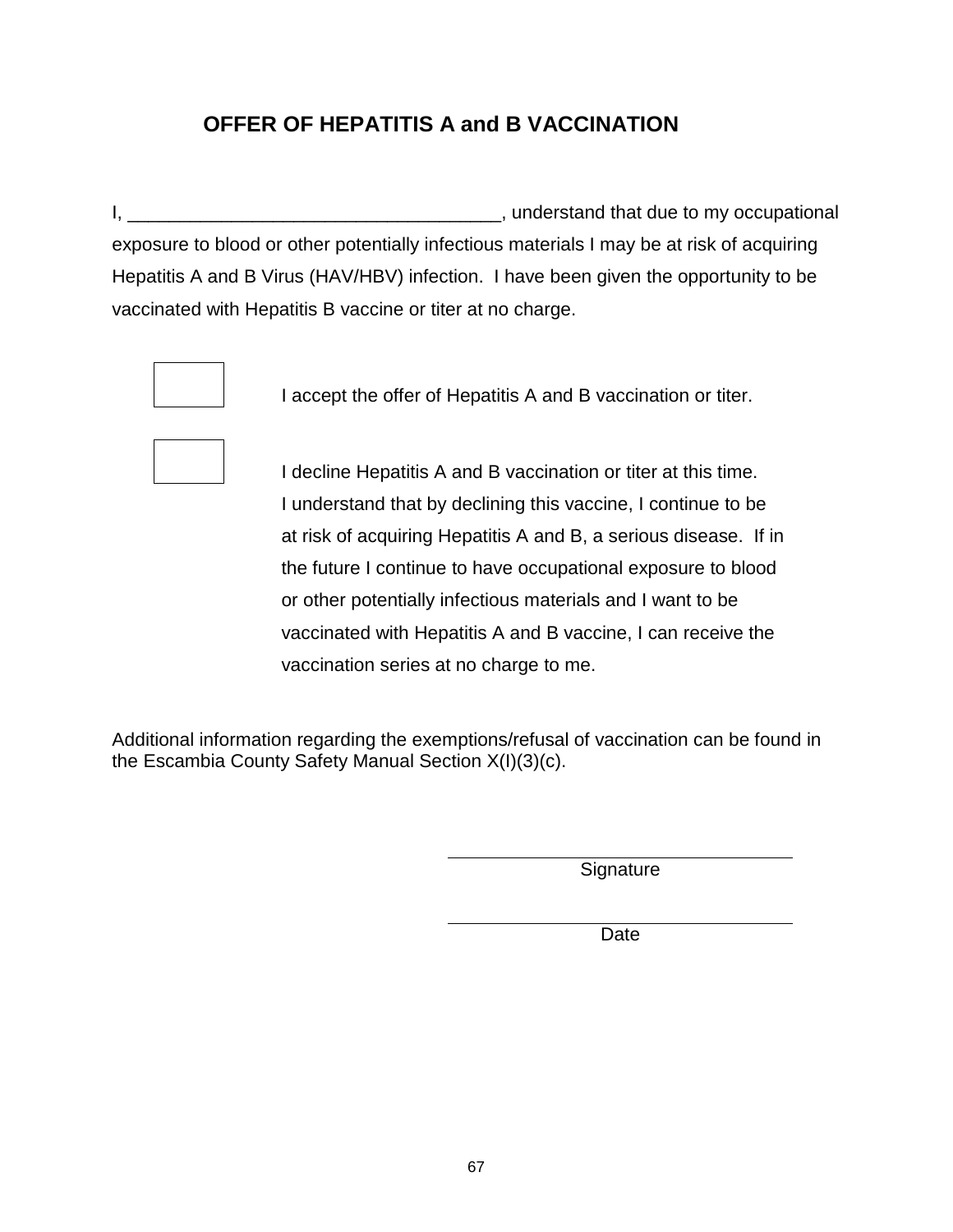# J. Post Exposure Immediate Actions

- 1. Should an employee reasonably suspect they have been exposed to HIV/HAV/HBV/HCV, whether in the performance of their assigned duties or acting as a "Good Samaritan", the Center for Prevention and Treatment of Infection Hotline must be contacted immediately in accordance with exposure hotline procedures. This service is free and is available 24 hours a day. If the exposure is determined to be job-related, any expenses incurred will be paid for by the County. It is imperative that the employee answer all questions and follow the directions of the hotline staff.
- 2. As soon as possible, the employee must report the exposure to their supervisor who will complete a Supervisor's Accident/Loss Investigation Report and a Notice of Injury (NOI).

# K. Post Exposure Treatment and Notification Procedures

- 1. Following the report of exposure, the County Health Department will contact the exposure source and request that person be tested for HIV/HAV/HBV/HCV at County expense. Compliance with this request is not mandatory and, if that person is a County employee, refusal to submit to testing will not affect that employee's future employment.
- 2. After consent, the source individual's blood is tested as soon as possible to determine HAV, HBV, HCV and HIV infectivity. (Hepatitis A surface Antigen and Hepatitis B surface Antigen, Hepatitis C Antibody and HIV Screen)
- 3. The exposed employee's blood shall be collected as soon as feasible and tested for HAV, HBV, HCV (Hepatitis As Antibody, Hepatitis Bs Antibody, Hepatitis C Antibody), and HIV serological status.
- 4. During all phases of Post Exposure, the confidentiality of the affected employee as well as the exposure source will be maintained on a "need to know basis". The results of any HIV/HAV/HBV/HCV tests conducted will be provided to both the exposed employee and the exposure source within 5 business days, or as soon as available. The occupational health provider will maintain all the necessary medical forms.

# L. General Procedures for "At Risk" Employees

- 1. Supervisors must ensure their staff is trained in proper work practices, the concept of universal precautions, personal protective equipment, and in proper cleanup and disposal techniques for contaminated materials.
- 2. For employees expected to provide emergency First Aid or CPR, vinyl,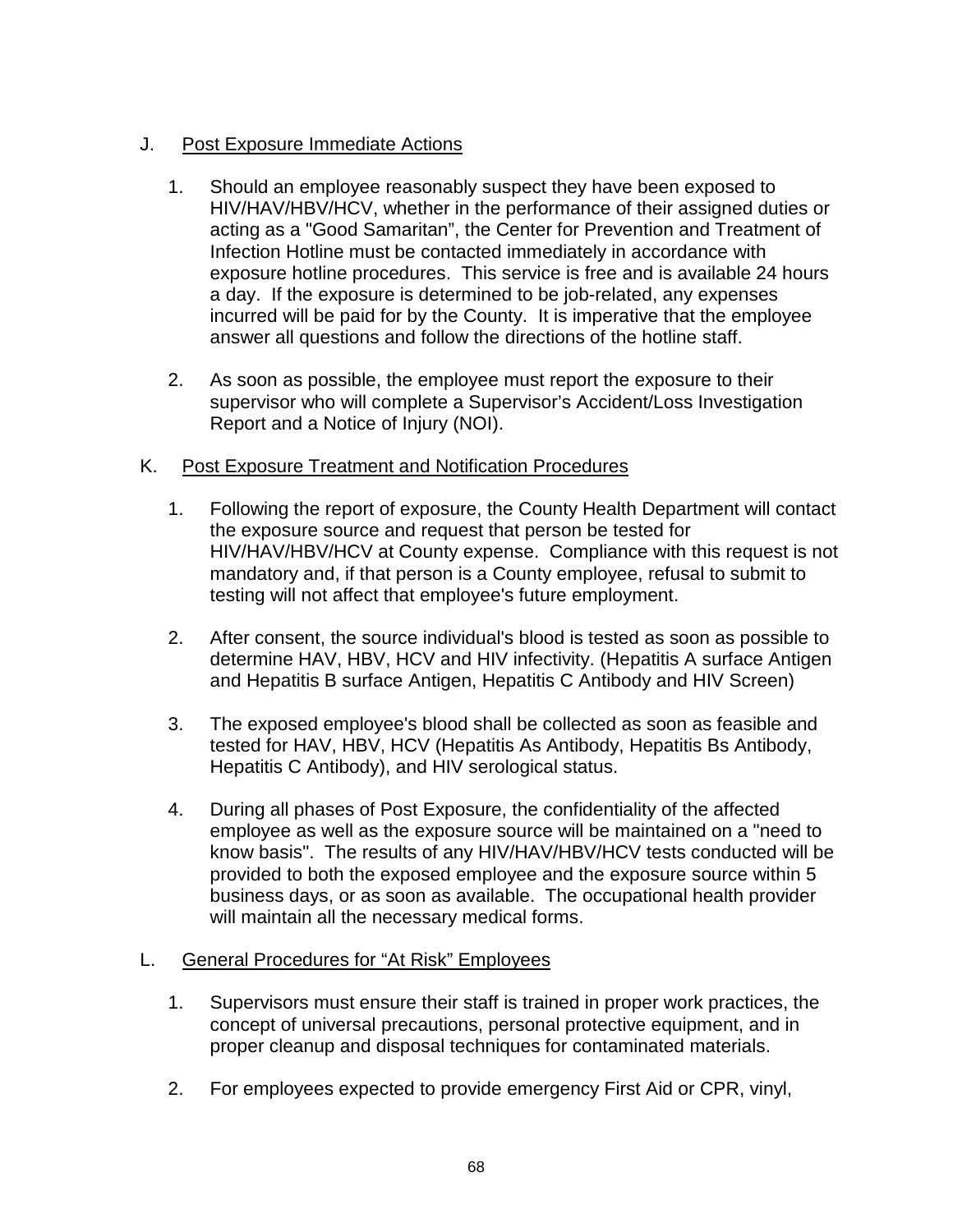latex, or Nitrile gloves will be provided, as well as resuscitation equipment such as pocket masks, resuscitation bags, or other ventilation equipment to reduce the risk of exposure.

- 3. Eating, drinking, smoking, applying cosmetics or lip balm, and handling contact lenses are prohibited in work areas where there is a potential for exposure to any health hazard. Food and drink must not be stored in refrigerators, freezers, cabinets, or in other areas of possible contamination where blood or other potentially infectious materials exist.
- 4. According to the level of risk, the wearing of laboratory or protective clothing may require gowns, aprons, or lab coats whenever there is a possibility that body fluids could splash on skin or clothing.
- 5. Gloves must be made of appropriate disposable material, usually intact latex, Nitrile, or vinyl. They must be used in the following circumstances:
	- a. When performing "at risk" duties if the employee has cuts, abraded skin, chapped hands, dermatitis, or similar conditions.
	- b. When providing First Aid.
	- c. When performing custodial duties.
	- d. When working in or around sewage of any type.
- 6. If there was the possibility of exposure to blood or other potentially infectious materials, employees must wash their hands immediately after removing their gloves or other personal protective equipment.
- 7. If clothing or equipment is thought to be contaminated, it must be placed in an appropriate container for storage, washing, decontamination, or disposal. Contaminated clothing must not be worn in clean areas or outside the building.
- 8. All procedures involving the handling of blood or other potentially infectious agents must be performed in a manner that will minimize splashing, spraying, and aerosolization.
- 9. Spills of blood or other bodily fluids may be decontaminated with water and a 10 percent solution of bleach, or ¼ cup bleach in a gallon of water.
- M. Safe Collection and Disposal of Discarded Needles and Other Sharps
	- 1. "Sharps" is defined as syringes, needles, broken glass or razor blades.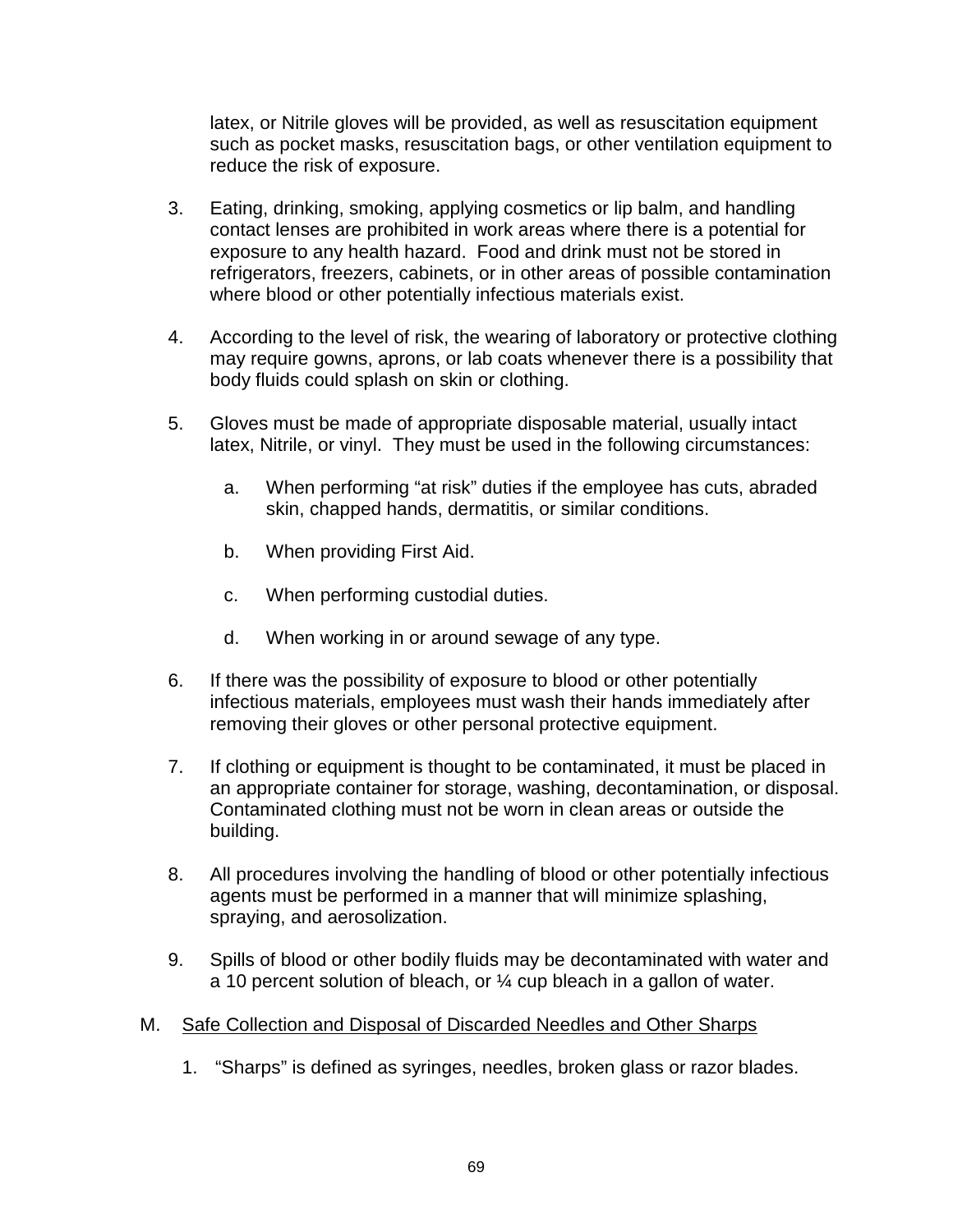2. Employees with a medical condition which necessitates administering medication utilizing a needle and syringe, while at work, **must** supply their own sharps container to properly dispose of the used needle and syringe.

3. Employees should adhere to the following guidelines when sharps are found on County property:

- a. Avoid touching the needle or other sharps. If the needle or sharp has to be picked up by hand, the employee should wear appropriate gloves. If gloves are not available, use a towel, shovel, tweezers, pliers, tape or broom and dustpan to pick it up.
- b. Employees must not attempt to remove a needle from the syringe or to replace the protective cover on the needle.
- c. Deposit the sharp into a sharps container or some other sort of rigid container, i.e., plastic soda or water bottle. If the sharp is a needle, place the item needle-first into the container.
- d. Once the sharp is placed into an appropriate container, transport the container to EMS for proper disposal or contact another emergency service for pick-up.
- e. Report all incidences of sharps found on County property to your supervisor. A Supervisor's Report will be completed and submitted to Risk Management the following workday. (Not applicable to EMS if the sharps are considered part of normal emergency duties.)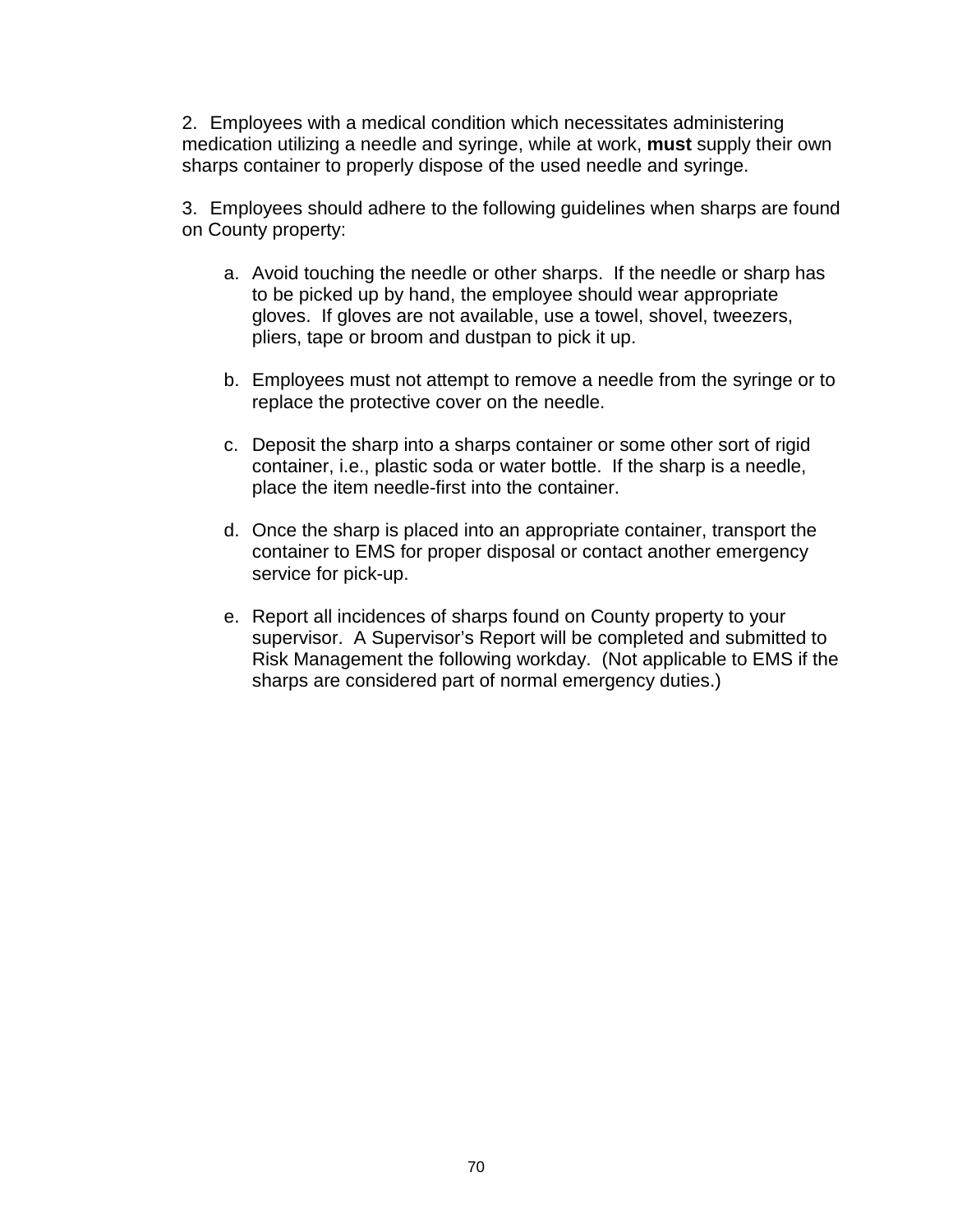# **XII HEARING CONSERVATION PROGRAM**

### A. Purpose

Prevent employees from developing noise-induced hearing loss on the job, identify whether or not actual exposure to high intensity noise has produced noise-induced hearing loss, and identify noise-hazardous occupations through a noise survey program.

## B. Goal

Prevent occupational hearing loss and ensure auditory fitness for duty in the work place.

### C. Authority

1. Occupational Safety and Health Administration (OSHA) Title 29 of the Code of Federal Regulation, Part 1910.95, Occupational Noise Exposure.

2. Health Insurance Portability & Accountability Act of 1996 (HIPAA)

### D. Scope

This policy pertains to all employees who are covered under the County's workers' compensation insurance program who are exposed to hazardous noise areas or equipment which produces exposure levels greater than an 8-hour timeweighted-average of 85 decibels. All employees meeting these criteria shall be entered into a hearing conservation program.

### E. Definitions

- 1. Time Weighted Average (TWA): The intent of the requirement is to characterize a worker's exposure to noise by determining a "workday average." An employee's eight-hour workday is the standard criteria. The average is determined by sound level measurements over time producing an average noise exposure to be calculated into an 8-hour TWA.
- 2. Action Level: Action level means any noise above 85 dB's TWA. This will trigger enrollment into the Hearing Conservation Program.
- 3. Decibels (dB): A measurement of audible noise as determined by monitoring devices.
- 4. Standard Threshold Shift (STS): A change in threshold relative to the baseline hearing test of an average of 10 dB or more at 2000, 3000 and 4000 Hz in either ear.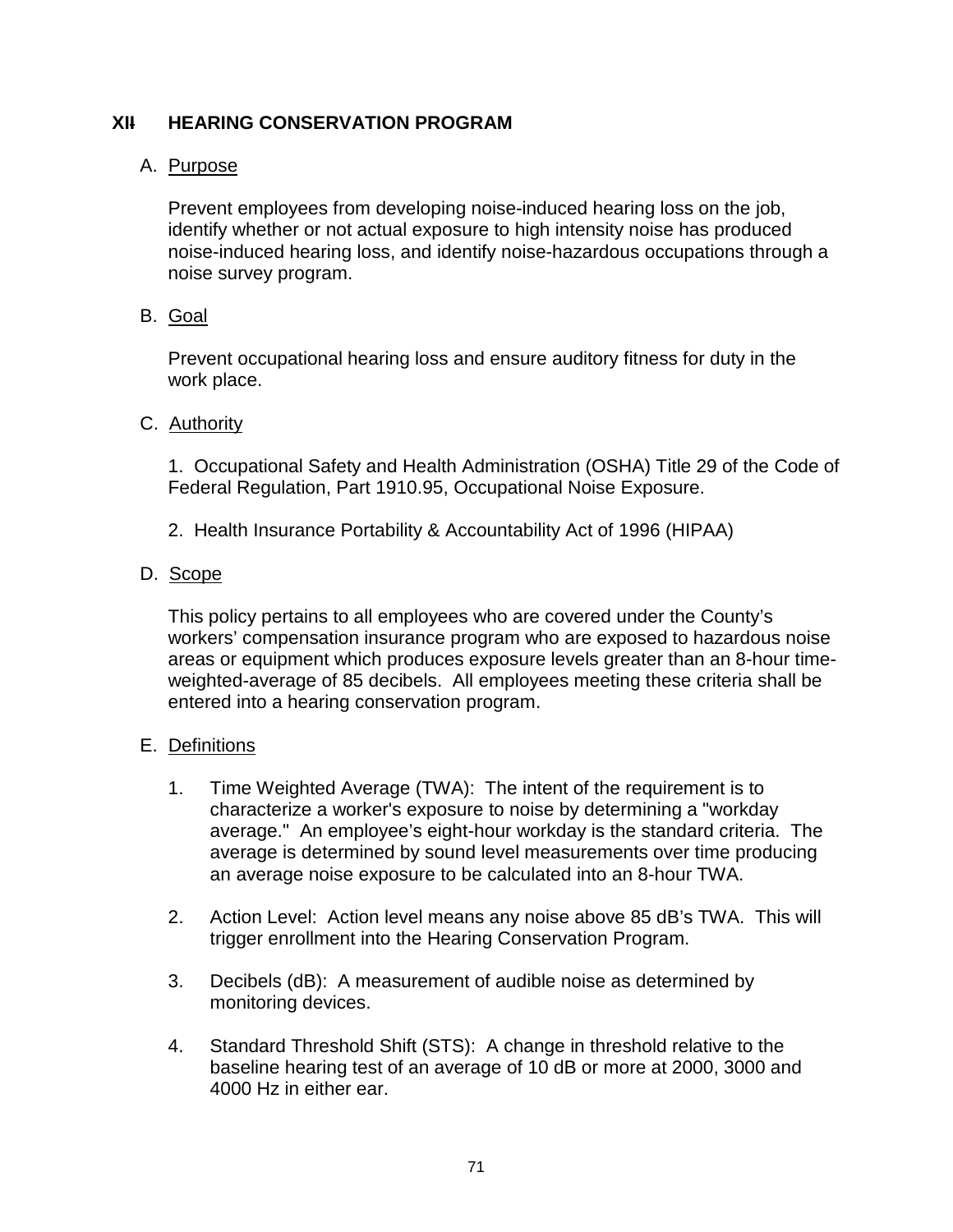### F. Guidelines

The County has a legal right to require hearing testing or any other medical test pertaining to exposure to hazardous noise levels that is generally recognized by the medical community. Hearing tests are medically indicated for those occupations in designated hazardous noise areas or for employees who work with equipment which produces high noise levels.

### 1. Required Medical Testing:

Hearing testing shall be conducted in an audiometric chamber. Testing shall be performed by an audiologist, otolaryngologist, trained physician, or by a person certified by the Council for Accreditation in Occupational Hearing Conservation. Employees may be required to have one or several of the following tests administered:

> a. Pre-employment or Baseline Hearing Testing: Performed before the applicant begins work in a position identified with a potential for hazardous noise exposure. These tests provide information necessary to determine suitability of the applicant/employee for the job. Employees who do not have a base-line hearing test shall not be transferred into jobs that are designated "hazardous noise" until a base-line hearing test has been performed.

> b. Annual Hearing Testing: Conducted at least annually for as long as the employee remains in a hazardous noise environment. This hearing test shall be used to compare current test results to that of previous tests to determine if any significant threshold shift has occurred.

> c. Detailed Surveillance Program Testing: At the discretion of an audiologist or physician, additional audiometric examinations may be performed to monitor employees who demonstrate changes in their hearing or those employees who are exposed to high levels of noise.

> d. Transfer / Termination: Performed when an employee transfers from or terminates employment from a position that has exposure to hazardous noise.

2. Testing Procedures:

a. Supervisors of employees with a Standard Threshold Shift (STS) must complete a Notice of Injury for documentation of compensability under the County's Workers' Compensation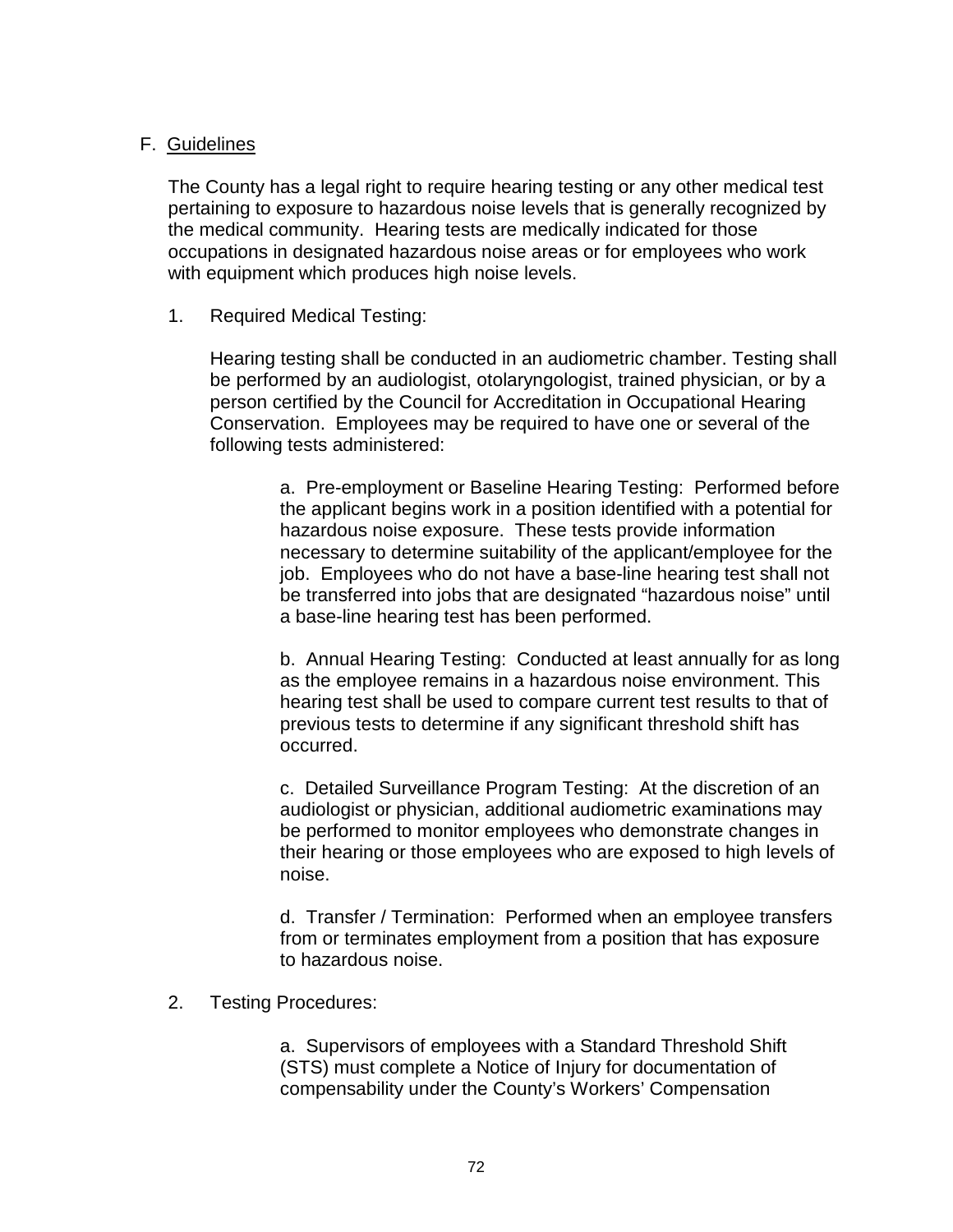Program.

b. Realizing that certain conditions may cause hearing loss, the occupational health physician will determine by advanced audio exams, physical examination or employee history if there are other factors involved. Other factors could include:

- Employee's after-work related hobbies
- Other part time employment
- Stroke, heart disease, head injuries, tumors
- Certain medicines
- Heredity, Sensorineural hearing loss, Tinnitus
- Presbycusis (changes in the ear that happen with aging and bacterial or viral infections)
- 3. Record of Exposure:

a. The medical facility providing the occupational medical monitoring will maintain record keeping and a medical data base on all County employees placed on the hearing conservation program and provide Risk Management with copies.

b. Human Resources will maintain copies of all test results on employees enrolled in the program in accordance with Escambia County records retention procedures. The Division Managers will be responsible for ensuring each exposed employee receives a copy for their personal file.

## G. Responsibility

- 1. Human Resources, in coordination with Risk Management, will maintain a schedule of job classifications requiring participation in the Hearing Conservation Program and will ensure that applicable new employees are tested upon employment, before transfer, and upon termination or retirement.
- 2. Risk Management will coordinate annual testing for employees in noisehazardous occupations.
- 3. When annual testing is required, Division Managers will provide Risk Management with the employee's name, job title, job description, and a list